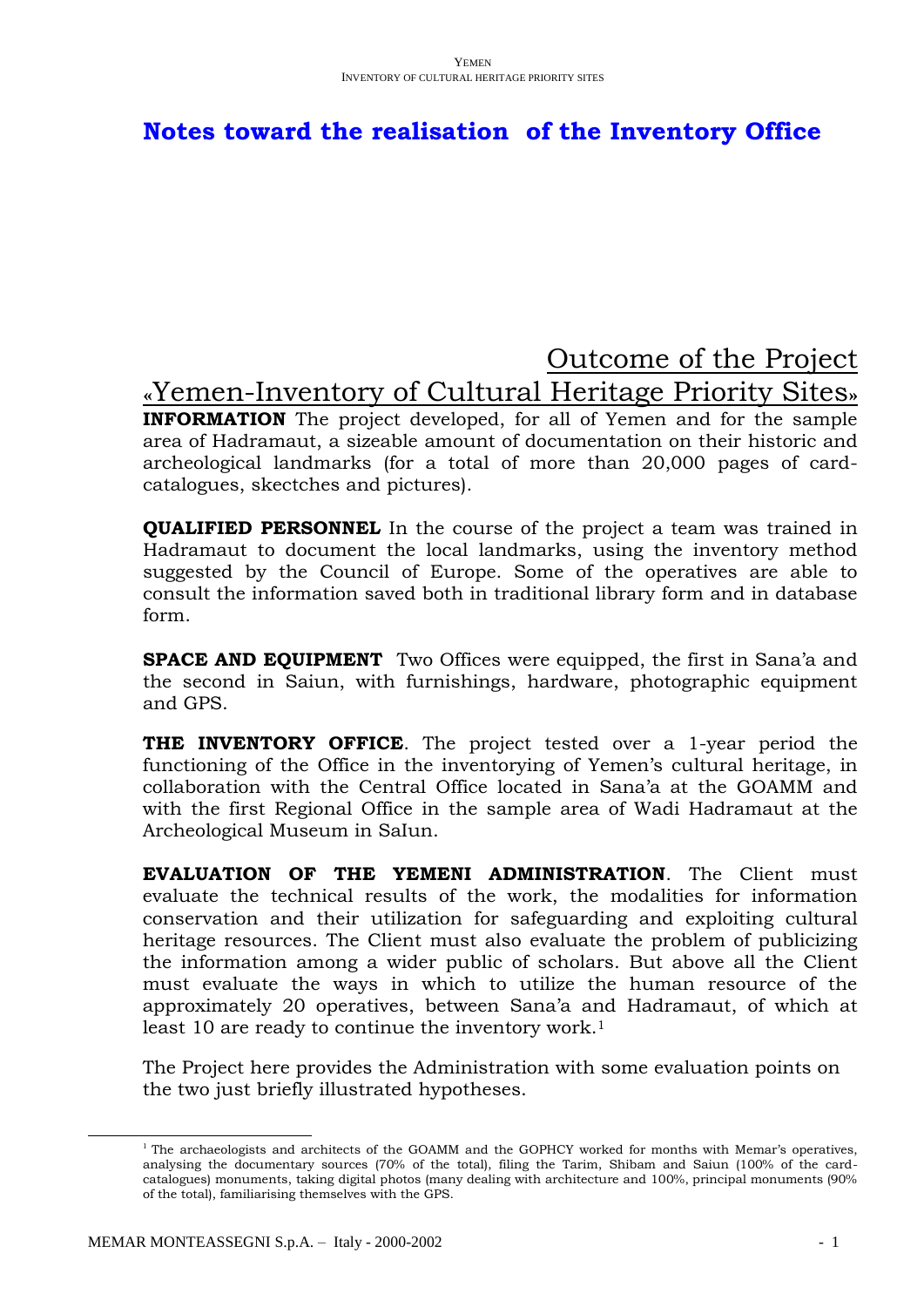# **OPTIMAL HYPOTHESIS**

Setup of a NATIONAL INVENTORY OFFICE, starting with Sana'a and thec, over the period of a few years. This would involve a type of organization already present in many countries and of course in Italy as well, the country that financed the project. The office would be set up in the principal regions of the country, and its job would be to make a rapid, normalized inventory of historic and archeological priority sites.

Relations between the Memar team and the Yemeni staff began in February 2000 and ended in May 2001. These approximately two years of relations during training and work at the office and in the field enabled us to obtain a good knowledge of the Yemeni operatives: some of them have demonstrated characteristics well-suited to the management of the future Inventory Office and the above-mentioned duties. Starting with our knowledge of the personnel, we consider best suited some assessments and suggestions. Our considerations concern the two future officies, whose characteristics will naturally be different, in keeping with their different duties.

# INVENTORY OFFICE The Central Office in Sana'a

## THE OFFICE

During the course of the program estimate an expense of **10,000 US\$** to complete the agreed-upon equipment.

A **5 rooms-office** of about 100 sm will be sufficient for the initial period (*to be set up*):

- Architecture room
- Archaeology room
- Cartography room
- Management room
- Archive room most part of the necessary equipment and furniture has been purchased. We

## **Equipment** (*already provided*):

- 3 PCs
- 2 CD writers
- 2 scanners
- 2 printers
- 1 photocopier

## **Other** (*to be provided*):

- Internet
- Local net

## **Documentary sources** (*partly provided*):

- National cartography (part)
- books
- magazines subscriptions

## **Furnishing** (*already provided in part*):

- 10 tables with chairs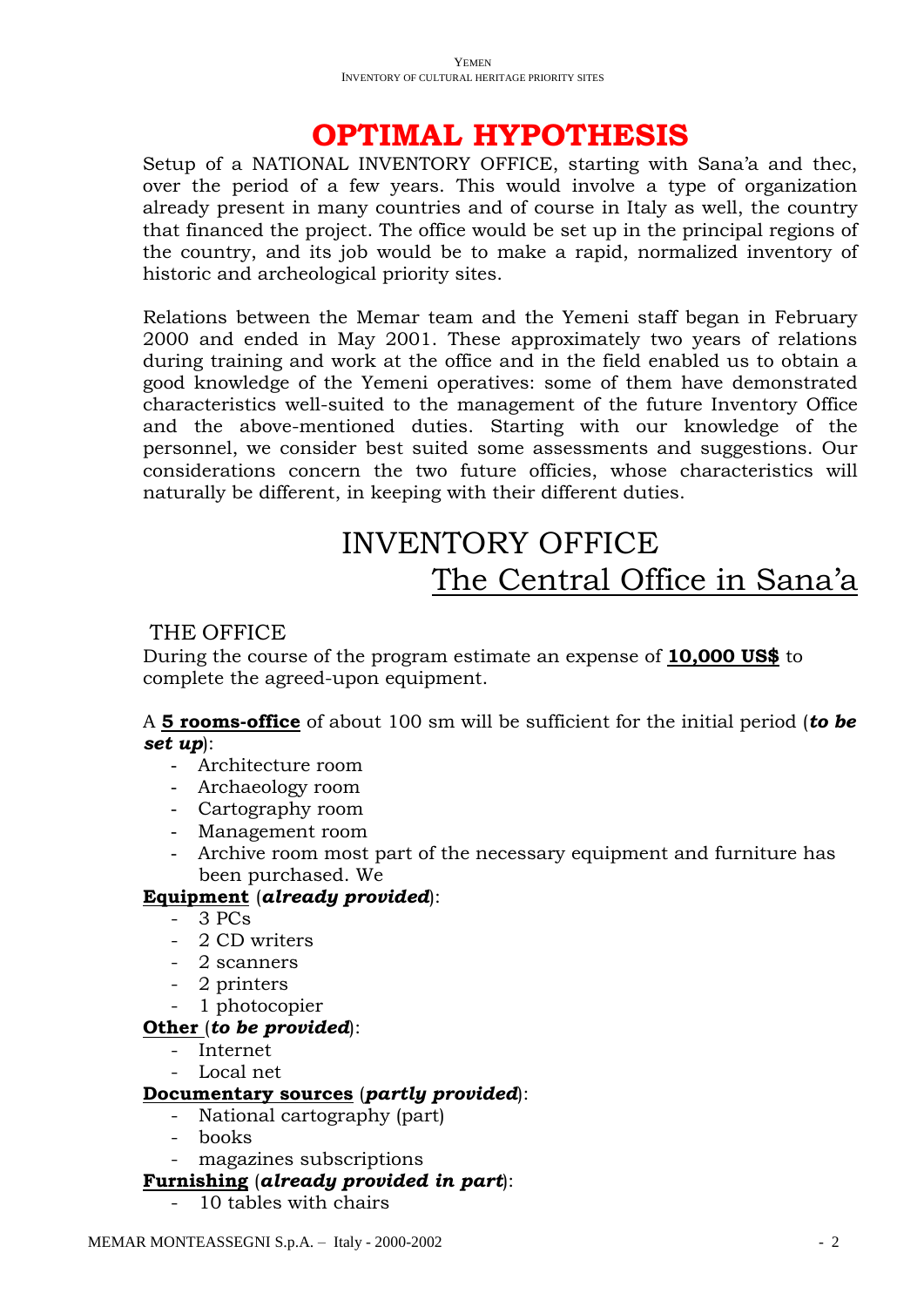- 5 bookshelf-cabinets

## THE PERSONNEL

It will be necessary to start with the following staff of 4 persons, which will increase to 8 by the end of the 5-year period:

## **Regular staff**

- *1 head*
- *1 head of archaeology*
- *1 head of architecture*
- *1 collaborators with university degrees*
- *2 secretary-archivists*

The annual cost of the central office staff, in the last phase: **15,000 US\$**

The cost of the consumption, the communications etc. is estimated at **5,000 US\$** per year. We remember that the central office operators unwind their coordination and research work without foreseen their mobility on the national territory.

## LOCATION OF THE CENTRAL OFFICE IN SANA'A

The choice of the Archeological Museum in Sana'a seems mandatory since it is involved in the process of realizing a computerized inventory of archeological heritage material. Hence there already exists here the beginnings of an information store which will become indispensable in future for the management of a computerized archive of the entire cultural heritage of Yemen.

# The first Regional Office in Hadramaut

## THE PERSONNEL

It will be necessary to start off with the following staff of 6 persons.

## **Regular staff**

- *2 head of archaeology*
- *2 head of architecture*
- *1 secretary-archivists*

The annual cost of the regional office staff: **15,000 US\$**

## THE OFFICE

During the course of the project some of the rooms on the top floor of the Sultan's palace (GOAMM's and Museum's seat) have been restored, furnished and equipped.

We estimate an expense of about **20,000 US\$** to complete the agreed-upon equipment.

**A 5-rooms office** of about 100 sm will be sufficient for the initial period (*already set up*):

- Architecture room
- Archaeology room
- Cartography room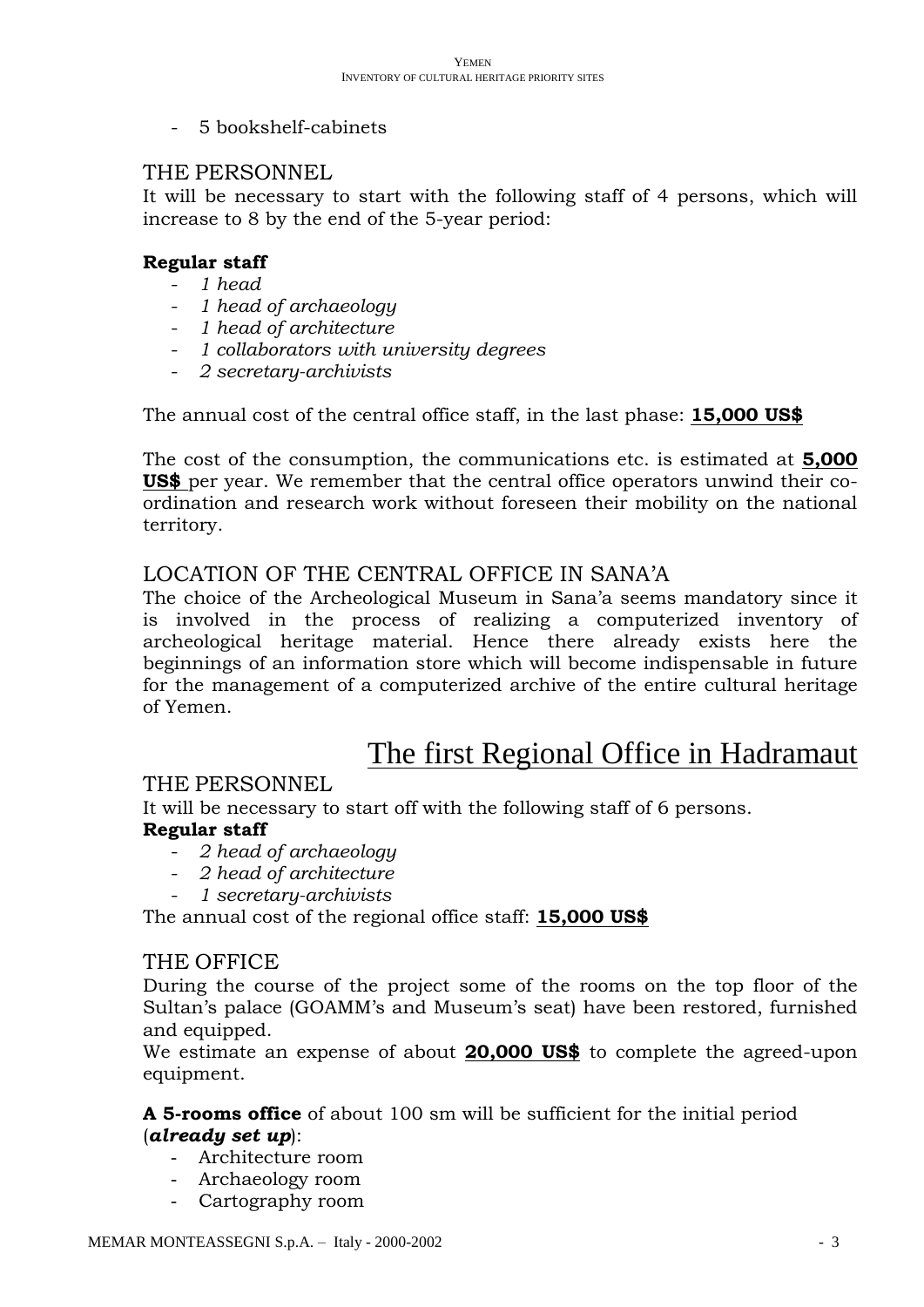- Management room
- Archive room

## **Equipment** (*already provided*):

- 1 PCs
- 1 CD writer
- 1 scanner
- 1 printer
- 1 photocopier
- 1 digital camera
- 1 GPS

## **Other Equipment** (*to be provided*):

- Internet
- Local net
- Internet

## **Documentary sources** (*partly already provided*):

- Regional cartography
- books
- magazines subscriptions

## **Furnishings (***partly already provided*):

- 10 tables with chairs
- 5 book-shelf cabinets

## **Transportation** (*to be provided*):

- 4WD vehicle

It is to be remembered that the operatives of the Regional Office will carry out their job of research and coordination partly at the office and partly in the field.

Expenses for meals, telephone, etc., are calculated to be about US\$ 5,000 per year. In order to continue the cataloguing work over the regional area an additional US\$ 5,000 per year will be necessary, for a total of **US\$ 10,000** per year.

## LOCATION OF THE REGIONAL OFFICE IN HADRAMAUT

The choice of the Archeological Museum in SAIUN is mandatory since the YEMEN - Inventory of Cultural Heritage Priority Sites project has already contributed to restoring and equipping part of the Sultan's Palace for use as office space.

-------------------------------------------------------------------------------------------------------------------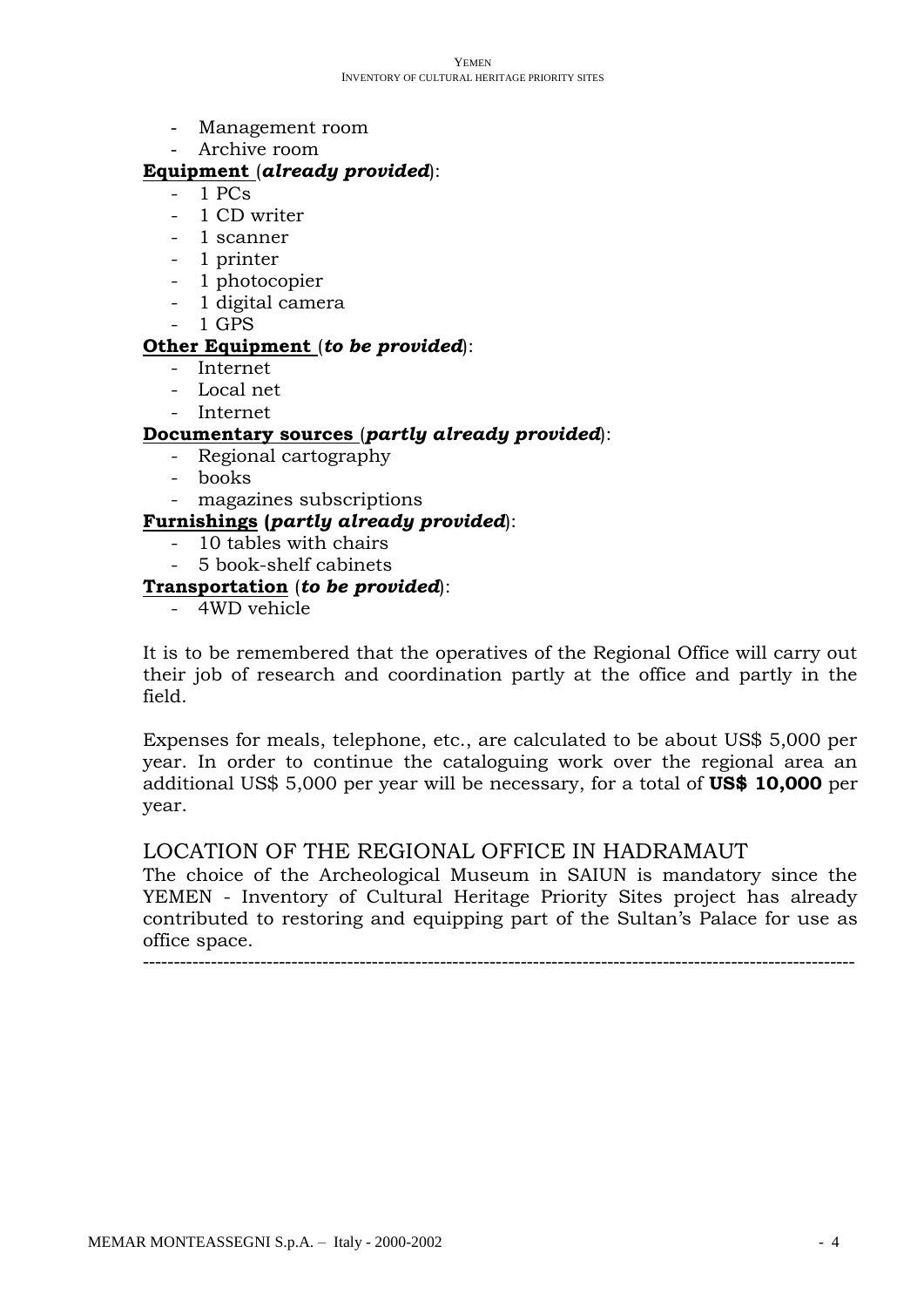# **SECONDARY HYPOTHESIS**

Setup of a CONSULTATION ROOM of the material produced in traditional form (about 30 volumes) and in electronic form (two programs with more than 3,000 filecards and 5,000 photos). This hypothesis allows for any possible difficulties in the immediate securing of all the necessary resources for the first optimal hypothesis, and it offers the advantage of not dispersing the information but of adding it to other entirely homogeneous data such as the filecards and the photos of the Archeological Museum in Sana'a. When the time is more propitious for establishing an Inventory Office, the already existing CONSULTATION ROOM can serve as a point of departure.

## CONSULTATION ROOM

In the absence or in the expectation of the economic resources necessary for getting this policy of systematic knowledge of the cultural heritage under way, we suggest keeping all the material produced by the **«Inventory of Cultural Heritage Priority Sites»** project at the **Archeological Museum of Sana'a**, by adding it to the inventory of archeological material that is currently being carried out, and to offer the entire body of material in consultation to visitors. In this case it is sufficient to employ only two operatives on a part-time basis, while the cost of equipment upkeep and peripheral expenses would be very limited. The personnel that participated in developing the project could be utilized for the purpose.

## THE PERSONNEL

It will be necessary to start off with the following staff of 2 persons.

- **Regular staff**
- *2 collaborators with university degrees*
- **Equipment**
- $-2$  PCs
- 1 CD writer
- 1 scanner
- 1 printer
- 1 photocopier
- Internet

The information can be made available for consultation in various forms:

- ILLUSTRATIVE PANELS
- VOLUMES with photos, drawings and filecards
- the basic CARTOGRAPHY utilized (500,000-200,000-100,000-50,000-25,000) and the various archeological maps both in their original and digital formats, with the relative satellite photo.
- the basic BIBLIOGRAPHY reproduced in digital format
- the CULTURAL ATLAS OF HADRAMAUT
- a software program for the consultation and printing of the more than 6,000 photographs of Hadramaut.

NOTE: all the data can be reproduced in real time and made available in printed form and on disk, as part of the Museum's free or pay services.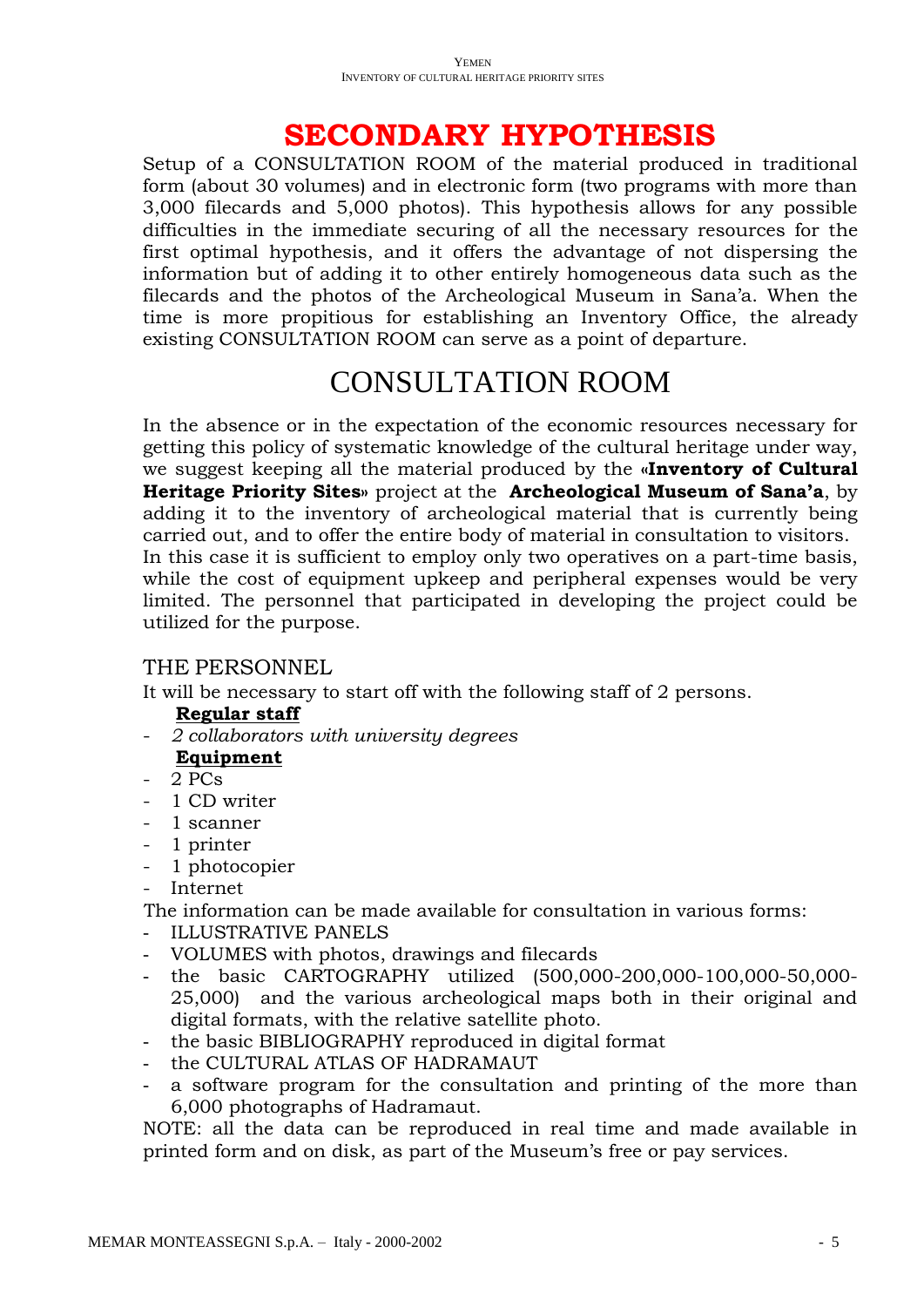# **General costs**

The annual cost of both the hypothesis are bring in thistable.

## **CENTRAL OFFICE - SANA'A** TO START US\$ YEAR US\$

| Complete the agreed-upon equipment           | 10,000 |        |
|----------------------------------------------|--------|--------|
| Remuneration (n. 6 Regular Staff)            |        | 15,000 |
| Workshops and Training, ecc.                 |        | 5,000  |
| Miscellaneous Expenses, Communication costs, |        |        |
| Documentary sources                          |        | 5,000  |

## **REGIONAL OFFICE - HADRAMAUT**

| Complete the agreed-upon equipment             | 15,000 |        |
|------------------------------------------------|--------|--------|
| Remuneration (n. 6 Regular Staff)              |        | 15,000 |
| Workshops and Training, ecc.                   |        | 5,000  |
| Miscellaneous Expenses, Communication costs,   |        |        |
| Documentary sources                            |        | 5,000  |
| INVENTORY (mobility on the regional territory) |        |        |
|                                                |        | 5,000  |

|                                              | <b>TOT</b> | 25,000        | 55,000           |
|----------------------------------------------|------------|---------------|------------------|
| <b>CONSULTATION ROOM</b>                     |            | TO START US\$ | <b>YEAR US\$</b> |
| in Archaealogical Museum - SANA'A            |            |               |                  |
| Complete the agreed-upon equipment           |            | 10,000        |                  |
| Remuneration (n. 2 Regular Staff)            |            |               | 5,000            |
| Miscellaneous Expenses, Communication costs, |            |               | 5,000            |
| Documentary sources                          |            |               |                  |

TOT **10,000 10,000** 

From this, it is possible to obtain easily the cost of an expansion policy of the documentation in the next 5 year period in at least regions (2002-2006)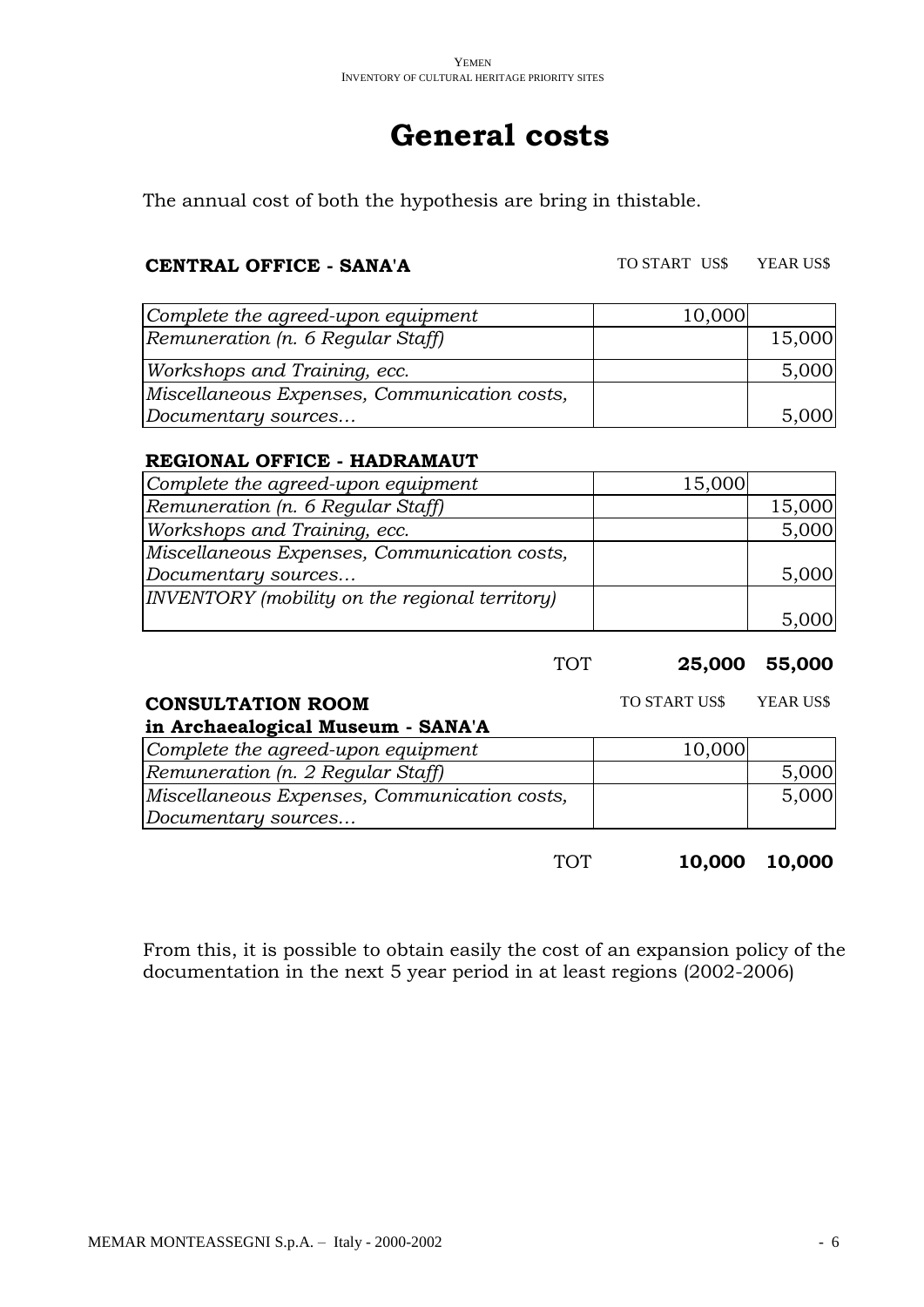# **CULTURAL HERITAGE LEGISLATION AND REGULATION**

Concerning documentation, the safeguard and use of Yemen's cultural heritage is regulated by legislation adequate for effective operation, at least by European standards.

Nonetheless, Regulations are lacking for the passage of legislation in this sector: such regulations could already be drawn up on the basis of the results of the "YEMEN: INVENTORY OF CULTURAL HERITAGE PRIORITY SITES" project.

There is, further, a lack of infrastructures on the domestic territory, nor have any choices been made and codified as to the methodology to be adopted for the catalogue, and, above all, no training modules have been devised for preparing the personnel to be allocated to the activities planned by the legislation. Here too the experiences gained during the phase of project development can be utilized.

# **PROPOSALS**

The **«YEMEN-INVENTORY OF CULTURAL HERITAGE PRIORITY SITES»** project also served to demonstrate how indispensable and possible it is to coordinate the two institutions, GOAMM and GOPCHY, first in the phase of defining the cataloguing program and second in the operational field phase.

A quick summary:

## **1. KNOWLEDGE**

*For the archeology sector: see article 4 of law # 21/94 As for interventions on long-standing building construction: see article 3, point 5 of law #129/97.* 

## **DEFINITION OF THE COMMON METHOD FOR CATALOGUING THE COUNTRY'S CULTURAL HERITAGE**

The **«YEMEN-INVENTORY OF CULTURAL HERITAGE PRIORITY SITES»** project produced a REGISTER and a CHART of the known archeological sites and of the long-standing priority settlementsha along with the monuments to safeguard in Wadi Hadramaut. These works were realized with the significant contribution of the GOAMM and with the participation of the GOPCHY in the period of just one year.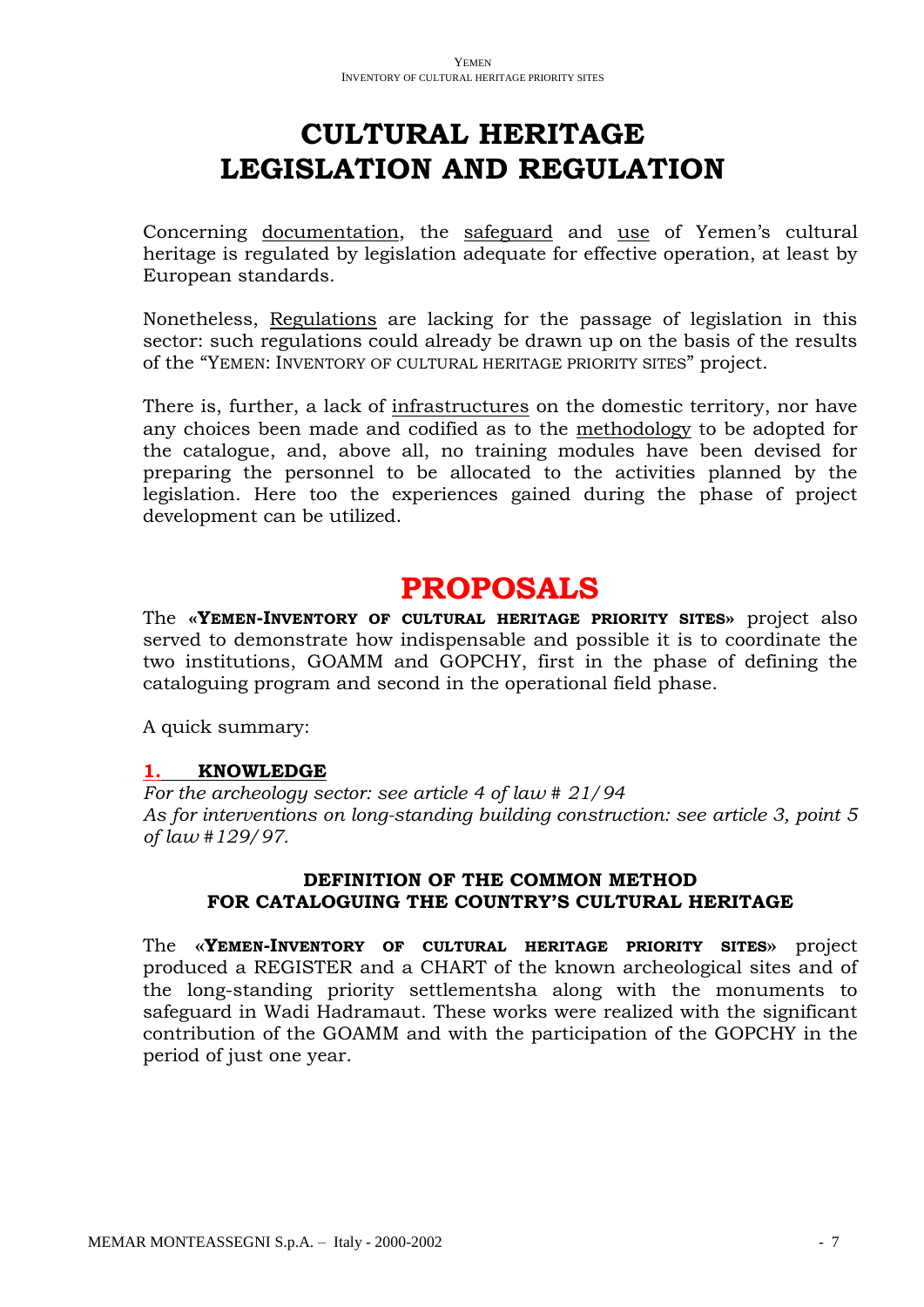## **COMMENTS AND SUGGESTIONS**

No state organization, from an organizational and economic standpoint, can afford to manage two «different» information gathering systems regarding cultural landmarks, in which ancient settlements are distinguished from longstanding settlements.

These decisions are of a « strategic » nature and should be defined, in our opinion, by a true and proper SET OF RULES to be drafted as soon as possible at the ministerial level and to be adopted jointly by the two Institutions, the GOAMM and the GOPCHY.

## **2. SAFEGUARD**

*Article 12 of law # 21/94 establishes that all planned modification of the territory must be subject to the consent of the authority in charge of archeological matters* (…it is not permitted to undertake such projects prior to the consent of the archeological authority). *The same clarity is present in article 3, point 5 of 129/97 as concerns interventions on long-standing building construction.*

## **DEFINITION OF THE PROCEDURES FOR THE CONTROL AND SAFEGUARD OF CULTURAL LANDMARKS.**

In Wadi Hadramaut it is advisable to proceed with a test as concerns the control, on the part of the GOAMM and the GOPCHY, of the territorial modifications, in order to define the procedures which today are set forth only in two laws (# 21/94 and # 129/97), but now rarely applied, at least in Wadi Hadramaewt.

## **COMMENTS AND SUGGESTIONS**

The areas of competence of the GOAMM and the GOPCHY are sufficiently clear and in addition the «Yemen - Inventory of cultural heritage priority sites» Project has furnished a map of the areas of excellence and the areas of risk in Hadramaut.

The Hadramaut question should proceed with a discussion of the project results in the single Mudiriyas<sup>2</sup> in such a way as to be able to operate in control of the territorial and construction changes on three levels:

-2

There is the following relation between wadi and mudiriyas:

<sup>1.</sup> wadi 'Amd = Mudiriya of Assah (South) and Mudiriya of Tarim (North)

<sup>2.</sup> wadi Al 'Ain = Mudiriya of Haura and of wadi Al'Ain (South) and Mudiriya of Al Qatn (North)

<sup>3.</sup> wadi 'Adm = Mudiriya of Horeida (North) and Mudiriya of Haura - wadi Al 'Ain (South)

<sup>4.</sup> wadi Bin 'Ali = Mudiriya of Shibam

<sup>5.</sup> wadi Daw'an = Mudiriya of Horeida (North) and Mudiriya of wadi Daw'an (South).

<sup>6.</sup> wadi Hadramaut = Mudiriya of Saiun (East), Mudiriya of Shibam (centre) and Mudiriya of Al Qatn (West).

<sup>7.</sup> wadi Masila = Mudiriya of Tarim (West) and Mudiriya of Assum (East).

<sup>8.</sup> wadi Sar = Mudiriya of Al Qatn.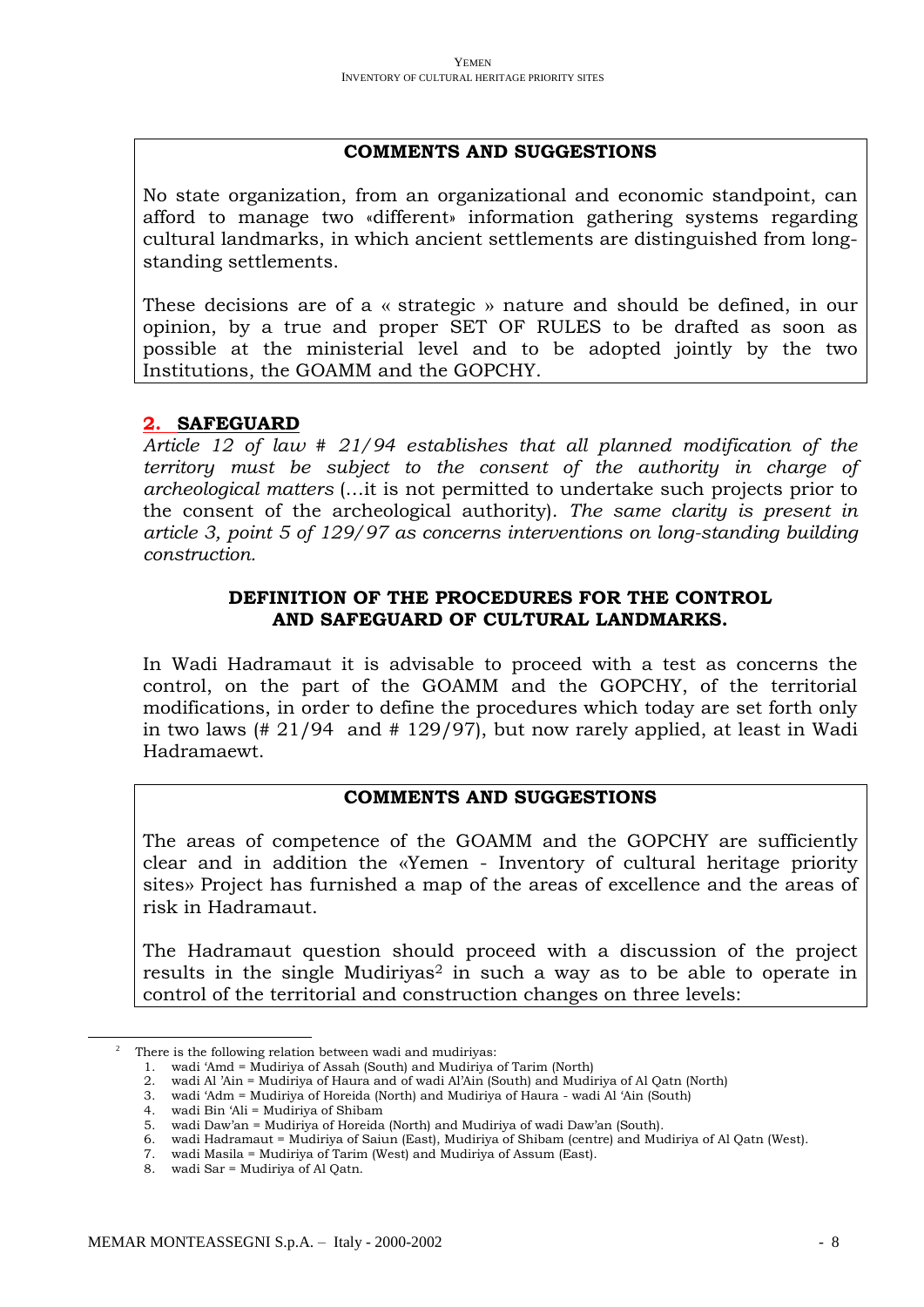- PUBLIC ADMINISTRATION : first, any intervention on the part of the central government or of a local administration should comply with Project guidelines regarding the safeguard of the territory and its single monuments;
- NON-GOVERNMENTAL ORGANIZATIONS: any modifications of the buildings indicated in the cultural landmarks REGISTER (mosques, etc.) should be subject to the prior approval of the two competent institutions.
- PRIVATE INITIATIVES: citizens should be sensitized to respect the territory and local traditions in their choice of construction techniques.

At the end of the at least year-long experiment in Wadi Hadramaut, these administrative procedures as well should be incorporated into a SET OF RULES, to be defined at the ministerial level, for the control of territorial modifications which, we believe, ought to be carried out at the level of the MUDIRIYA.

## TO SUM UP

The experimentation of controls on territorial transformation activities might be arranged as follows.

1 – ROLE OF THE GOAMM AND THE GOPCHY

The cultural heritage CATALOGUE of HADRAMAUT, consisting of a cartography and a directory of sites and monuments, with a definition of their value, should be recognized by the GOAMM and the GOPCHY as a valid instrument for imposing protective restraints on the areas and buildings, in order to guarantee respect of current Yemeni laws.

NOTE: current laws, in order to be applied, need an instrument like the cultural heritage CATALOGUE, which identifies the monuments, sites, villages and areas to be safeguarded.

The GOAMM and the GOPCHY should explain to the single Mudiriyas how many and which of the sites and monuments have been recognized and what safeguard measures have been planned.

2 – THE CULTURAL HERITAGE CATALOGUE SHOULD BE DISCUSSED AND ADOPTED BY THE NINE MUDIRIYAS.

The cartography produced by the project, with the exact location of archeological sites, isolated monuments, villages and areas of special interest, should be discussed at each Mudiriya with the help of the GOAMM and the GOPCHY. Suggestions may be considered for modifying the CATALOGUE, whether they involve enlarging the safeguard areas or upgrading the value attributed to the CATALOGUE monuments.

3 – THE CATALOGUE AS INSTRUMENT FOR CONTROLS ON TRANSFORMATION ACTIVITIES IN THE TERRITORY

From this moment on any intended modification of the territory, whether public or private, can be verified in the single Mudiriyas by the two institutions, according to their respective competences.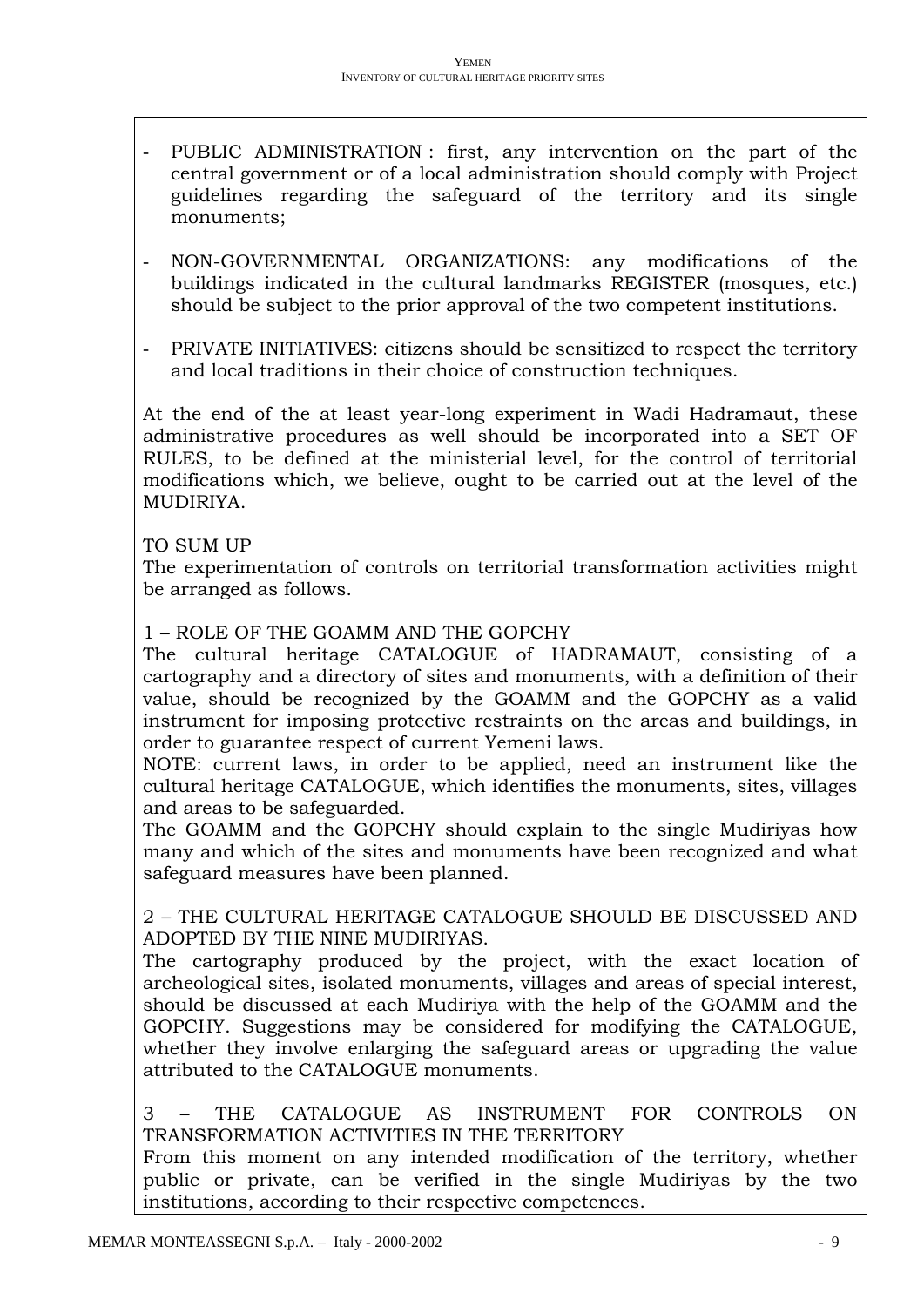- the GOAMM can make sure that any intervention respects the site areas and the distances from archeological monuments (as already provided by law);
- the GOPCHY can make sure that housing and road construction within the areas singled out as "areas of particular environmental value" respects the visual cone of monuments and of villages of special interest. It can also make sure that monuments so identified are not severely modified or actually demolished.
- We recall here the tragic destiny presently awaiting the Mosque of Shihab Ad Din in the village of Al Fugeira, located a few km east of the city of Tarim: rumor has it that it will be demolished when the new larger mosque is completed !

## 4 – THE CATALOGUE FOR CULTURAL HERITAGE USE

The Mudiriyas, together with the GOAMM and the GOPCHY, may utilize the CATALOGUE for exploiting cultural landmarks, since it contains all the elements needed to identify the priorities and to proceed with projects that are small-scale but coordinated on the basis of the resources annually available.

## **3. USE AND CIRCULATION OF INFORMATION**

*For the archeological sector: see article 4 of law #128/97. For the historical sector: see article 3 della legge n. 129/97.*

## **INFORMATIONAL SYSTEM OF THE CULTURAL LANDMARKS**

The project produced both a paper and an electronic archive. The latter represents Hadramaut on a scale of 1:25.000 and all of Yemen on a scale of 1:1.000.000 (circa), with an oriented raster cartography and an initial archive of 3,000 georeferenced locations. Thus the country now possesses an initial information system which could be implemented in the future and periodically updated.

## **COMMENTS AND SUGGESTIONS**

Since, as we have stated, it is very difficult to organize and manage two information gathering systems of cultural landmarks, in which distinctions are made between ancient and long-standing settlements, by the same token it is impossible to manage archives, whether computerized or paper-based, that are separated between competent institutions like the GOAMM and the GOPCHY.

In our opinion a single organization should be set up to handle this delicate task.

NOTES ON THE ORGANIZATION OF A SINGLE NATIONAL INFORMATION SYSTEM OF TERRITORY-WIDE CULTURAL LANDMARKS" SERVICE .<sup>3</sup>

<sup>-</sup> $3$  The library heritage is escluded by this note.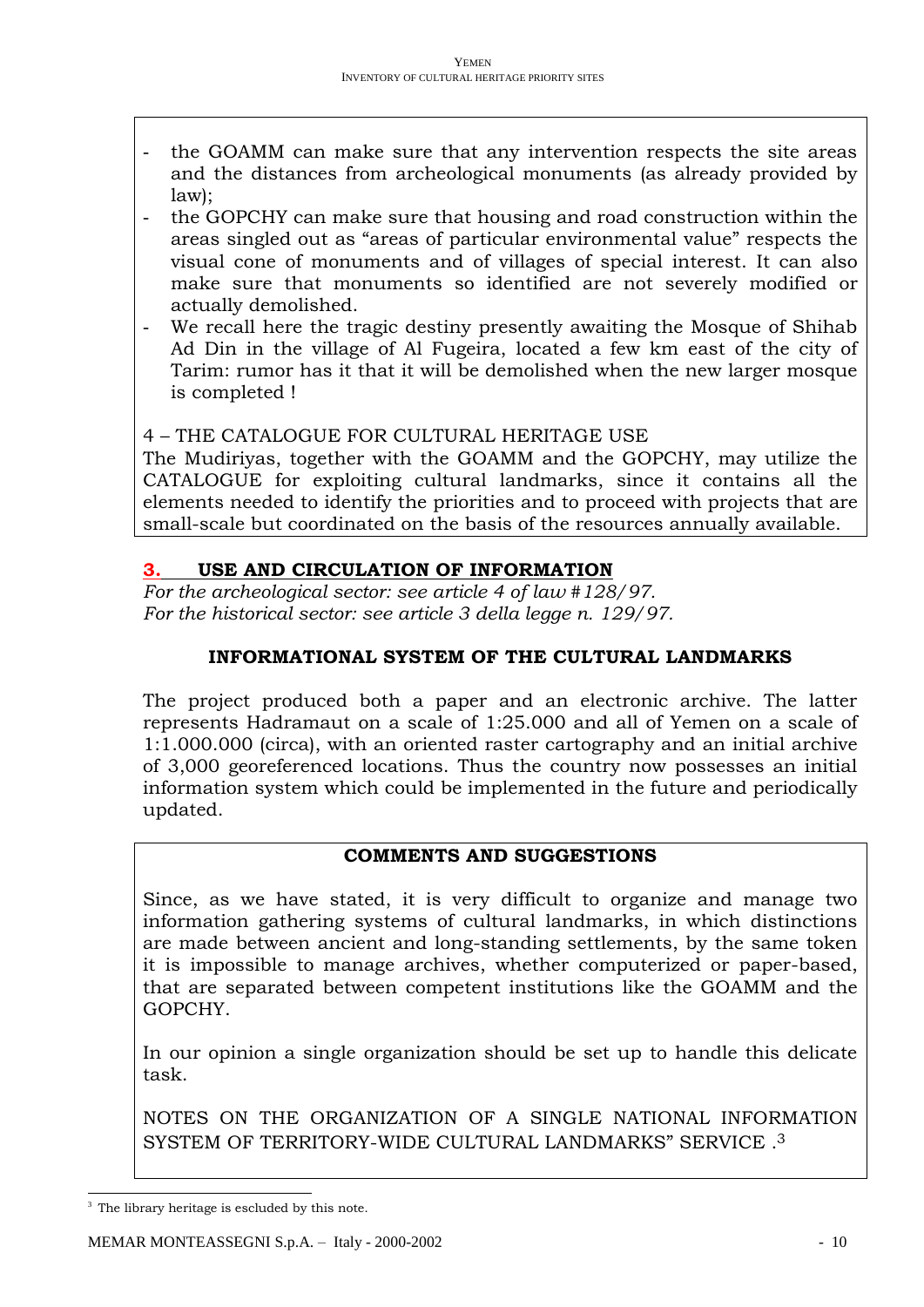In our case the Archeological Museum of San'a seems to be the natural site for this function, since only there is the necessary computer infrastructure available.

We suggest conserving all the material produced by the **«Inventory of Cultural Heritage Priority Sites»** project at the **Archeological Museum of Sana'a**, in rooms devoted and accessible to the general public and to scholars, uniting it with the '**Inventory of archological finds** being completed by the Dutch project.

What has been produced so far by the two projects represents a true resource for the country. The data gathered by the two projects doing field-work in Hadramaut and at the Archeological Museum of Sana'a, are «compatible» and, in our opinion, "joinable" by means of a modest economic commitment. Starting with this initial nucleus of information it will be possible to proceed with the implementation of other territorial projects and other museums.

We feel that for this task no fewer than eight operatives are required: two archeologists, two architects, two archivists and two computer experts.

**The three points just treated necessarily require the creation of a proper INVENTORY OFFICE, assisted internationally, for at last 3 years, in order to train Yemeni personnel and to start off work on the rest of the country, beginning with Hadramaut.**

# Technical and Operational Methodology

As regards the Inventory of the Cultural Heritage of Yemen, two operational methodologies can be used according to the different needs involved:

- 1. the MUSEUMS can be inventoried with the kind of filecard and the kind of photographic documentation tested in the Archeological Museum in Sana'a
- 2. the SITES and HISTORICAL and ARCHEOLOGICAL MONUMENTS can be documented with the method developed in Hadramaut.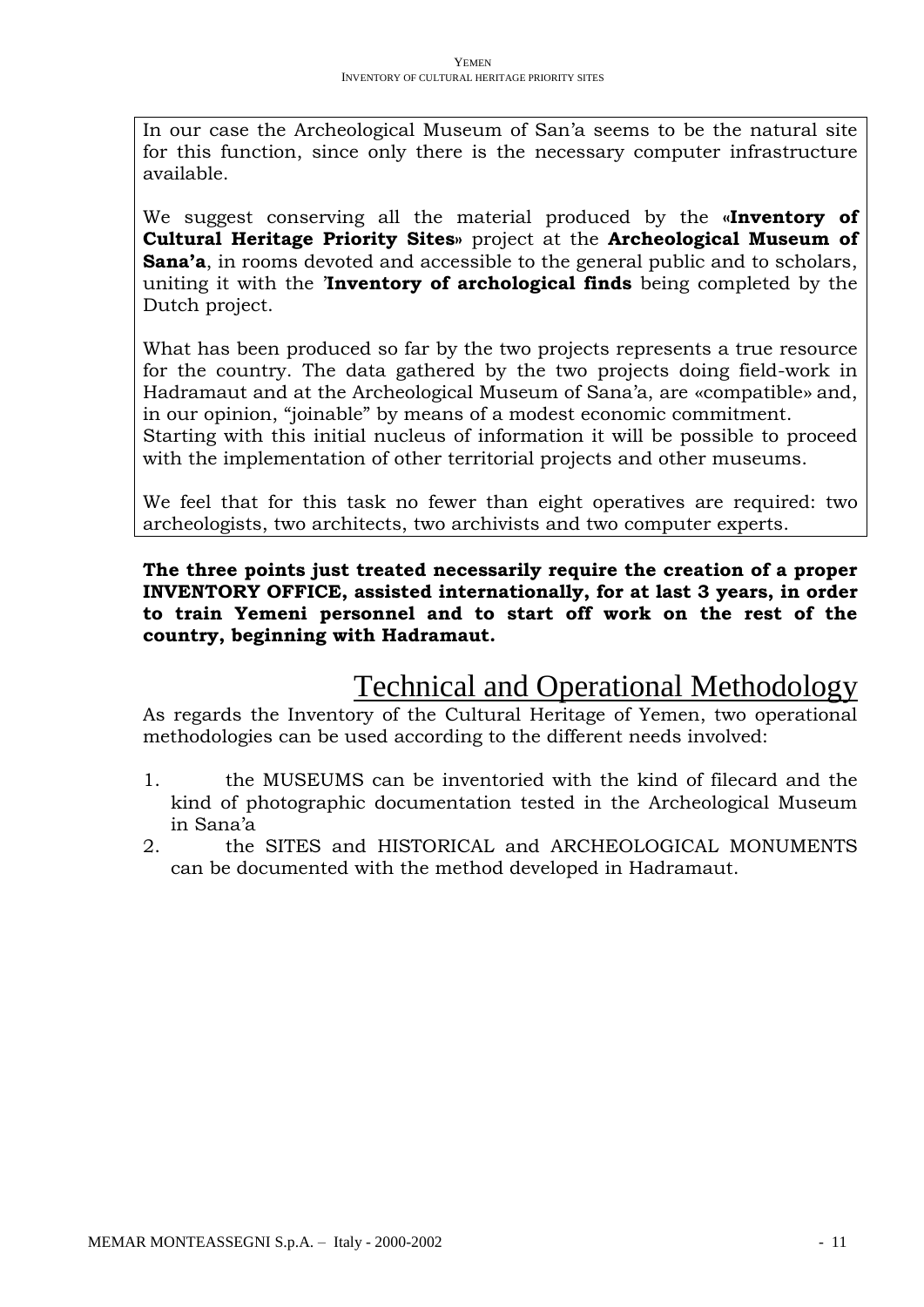# The Inventory projected for Yemen

## The matter, from our viewpoint, can be summed up as follows.

Memar was supposed to evaluate the level of state executives, in relation to the need to realise the Yemeni heritage catalogue, and to proceed with training and drills. All this with the purpose of "designing" a possible organisation of the future Yemeni Catalogue Office.

Memar will evaluate the competence of government staff as regards the procedures for cataloguing Yemeni heritage and will then procede with training and practicing. The final purpose is to «draft» a possible organisation for the yemeni Inventory.

We express all in all a positive judgment on the work of the women archaeologists indicated to us by the GOAMM. We wish to stress that they worked with a sense of duty, trying very hard to overcome their limited scholastic preparation, which was no fault of their own. During their training period they had to familiarise themselves with the territory and its forms of representation (use of the quadrants, scale of representation, scale passage, etc.).

The project, that will develop on the entire Yemen's territory, has the purpose of organically cataloguing all the sites, complexes and monuments.

Filecards will be created for all the sites included in the «*cultural heritage list*», a list, based on documentary sources, to be compiled at the very beginning of the project, before starting on-the-spot team works.

Since Yemen does not have an existing protection decrees' list, it will be necessary to proceed directly with a definition of the entire artistical-historical heritage of archaeological and historical sites, to be submitted to the competent authorities.

In order to produce a complete definition of the entire cultural heritage all the existing works will be examined (researches, filecards, photographs, surveys, cartographies) and not a single piece of information can be «lost».

Our purpose is to produce an computerised system that is easy to use and easy to upgrade. It will thus be necessary to elaborate traditional paper archives together with an alphanumeric database that will be connected to a magnetic support containing all the images in a digital format.

The project, that will develop on the entire Yemen's territory, has the purpose of organically cataloguing all the sites, complexes and monuments.

Filecards will be created for all the sites included in the «*cultural heritage list*», a list (based on documentary sources) to be compiled at the very beginning of the project, before starting on-the-spot team works.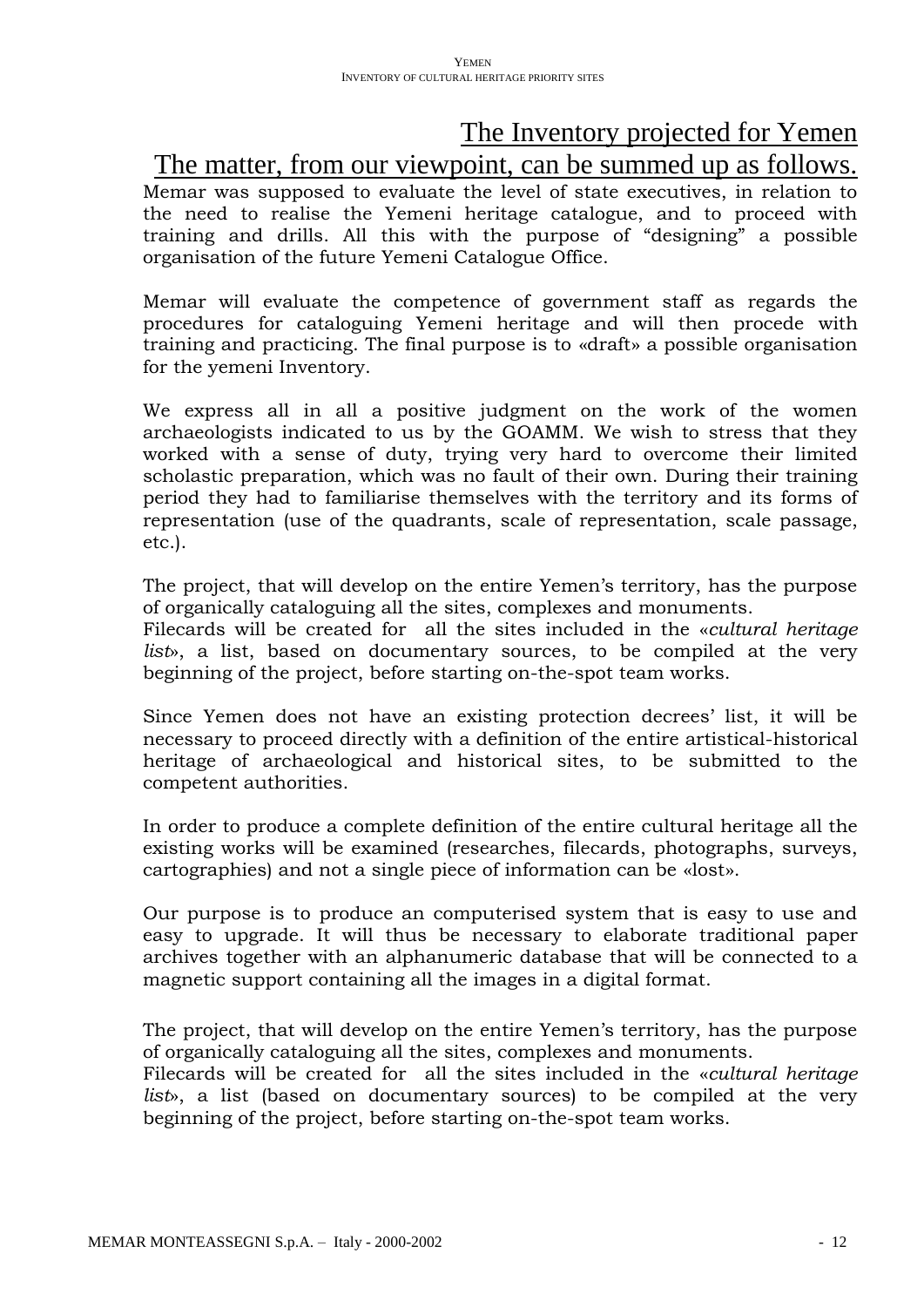# The Tasks of the Inventory Office

Staff must provide for every necessity of the INVENTORY OFFICE, in order to produce a co-ordinated activity. In particular, staff must be able to progressively implement the Yemeni cultural heritage database, preserving the initial data elaborated during the course of the project.

The INVENTORY OFFICE staff must be able to carry out a co-ordinated series of operations, in order to fulfill their main tasks:

- 1. **to provide assistance** to all categories of users with the access to the data;
- 2. **to complete the initial data** with the cataloguing of other sites:
	- surveying documentary sources,
	- preparing the dossiers with the documentary sources necessary for the territorial surveys,
	- carrying out feasibility studies (time, internal staff, external suppliers and, therefore, costs) for the execution of the single programs,
	- contributing directly to the production of core data and photographs,
	- participating in the testing of the material produced by third parties (core data, photos and topographic surveys),
	- reporting on the proceedings of the works and contracts carried out by external suppliers,
	- computerising, printing and filing the material produced, also by external suppliers.
- 3**. implementation of the operational work** support tools (vocabularies and repertories controlled by documentary sources).

The employees must know how to respond to all the needs of the Inventory OFFICE with the capacity to co-ordinate all activities: in particular, the employees must be able to implement over a period of time the data bank of the cultural heritage of Yemen starting with the conservation of the initial data elaborated during the phase of project development.

# Inventory Office's duties Main Work Stages

The management of cultural landmarks spread over a vast territorial area requires the creation of an appropriate information system for the architectural, archaeological and artistic heritage: it requires a database in both printed and computerised form, which contains all the data already present in a variety of archives, as well as the other data which must be integrated once it has been collected in the field. A state archive of this cultural heritage implies the presence of qualified local personnel who are able, first of all, to produce the cultural heritage catalogue, and afterwards to manage this considerable amount of information, including daily updates.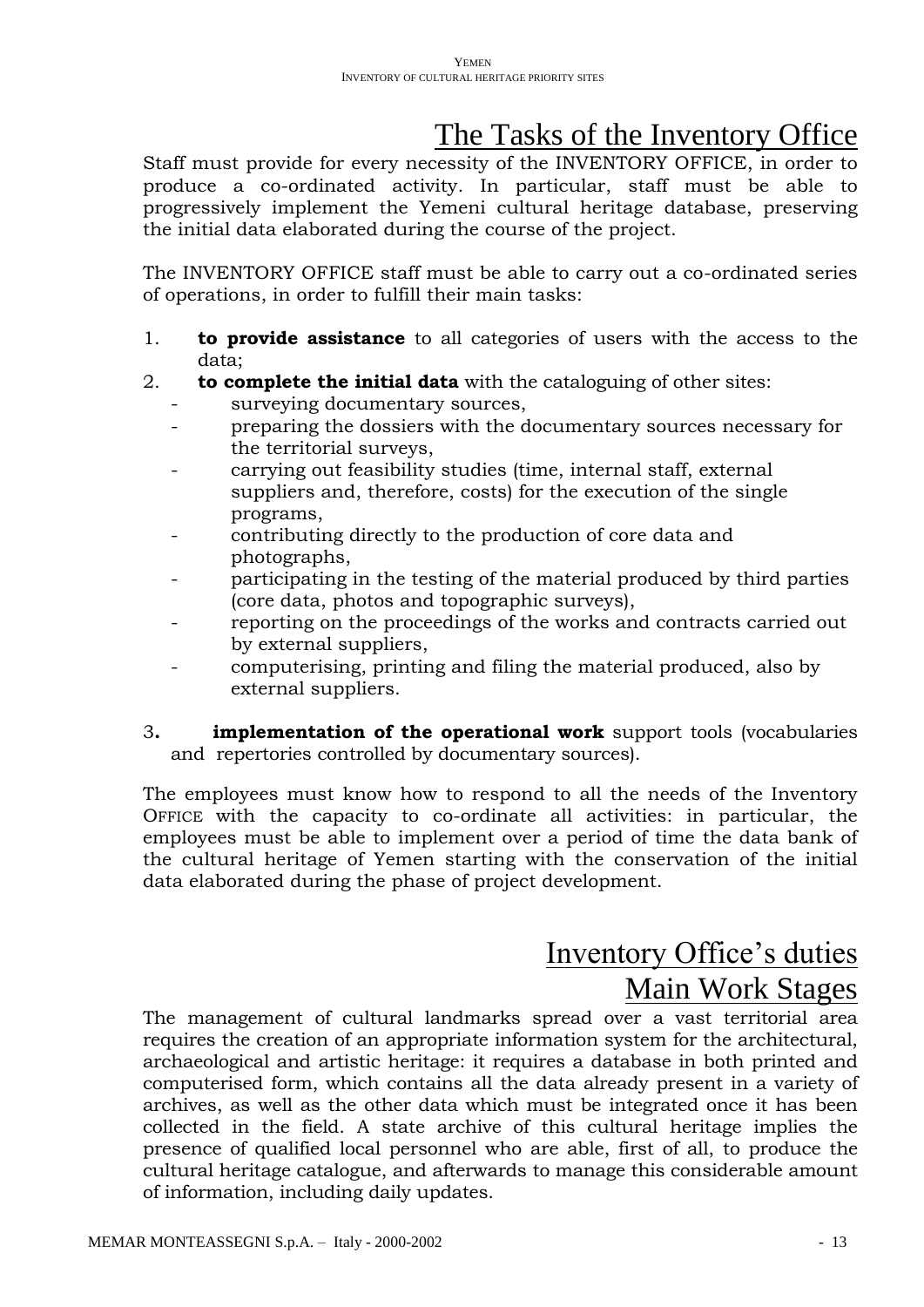The information system will be created over several phases:

## **Identification of the territory to be catalogued**

Definition of the territorial structure and the objects contained therein to be catalogued.

## **Survey of documentary sources**

Preliminary activity within the archives to identify the bibliographic, cartographic and photographic sources needed for the identification of the assets included in the cataloguing project and for the compilation and description of the assets themselves.

## **Territorial cataloguing project**

Operative program of human resources, equipment and time.

Completion of the compilation of the filecard and of the photographic and/or graphic documentation through field reconnaissance.

## **Photographic documentation**

The photographic documentation of the current state.

## **Graphic documentation**

The level of documentation is defined according to the type of project: simple drawings may be required to support the photographic documentation, or detailed scale surveys may be carried out.

## **Topographic Positioning**

Geo-referenced positioning of the objects surveyed according to the level of detail of the chosen cartography.

## **Printed documentation**

Collection, using a printed model, of the information on the assets to be catalogued, in part from documentary sources and in part from the field.

## **Creation of a paper archive**

The data is collected and organised in records within the administrative divisions of the territory to be catalogued.

The operations will be carried out at the headquarters of the Client and will involve the addition of the printed record core data in the database. The work involved will require the guidance and control of the data addition process. s

## **Creation of computerised archives**

All the printed material will immediately be included in the computerised support, divided by archive: filecard, photos (historical and aerial documentation), cartography (present and historic) and bibliographies.

Staff must provide for every necessity of the INVENTORY OFFICE, in order to produce a co-ordinated activity. In particular, staff must be able to progressively implement the Yemeni cultural heritage database, preserving the initial data elaborated during the course of the project.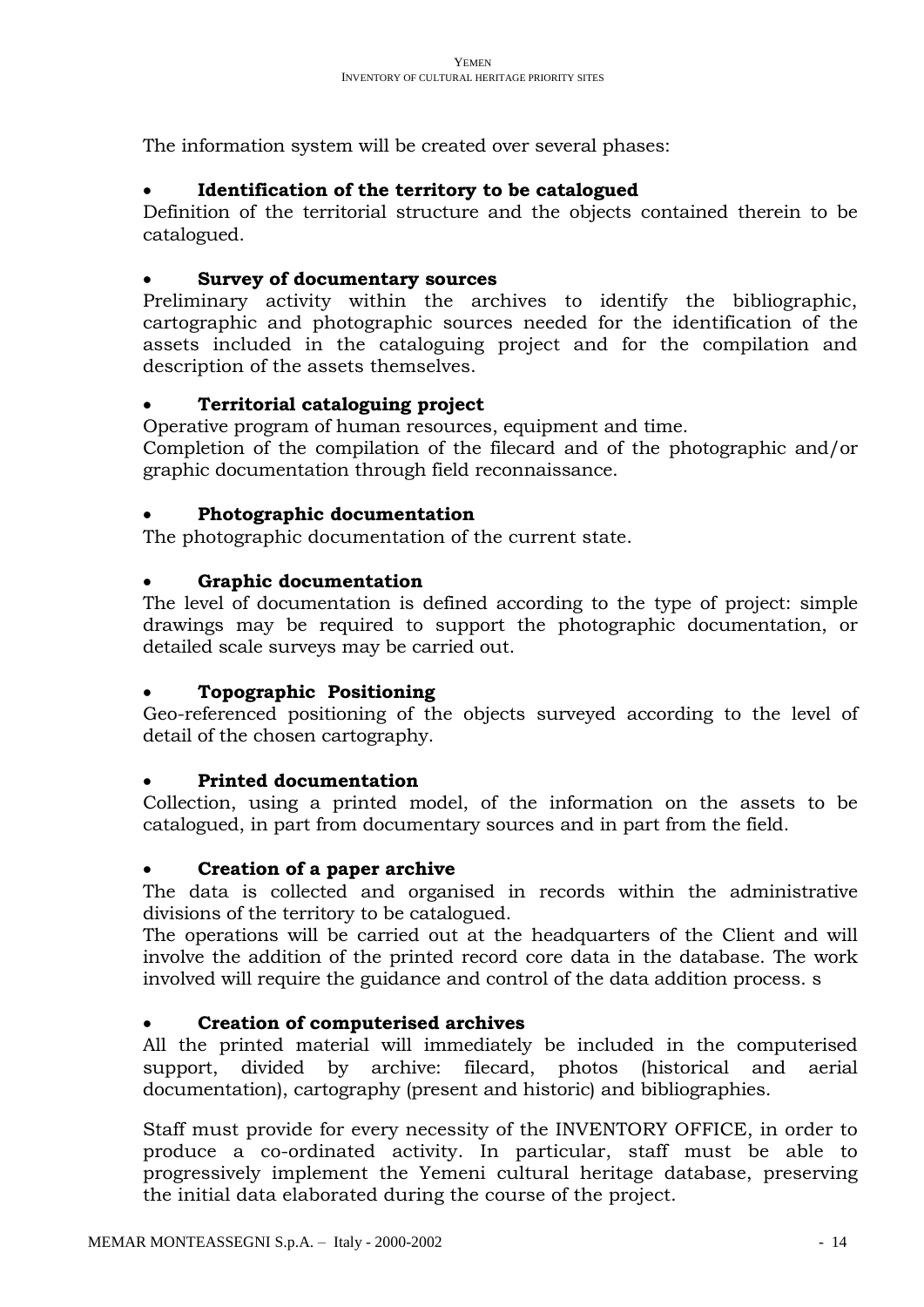The employees must know how to respond to all the needs of the INVENTORY OFFICE with the capacity to co-ordinate all activities: in particular, the employees must be able to implement over a period of time the data bank of the cultural heritage of Yemen starting with the conservation of the initial data elaborated during the phase of project development.

## **HADRAMAUT'S OPERATORS CAN BE FORMED THE STAFF OF ALL THE OTHER REGIONAL OFFICES.**

It should be remembered that after the first year the personnel of the Regional Office of Hadramaut should be perfectly capable of teaching to other employees of other regions how to operate in the field and at the office.

The operatives of the Hadramaut Office, starting in 2003, in the course of the at least 3-month long internhips that will take place in Saiun and in Shibam, could teach how to photograph, sketch and survey the position of sites, to make filecards and to save data both in paper and electornic form.

Together with the filecard it will be necessary to survey the position with **GPS**  point, and to develop a **photographic documentation** with a digital camera; lastly, it will be necessary to make a **sketch** with the position of the photos taken.

**SKETCHES.** In the field, during the survey, all the complexes, the monuments and the archaeological sites have been represented with sketches on which were signalled the photos' point-of-caption The edited sketches are not in scale however they allowed to put the properties in their urban and natural context.

**GPS.** The position of the archaeological and historical sites was determined in the field using the Global Positioning System; in the office they were positioned on cartographic sheets and then inserted into the GIS named GEOSEM-Hadramaut. The latter operation functioned also as a test of the accuracy of the data collected in the field: villages, archaeological sites, monuments and complexes.

**PHOTOS.** The pictures, completed with captures, point-of-view and univocal code, have been divided in the following categories:

**CARD CATALOGUE.** The filecard to be utilized is similar to the one here attached.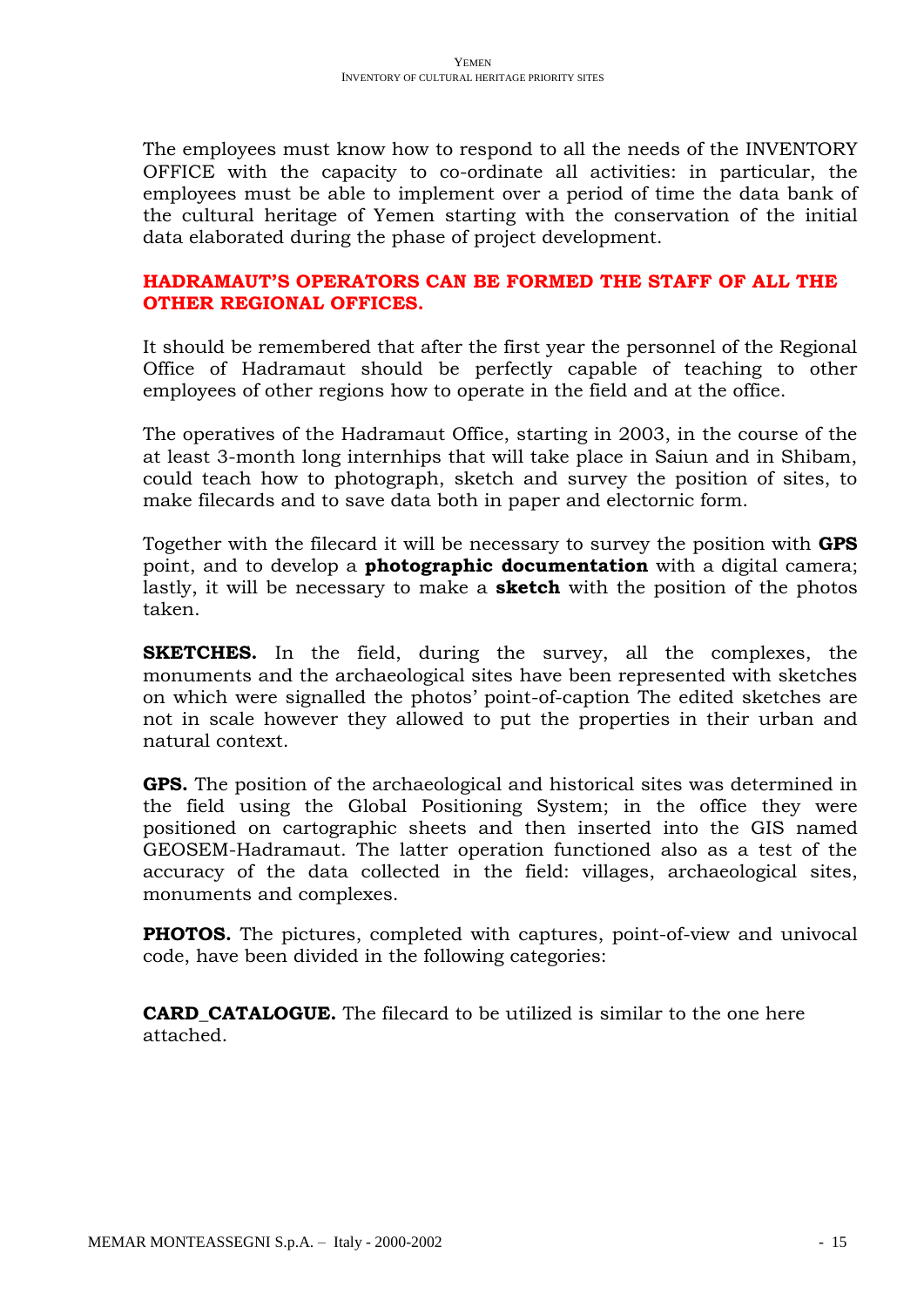## **STRUCTURE OF THE CARD CATALOGUES**

|                          | <u>UF INE CARD CAIALOGUES</u>                                                                                                                                                                                                                                                                                                                                                                                                                                                    |
|--------------------------|----------------------------------------------------------------------------------------------------------------------------------------------------------------------------------------------------------------------------------------------------------------------------------------------------------------------------------------------------------------------------------------------------------------------------------------------------------------------------------|
| <b>REFERENCE NUMBER</b>  | Y5 A00049                                                                                                                                                                                                                                                                                                                                                                                                                                                                        |
| <b>OBJECT</b>            |                                                                                                                                                                                                                                                                                                                                                                                                                                                                                  |
| <b>DENOMINATION</b>      | ARCHAEOLOGICAL SITE: CASTLE OF GABER ABD ALLAH                                                                                                                                                                                                                                                                                                                                                                                                                                   |
| <b>TYPE</b>              | <b>CASTLE</b>                                                                                                                                                                                                                                                                                                                                                                                                                                                                    |
| <b>LOCATION</b>          |                                                                                                                                                                                                                                                                                                                                                                                                                                                                                  |
| <b>GOVERNATORAT</b>      | <b>HADRAMAUT</b>                                                                                                                                                                                                                                                                                                                                                                                                                                                                 |
| <b>MUDIRIYA</b>          | <b>AL QATN</b>                                                                                                                                                                                                                                                                                                                                                                                                                                                                   |
| <b>TOWN OR VILLAGE</b>   | <b>GABER ABD ALLAH</b>                                                                                                                                                                                                                                                                                                                                                                                                                                                           |
| <b>CO-ORDINATES</b>      |                                                                                                                                                                                                                                                                                                                                                                                                                                                                                  |
| $\overline{\text{X}}$    | 48° 36' 45.7"                                                                                                                                                                                                                                                                                                                                                                                                                                                                    |
| Y                        | $15^{\circ} 50' 39.7''$                                                                                                                                                                                                                                                                                                                                                                                                                                                          |
| Z                        | 685.6                                                                                                                                                                                                                                                                                                                                                                                                                                                                            |
| <b>COMMENTARY</b>        |                                                                                                                                                                                                                                                                                                                                                                                                                                                                                  |
| <b>NOTICE</b>            | <b>ISLAMIC PERIOD</b>                                                                                                                                                                                                                                                                                                                                                                                                                                                            |
| <b>CHRONOLOGY</b>        |                                                                                                                                                                                                                                                                                                                                                                                                                                                                                  |
| <b>FROM</b>              | XVI                                                                                                                                                                                                                                                                                                                                                                                                                                                                              |
| TO                       | <b>XIX</b>                                                                                                                                                                                                                                                                                                                                                                                                                                                                       |
| <b>CONDITION</b>         |                                                                                                                                                                                                                                                                                                                                                                                                                                                                                  |
| STATE OF CONSERVATION    | <b>NOT EXPLOITED</b>                                                                                                                                                                                                                                                                                                                                                                                                                                                             |
| <b>COMMENTARY</b>        |                                                                                                                                                                                                                                                                                                                                                                                                                                                                                  |
| <b>DESCRIPTION</b>       | NOBLE HOUSEHOLD, SQUARE PLAN, WITH CORNER TURRETS,<br>(ONLY THE ONES TO THE SOUTH REMAIN STANDING),<br>PRECEDED BY A CLOSED COURTYARD WITH TWO SQUARE<br>TOWERS ALONG ITS SOUTHERN EDGE (ONLY<br><b>THE</b><br>WESTERNMOST SURVIVES). THE BUILDING MUST HAVE BEEN<br>AT LEAST THREE STOREYS HIGH, ALTHOUGH FOR THE MOST<br>PART THE MUD BRICK WALLS HAVE COLLAPSED, AND THE<br>INTERNAL AREAS ARE OBSCURED BY THE FALLEN FLOORS. THE<br>INTERNAL WALL'S SURFACES WERE PLASTERED. |
| <b>RISK</b>              | AEOLIAN EROSION/ STRUCTURAL DEGRADATION DUE TO<br>NATURAL ATMOSPHERIC AGENTS                                                                                                                                                                                                                                                                                                                                                                                                     |
| <b>DOCUMENTATION</b>     |                                                                                                                                                                                                                                                                                                                                                                                                                                                                                  |
| <b>CATEGORY</b>          | <b>BIBLIOGRAPHY</b>                                                                                                                                                                                                                                                                                                                                                                                                                                                              |
| <b>AUTHOR</b>            | AL AIDAROUS H.                                                                                                                                                                                                                                                                                                                                                                                                                                                                   |
| <b>TITLE</b>             | TAQRIR 'AN AL-MA 'ALIM AT-TARIKHIYYA WA AL-ATHARIYYA<br>BI-MUDIRIYYA AL-QATN (p. 31)                                                                                                                                                                                                                                                                                                                                                                                             |
| <b>IMAGES</b>            |                                                                                                                                                                                                                                                                                                                                                                                                                                                                                  |
| <b>CAPTION</b>           | CASTLE (detail: CORNER-TOWER) (Est)                                                                                                                                                                                                                                                                                                                                                                                                                                              |
| <b>DIGITAL IMAGE</b>     | A00035_d01.jpg                                                                                                                                                                                                                                                                                                                                                                                                                                                                   |
| <b>PROTECTION STATUS</b> |                                                                                                                                                                                                                                                                                                                                                                                                                                                                                  |
|                          | <b>NONE</b>                                                                                                                                                                                                                                                                                                                                                                                                                                                                      |
| <b>ANNOTATIONS</b>       |                                                                                                                                                                                                                                                                                                                                                                                                                                                                                  |
|                          | ROAD AL QATN-SHIBAM TO SHIBAM;RIGHT 6 KM FROM AL<br>QATN TOWARDS GABER ABD ALLAH FOR 250 M; 300 M N-E.<br>BORDERED BY A DIRT TRACK THAT LEADS TO THE VILLAGE.<br>AGRICULTURAL CONTEXT TO THE SOUTH-WEST; DESERT<br>CONTEXT TO THE EAST. VALLEY FLOOR                                                                                                                                                                                                                             |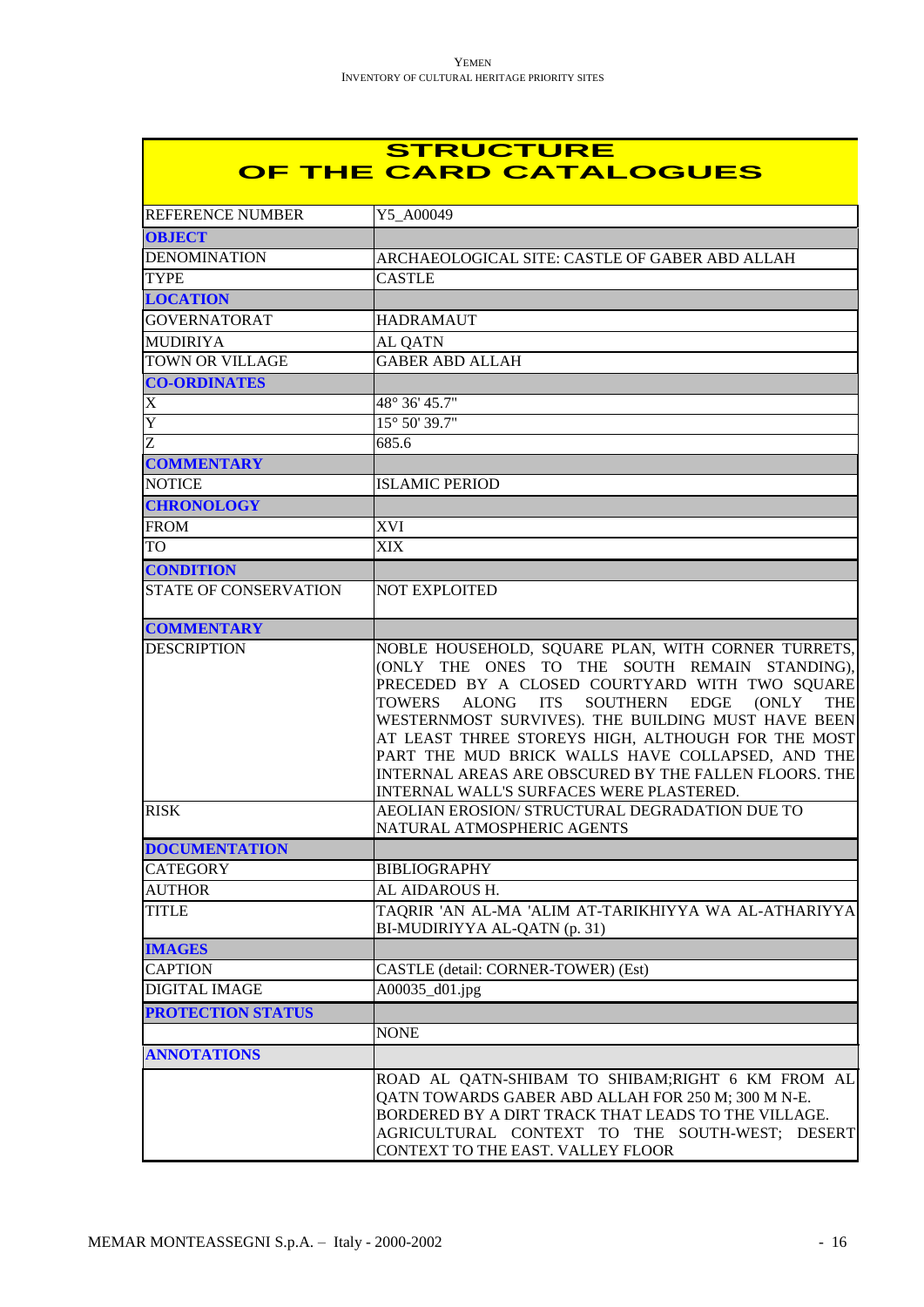# **NOTES TOWARD A GENERAL ORGANISATION**

All this will serve to better define the roles of the GOAMM and the GOPCHY as to their respective responsibilities for cultural landmarks and to establish the levels of coordination at both the planning and the operative stages.**<sup>4</sup>**

Two institutions exist, the GOAMM for archeology and the GOPCHY for longstanding settlements, both established by specific legislative provisions in 1997, in order to carry out the Government's policies regarding cultural heritage. Nevertheless, an effective functioning of the two requires the existence of well-equipped offices and of personnel trained on site. To this end an analysis of the results of the projects will make it possible to formulate some suggestions.

\*\*\*

The organisation of the "territorial" cultural heritage catalogue, whose pupose is to familiarise with the SITES, MONUMENTS and OBJECTS of an **archaeological** and **historical** nature, can take any of several directions in Yemen:

- **HYPOTHESIS A** The catalogue can be entrusted to already existing institutions, namely GOAMM and GOPCHY, which would co-ordinate the management, while actually working separately, of the realisation of the documentation in their respective fields of expertise.<sup>5</sup>
- **HYPOTHESIS B** The realisation of the catalogue could be entrusted in Sana'a to a **Central Office**, while on the local level Regional Offices could be set up at the local museums and at the headquarters of GOAMM and GOPCHY, with personnel trained over the next few years.

We suggest, basing on our experience, to choose the **hypothesis B**.

It is interesting though to notice that the two following laws, n. 128 and n. 129 of 1997, which are each pursuing their specific sectors, have the aim of "studying" cultural heritage for restoration and protection.

-

<sup>4</sup> We must nevertheless point out a certain lack of integration in the writing of the two fundamental laws (# 128 and # 129 of 1997), albeit passed in the same year. This "misalignment" is especially evident in the process of familiarization with the archeological landmarks. The GOAMM says clearly that it is necessary "*to enumerate and register places and sites of archeological interest* " (law # 128/97, art.4), while the GOPCHY states: "*Carry out operations of survey, delimitation and documentation of archeological buildings, of sites of historical, religious, scientific and handicraft interest and of other resources; pay attention to the studies of architecture*" (law # 129/97, art. 3). On a first reading it would seem that the GOAMM must manage the "areas" and the GOPCHY the "monuments".

<sup>5</sup> CONTRA-INDICATIONS

Many, but one particularly grave operational aspect to underline, is the fact that some monuments, as for example the mosques (not necessarily abandoned) and the castles, are present in GOAMM's lists as archaeological monuments while other coeval monuments are not.

Further: the very structure of Yemeni law, since it places "abandoned monuments" back in the area of the archaeology lists, effectively impedes working with two teams from two distinct agencies in the same territory.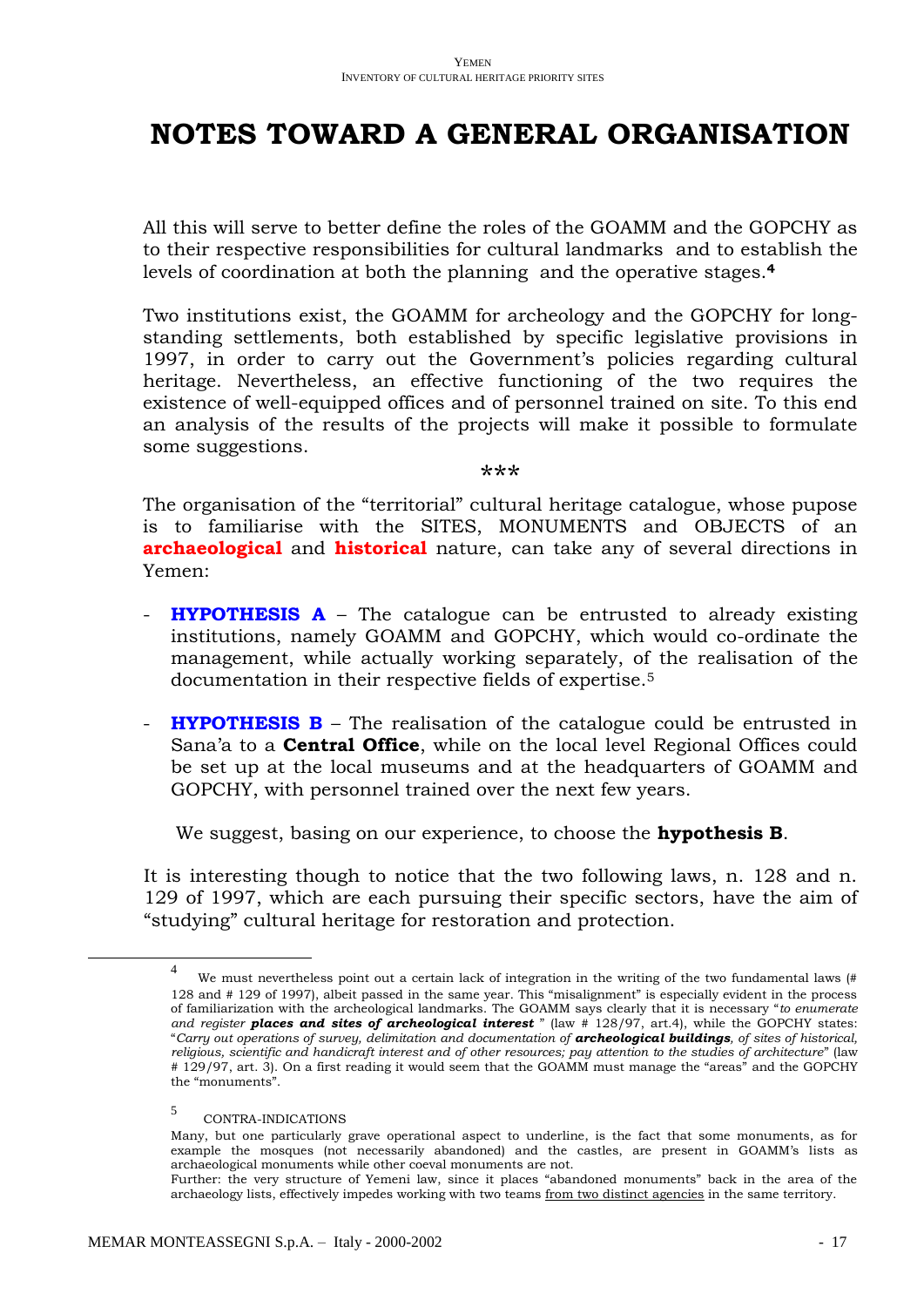Next we include the corpus of Yemeni laws (in Arabic) that deal with the safeguard and use of cultural heritage sites, as well as their translation into both English. We have glossed the texts in English so as to underline passages of special interest or to highlight deficiencies or contradictions related to getting under way the process of awareness and safeguard at a national level.

*The inspection of documents has been realized with the help of the university professor P. M. Costa.*

# **DOCUMENTS**

From the research of the documents on the today's legislation and regulation related to the inventory of cultural heritage results the collection of the laws on the protection of heritage and the regulations of the main National Institutes in charge of the protection and exploitation6.

- **1. "Law n.12/1972 on archaeological heritage, issued in Sana'a** [non COLLECTED as repealed from the Law n.8/1997]
- **2. "Law n.24/1976 on the regulations of the Yemeni Centre for cultural researches, archaeological heritage and museums, issued in Aden.** [non COLLECTED as repealed from the Law n.8/1997]
- **3. "Law on Antiquities" n.21/1994** [original text COLLECTED]
- **4. "Law on Tourism" n.22/1994** [original text COLLECTED]
- **5. "Law on Copyright" n.19/1994** [original text COLLECTED]
- **6. "Law on the Protection and the artistic Production n.6/1994** [original text COLLECTED]
- **7. "Law n.8/1997 as integration to the "Law on Antiquities" n.21/1994** [original text COLLECTED with English translation]
- **8. "Law on land use and State immovable properties" n.21/1995** [copy by the GOAMM]
- **9. "Law for the general organisation founding of archaeological heritage, manuscripts and museums n.128/1997"** (GOAMM) [original text COLLECTED with English translation]
- 10. **"Law for the general organisation founding of historical cities protection n.129/1997"** (GOPCHY)
- [original text COLLECTED with English translation] **11. Decree on "Urban Plan Regulation" n.260/1997**
	- [original text COLLECTED with English translation]

-

<sup>6</sup> It is of great interest the reading of the following publication to understand the very beginning of the protection process of the Yemeni cultural heritage, "Appeal by Mr. Amadou-Mahtar M'Bow, Unesco General Director: *For the safeguarding of the city of shibam and the valley of Wadi Hadramawt"* and by P. Pasolini *"Le mura di Sana'a"* in VHS*.*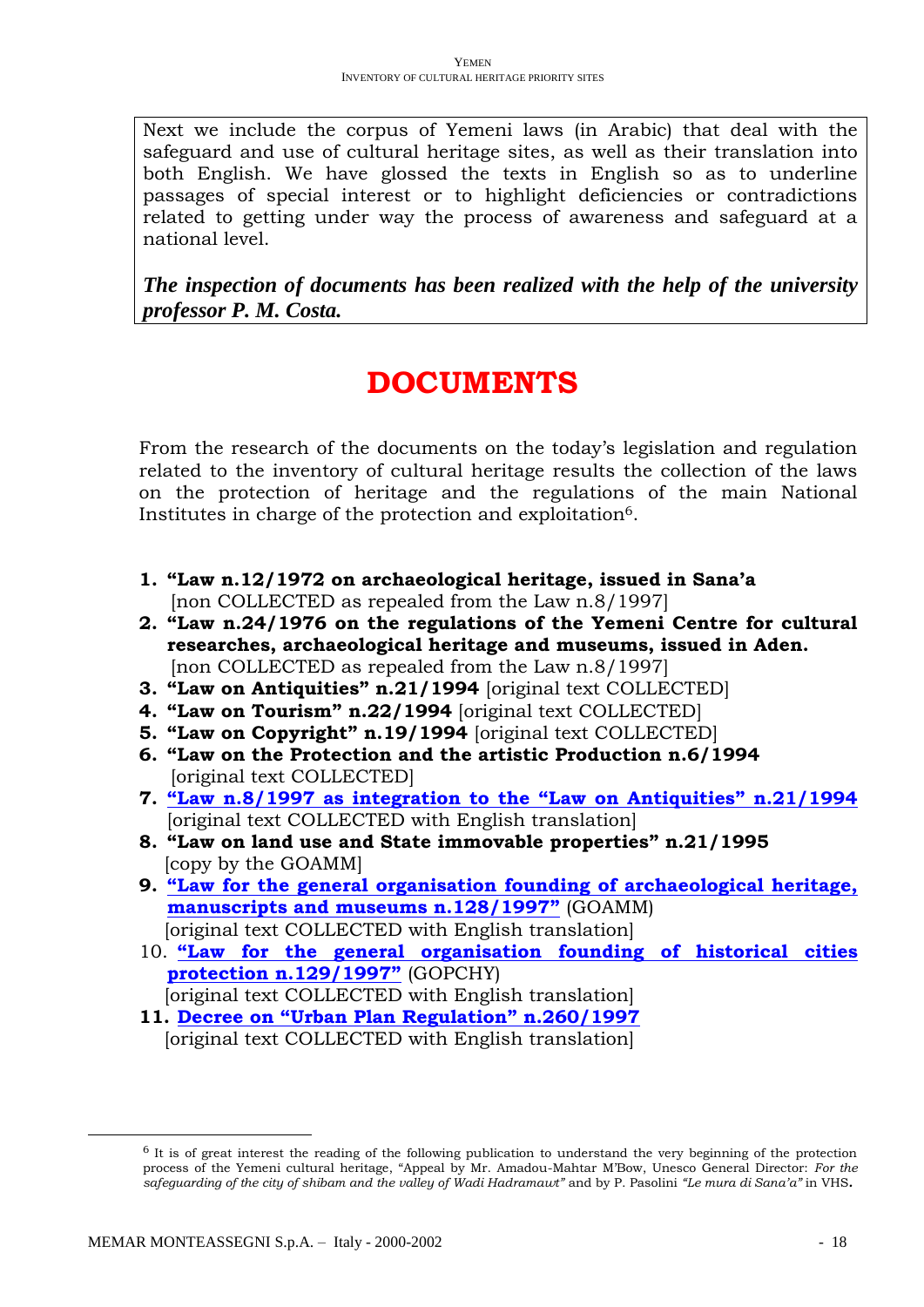#### \*\*\*

The Law on Antiquities  $\mathbf{n} \cdot 21/1994$ , integrated with the Law n.8/1997, defines today the orgaanic text for the archaeological sector's management in the whole country, after having repealed two previous laws (the one of 1972 issued in Sana'a, and the one of 1976 issued in Aden).

It is here necessary to report integrally two fondamental articles of this law that introduce the concept of archaeological site "perimeter" and of a 500 meters "observance area": within these two areas various protection levels are considered.

## **Republic of Yemen Ministry of Legislative Affairs LAW ON ANTIQUITIES**

## **N. 21/1994**

## **With a modification of certain articles on the basis of law n. 8/1997**

issued on the date of 28 Ramadan 1417 / 7 February 1997

#### **Chapter one**

## **DENOMINATION, DEFINITION AND PRELIMINARY DISPOSITIONS**

## **ARTICLE 1**

This law is called the law on antiquities.

## **ARTICLE 2**

The terms and expressions contained in this law have the meanings shown here as follows, unless the context demonstrates the contrary:

……………………………………………………

The archeological area: the area of which, because of the fact that it contains one or more archeological objects, the Organization defines the boundaries and places of interest.

The Museum: any building utilized for the conservation and exposition of archeological objects

The Manuscript Center: any building which the Organization prepares for the conservation and exposition of manuscripts.

## **ARTICLE 3**

An archeological object is to be considered any movable or immovable material left by civilizations of the past or by preceding generations of Yemen, which was fabricated, produced, constructed, carved or written more than 200 years ago. This comprises documents, manuscripts and what remains of human, animal or vegetable descendants, and the Organization – on the President's decision – may consider as antiquities any movable or immovable material that is at least 50 years old, if it is maintained that the general interest requires its safeguard on the basis of its historical or artistic value.

It would be interesting to introduce the concept of "traditional building techniques" instead of "previous generations " .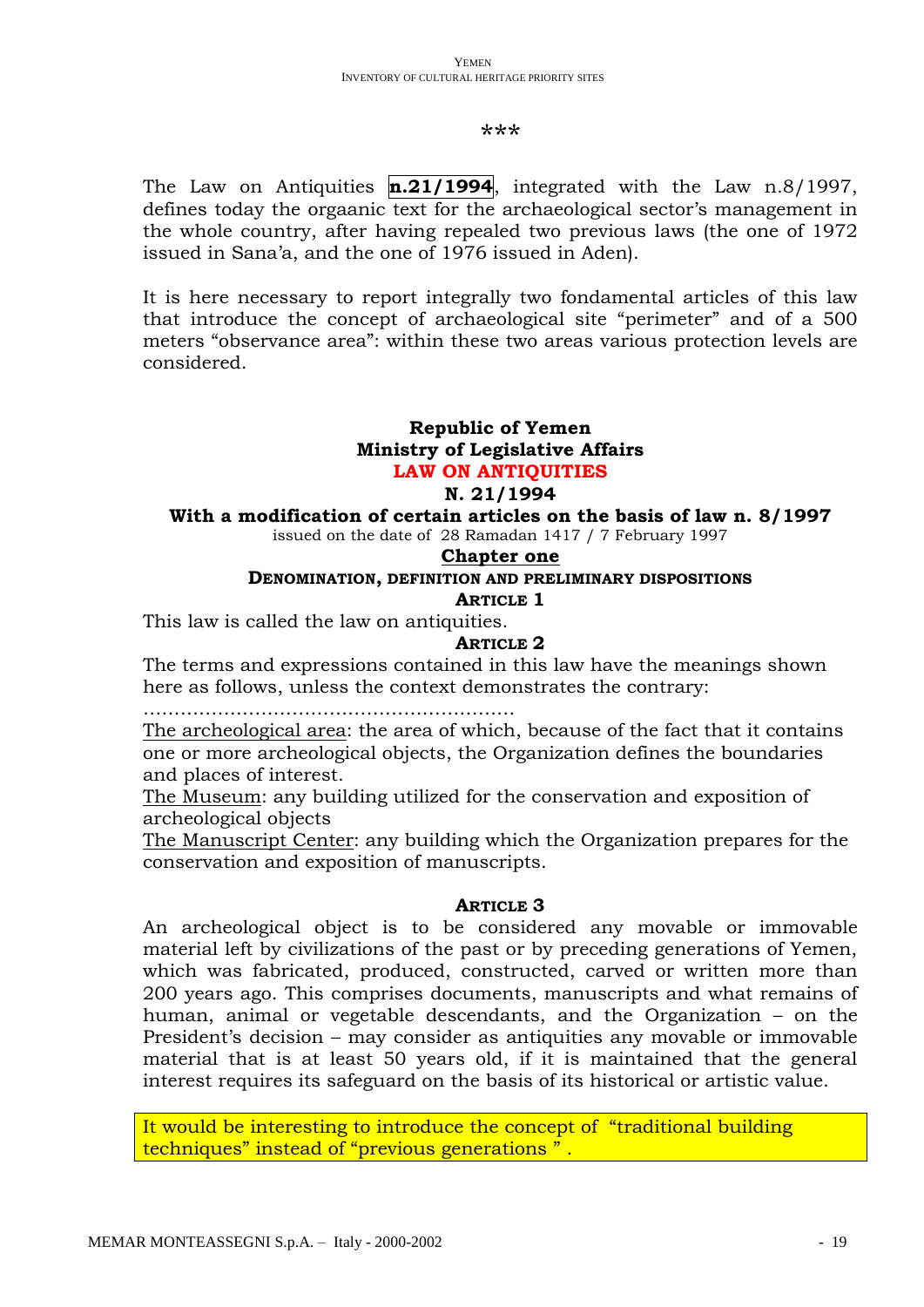## **ARTICLE 4**

A - By movable archeological object is to be understood an archeological object distinct from the land – whether it be on land or at sea – or from a building, and which can be transported without being damaged, such as sculptures, coins, images, drawings, carvings, manuscripts, whatever may be the materials of which they are composed or the purpose for which they were fabricated and their mode of use, and likewise as regards the remains of human, animal or vegetable descendants and all kinds of important human works and achievements in the sciences, literature, art, handicrafts and traditions.

B – By immovable archeological object is to be understood any archeological object joined to the earth, such as the remains of cities, buildings, fissato al terreno, archeological hills, caves, grottoes, castles, walls, fortifications, civil constructions, schools, etc.; it also comprises anything found under the internal or territorial waters, or anything considered as movable archeological objects which are parts of immovable archeological objects and decorative freizes

No references to "religious buildings" …

## **ARTICLE 5**

The Organization has the authority to attribute the definition of movable or immovable archeological object and to express itself on the importance of each archeological object.

## **Chapter two PROPERTIES OF ARCHEOLOGICAL OBJECTS**

## **ARTICLE 6**

All movable and immovable archeological objects present on or beneath the soil are the property of the State, as represented by the Organization, which encharges the superintendence of archeological objects with their protection, conservation, registration and exposition to the public. Exception to this is made for those archeological objects which may be owned even by individuals outside the State, within the respect of the dispositions of law.

## **ARTICLE 7**

The property, possession and utilization of the land does not confer on their owner the right to dispose of the archeological objects there present, nor do they confer the right to effect excavations.

#### **ARTICLE 8**

In the case of discovery of immovable archeological objects on land of demonstrated private ownership and whose conservation on the same site as a valuable archeological object is required for the sake of public interest, the Organization has the right of direct expropriation, annexing the property in exchange for just compensation, on the basis of the expropriation Law for public interest. The value of the archeological objects which are found there is not taken into consideration in attributing the value of the expropriated land.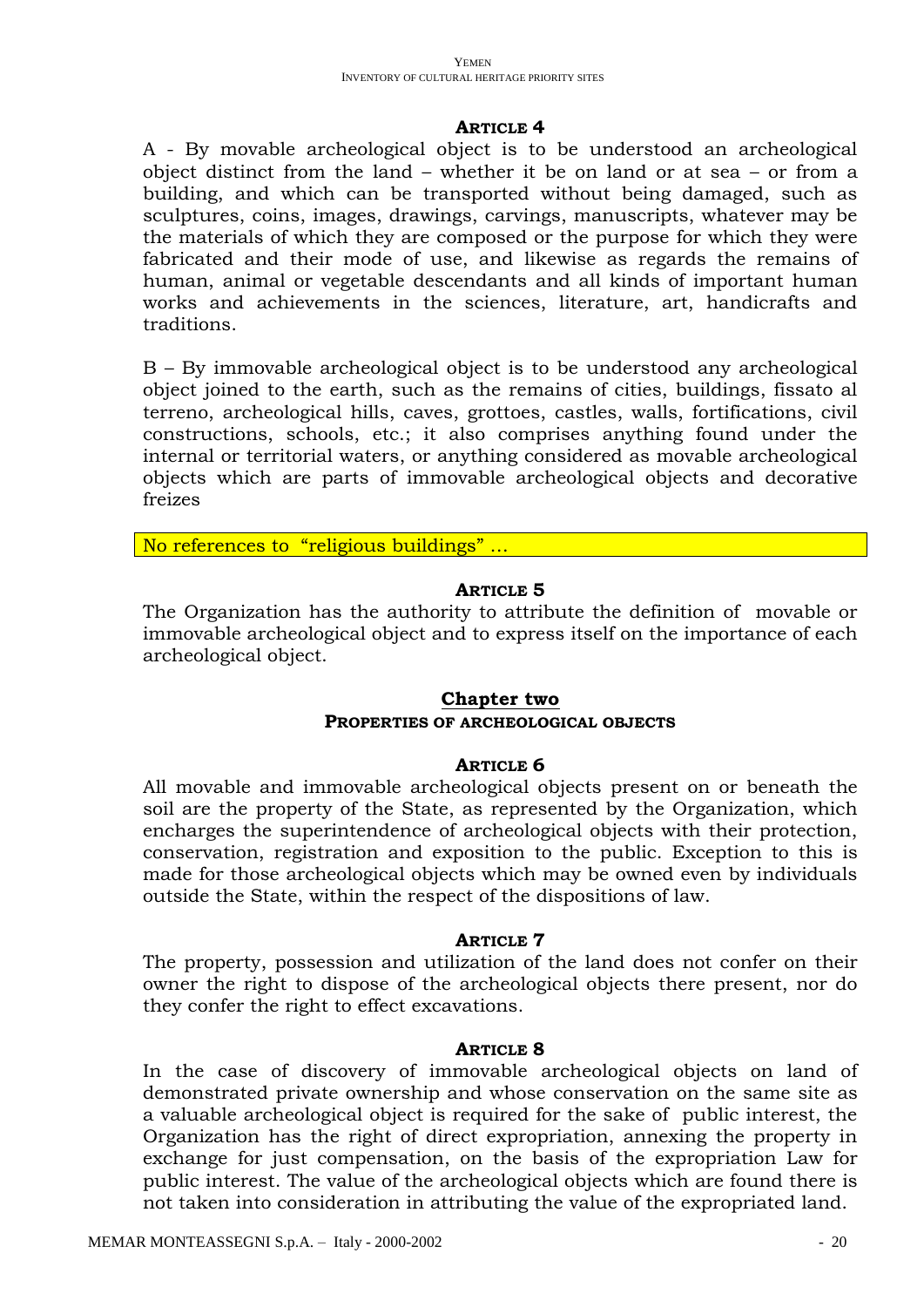## **ARTICLE 9**

Anyone who discovers a movable archeological object on the surface or underground must notify the Organization, so that it may be registered, and may guard it until it is acquired by the Organization, although the Organization may offer a compensation on the basis of the value of the find.

## **Chapter three**

## **Protection, conservation and restoration of archeological objects**

## **ARTICLE 10**

Only the Organization is in charge of protecting, conserving and restoring archeological objects. It may allow the owner or possessor of the trust in which archeological objects are found to carry out restorations necessary for their protection, within the limits defined by the superintending archeological authority, and00 it may likewise require such parties to undertake restorations due to bad management, but if the party abstains from this the Organization shall undertake them at the expense of the land owner, although the State may assume such expense in cases that require it.

## **ARTICLE 11**

It is forbidden to destroy immovable and movable archeological objects, whether directly or indirectly, or to deface or damage them in any way, whether by changing their aspect or by detaching any of their parts, or by any alteration, attachment of notices or signs. The Organization must define the areas, buildings and archeological hills on maps and inform the competent state Agencies for the purpose of coordinating the work.

*The Law on Antiquities n.21/1994, integrated with the Law n.8/1997, defines today the orgaanic text for the archaeological sector's management in the whole country, after having repealed two previous laws (the one of 1972 issued in Sana'a, and the one of 1976 issued in Aden).*

*It is here necessary to report integrally two fondamental articles of this law that introduce the concept of archaeological site "perimeter" and of a 500 meters "observance area": within these two areas various protection levels are considered.*

## **ARTICLE 12**

At the point of starting up planning projects of cities and villages, their extension and embellishment, the **protection of the areas, historical constructions and objects of archeological interest** found there is to be established; it is not permitted to undertake such projects prior to the consent of the archeological authority.

## **ARTICLE 13**

It is forbidden to install heavy and dangerous industries, military industries, cement factories or quarries at a **distance of less than half a kilometer** from any archeological site. Exception is made for those situations in which the Organization permits it with obligatory respect of its conditions, and it is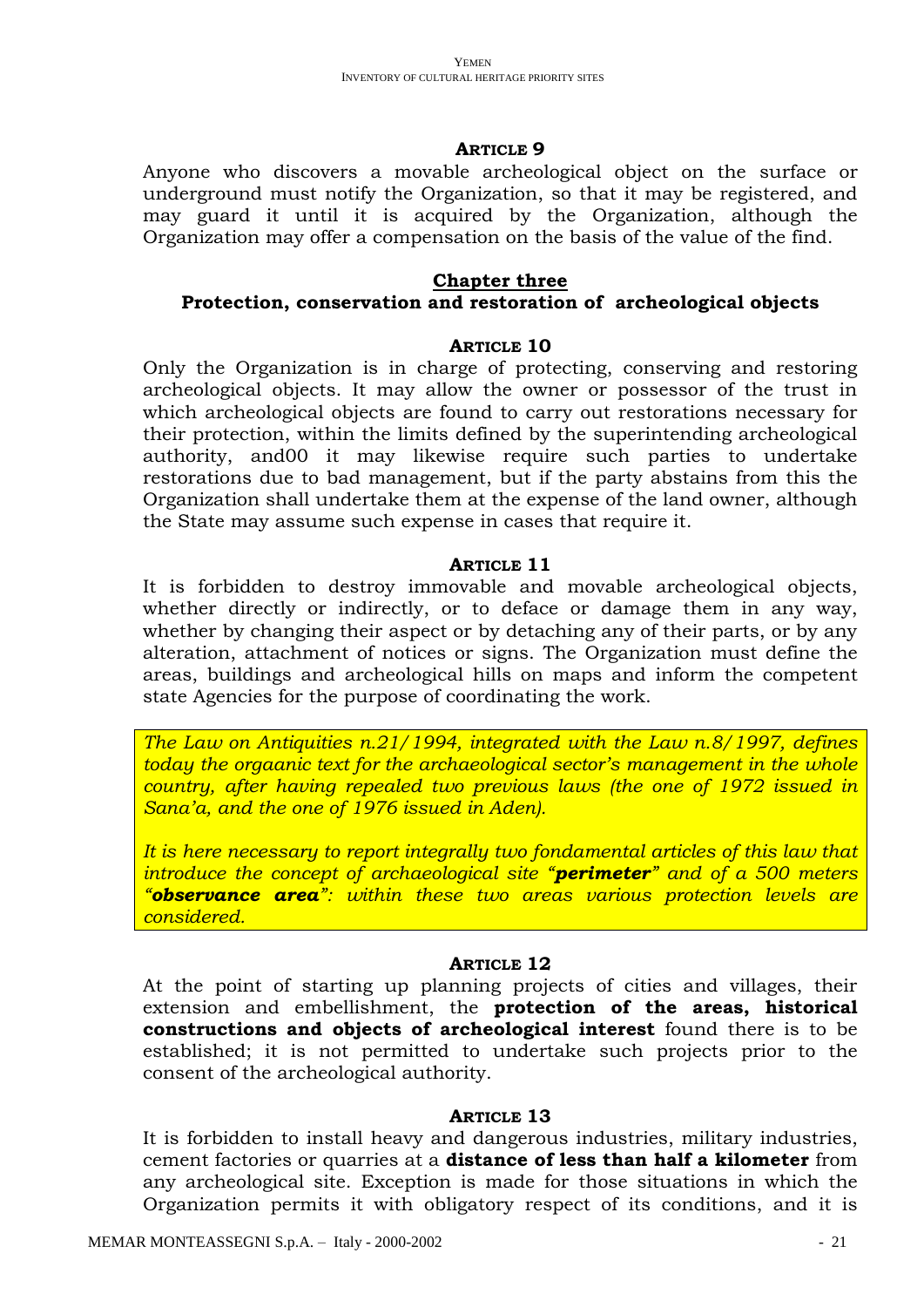likewise forbidden to dig under roads, carry out industrial, agricultural or fishery projects, or extend overland electrical, telephone or telegraph cables in archeological site areas, prior to the Organization's consent.

At the end of the work, we will be able to argue on the territorial definition of *"perimeter" for archaeological sites and the related "observance areas". At the same time it will be possible to give some advise on how to apply a similar method to historical sites too.*

## *NOTA BENE*

In Wadi Hadramaut the study must insert every community and nucleus in its natural and agricultural context by the identification of an initial proposal of an area of respect, starting with the "visual cone" perceivable by the condition of the access roads to the nucleus. It will be possible to activate policies for safeguarding communities and nuclei, that is for the entire territory of Wadi Hadramaut by utilizing the information gathered by the project as if it were an urbanistic plan of the entire district to incentivate maintenance interventions and direct new construction.

*In the following articles 15 and 16 it is generally established for immovables that: at the same time the concept of "recording" is clearly introduced, which is indispensable to the standard regulation appliance. Heritage "recording's" task is assigned to the GOAMM, as it is consequently ruled by the law n. 128/1997.*

## **ARTICLE 14**

The archeological authority has the right to halt any work which causes damage to an archeological object or to an archeological area whether directly or indirectly, and it likewise has the right to annul the provision through administrative channels with the help of the security forces, such as imposing on the transgressor the duty of restoring the object to its original state, and otherwise it will carry out the work at the transgressor's expense.

## **ARTICLE 15**

It is not permitted to utilize immovable archeological objects **registered** for a purpose other than that conferred by the Organization, regardless of who the owner is, and it is likewise not permitted to destroy, change or transport an archeological object or any part of it, restore it or renew it, unless by the Organization's express consent and under its direct supervision; it is furthermore forbidden to construct any new building next to an archeological building, unless under guarantee that an unconstructed space shall be provided around the historical buildings or the archeological area, and in like manner it is not permitted to open windows or balconies on these constructions, or remove earth or any rubble material or remains from the archeological areas, unless by prior authorization from the Organization.

## **ARTICLE 16**

It is forbidden to utilize the archeological ara as a deposit of rubble or remains, and it is forbidden – without the Organization's prior authorization – to set up there cemeteries or irrigation systems, to dig there, cut down trees,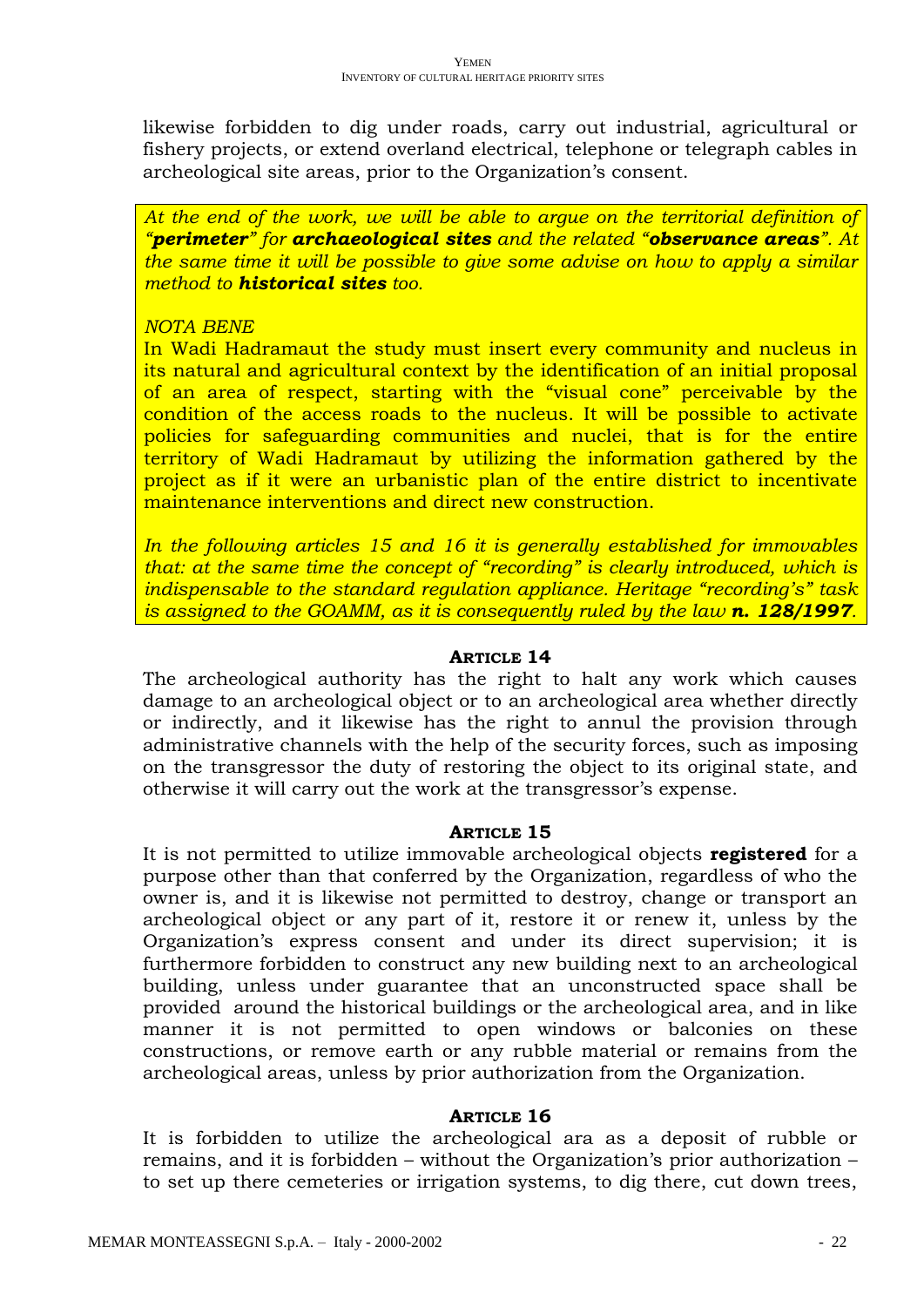or carry out other work which may by consequence alter the characteristic elements of that region, unless by the Organization's prior authorization.

*Future "recording" operations, necessarily preceded by a survey on the field, are favoured by an article which describes briefly the executive besides tasks of inventory.*

## **ARTICLE 17**

In case of the exposure of one of the archeological buildings to the danger of distruction from which there would result a change in its characteristic elements, the Organization has the duty of adopting all the necessary provisions for its safeguard, and it is permitted to transport this archeological object or part thereof subsequent to the Minister's knowledge and the consent of the Council of Minister.

## **ARTICLE 18**

Any person occupying land on which there are immovable archeological objects must allow representatives of the Organization access to that land so that it may be examined, information may be gathered, maps charted, photographs taken, and any work carried out regarding archeological aspects which the Organization deems indispensable.

*Synthetically but in an exhaustive way, the article n. 20 defines the archaeological heritage INVENTORY assigning its realisation to the GOAMM (with more specified functions from the law n. 128/1997).* 

## **ARTICLE 19**

The Organization, in collaboration and coordination with the security forces and the local administration in time of pease or of war, will take all measures necessary for the protection of archeological sites and buildings and of museums.

## Chapter four

## **IDENTIFICATION, REGISTRATION AND EXPOSITION OF ARCHEOLOGICAL OBJECTS**

## **ARTICLE 20**

The Organization must identify archeological objects, define the characteristic elements of archeological sites and their boundaries, and prepare appropriate registers.

## **ARTICLE 21**

On the basis of this law, whoever is found in possession of national cultural heritage objects must register them with the Organization within a year from the date of issuance of this law.

## **ARTICLE 22**

The Organization must set up museums, manuscript centers, permanent and itinerant exhibits, within the Republic and abroad, on condition that it take all the measures necessary for the safety of the objects exhibited.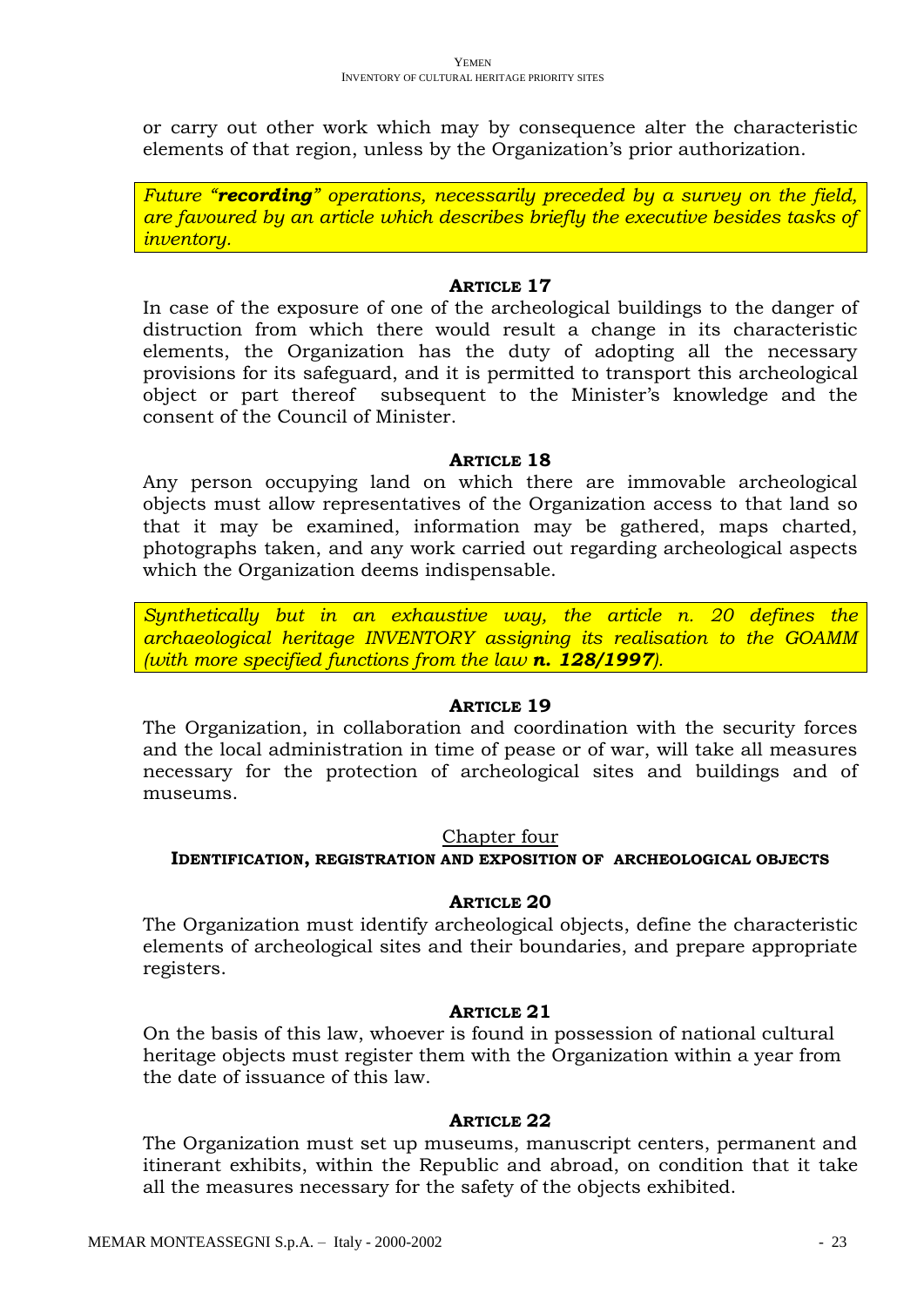## **Chapter five ARCHEOLOGICAL RESEARCH**

## **ARTICLE 23**

By archeological research is to be understood the complex of the work of excavation, careful inspection and verification, for the purpose of discovering movable or immovable archeological objects underground, in waterways, rivers and in territorial waters. The simple discovery of one or more archeological objects, without any of the above, does not qualify as research.

## **ARTICLE 24**

Only the Organization is holder of the right to carry out research work or excavations; it must permit – by appropriate authorization – organizations, scientific societies and archeological missions to effect arhceological research, in accordance with the dispositions of this law.

Any agency or individual is forbidden from carrying out archeological research without the authorizaton of the archeological authority, even if the land is owned by an individual or an agency.

## **ARTICLE 25**

No authorization may be conceded to organizations, societies, archeological missions or individuals unless upon the ascertainment of their scientific and material capacity and competence. The Organization must pose as a condition the presence of exact technical elements in those who carry out excavations, and in general any authorization conceded by the Organization must contain the following:

1 – The qualification of this research and the name of the mission to which the authorization is given.

2 – The preceding experiences in this sector, in Yemen or in other countries.

3 – The archeological sites in which the research will take place, accompanied by maps.

4 – The resarch program and its deadlines.

5 – Other conditions which the Organization deems necessary.

## **ARTICLE 26**

The authorized organizations and missions commit themselves to carrying out research, to photographing and charting the archeological sites for which they have a concession, to immediately registering in appropriate registers the archeological objects discovered, to carrying out the work of conservation and protection required by the objects discovered, to promptly furnishing the archeological authority with the research results, to presenting – in the manner required by the archeological authority – a concise report at the end of each season, to making it possible for the representative of the archeological authoity to superintend the research work, and likewise they must – at the end of each season – transport the archeological objects discovered to a place determined by the archeological authority, taking all the necessary precautions for its safety.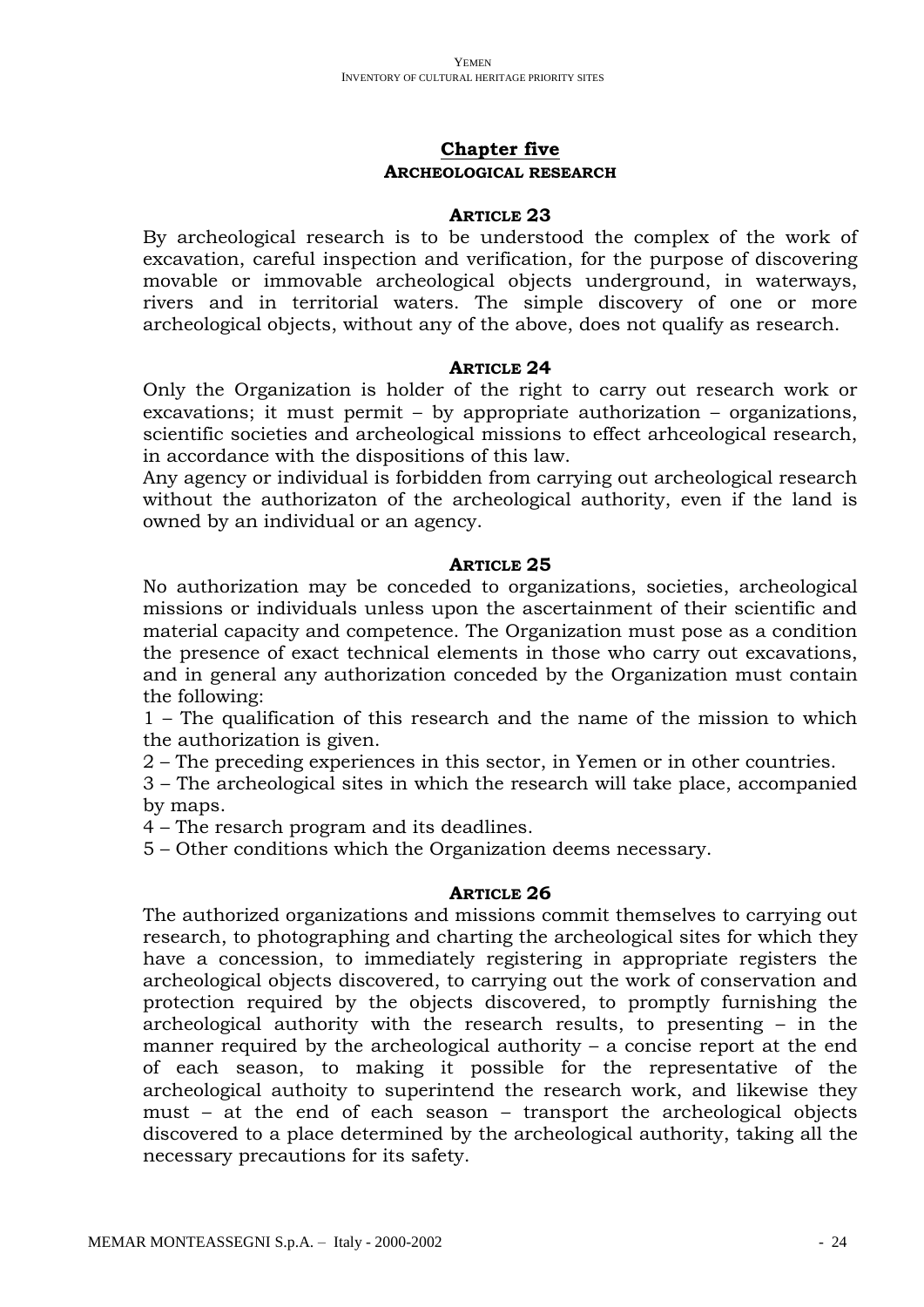## **ARTICLE 27**

The agency which carries out the research must publish the results of the research within a period not in excess of five years from the end of work, otherwise the Organization will do so on its own or through other organizations, without objection on the part of the agency which did the research, which will have to furnish the Organization with a copy of its published research, of the drawings, photographs and slides of the archeological objects discovered, and copies of any films on the discoveries made. The agency which carries out the research enjoys the rights on the scientific property of the results of excavations, and it likewise has priority in the publication of these results. The complex of archeological objects discovered are considered the property of the State, and it is possible to concede to the research team the right to make casts and copies for commercial purposes, on condition that this does not provoke any destruction or damage to the archeological objects.

## **ARTICLE 28**

It is permitted to the foreign mission holding a concession to import the objects and equipment necessary for the research, free of any customs taxes at the momento of their entry into the countyr, on the condition the it definitively cede these materials and objects to the archeological authorities at the end of the research work, unless a different agreement is made.

## **Chapter six**

### **COMMERCIAL USE OF ARCHEOLOGICAL OBJECTS**

## **ARTICLE 29**

It is forbidden to engage in the commerce of movable archeological objects or to freely dispose of national cultural heritage objects – whether or not they are registered by the Organization – or to transfer their property in violation of the dispositions of this law.

## **ARTICLE 30**

On the basis of law 8/1997 which modifies certain articles of law 21/1994 on antiquities, Article 30 is abrogated.

## **ARTICLE 31**

On the basis of law 8/1997 which modifies certain articles of law 21/1994 on antiquities, Article 31 is abrogated.

## **ARTICLE 32**

The Organization has the right to acquire any archeological object in the possession of private individuals or agencies, whether by donation or by mutual consent that the object be acquired with fair compensation.

## **ARTICLE 33**

It is forbidden to export archeological objects, and notwithstanding this it is permitted – by decision of the President of the Organization – to authorize the exportation of archeological, cultural or natural samples for the purpose of being able to examine them and – by decision of the Minister – to export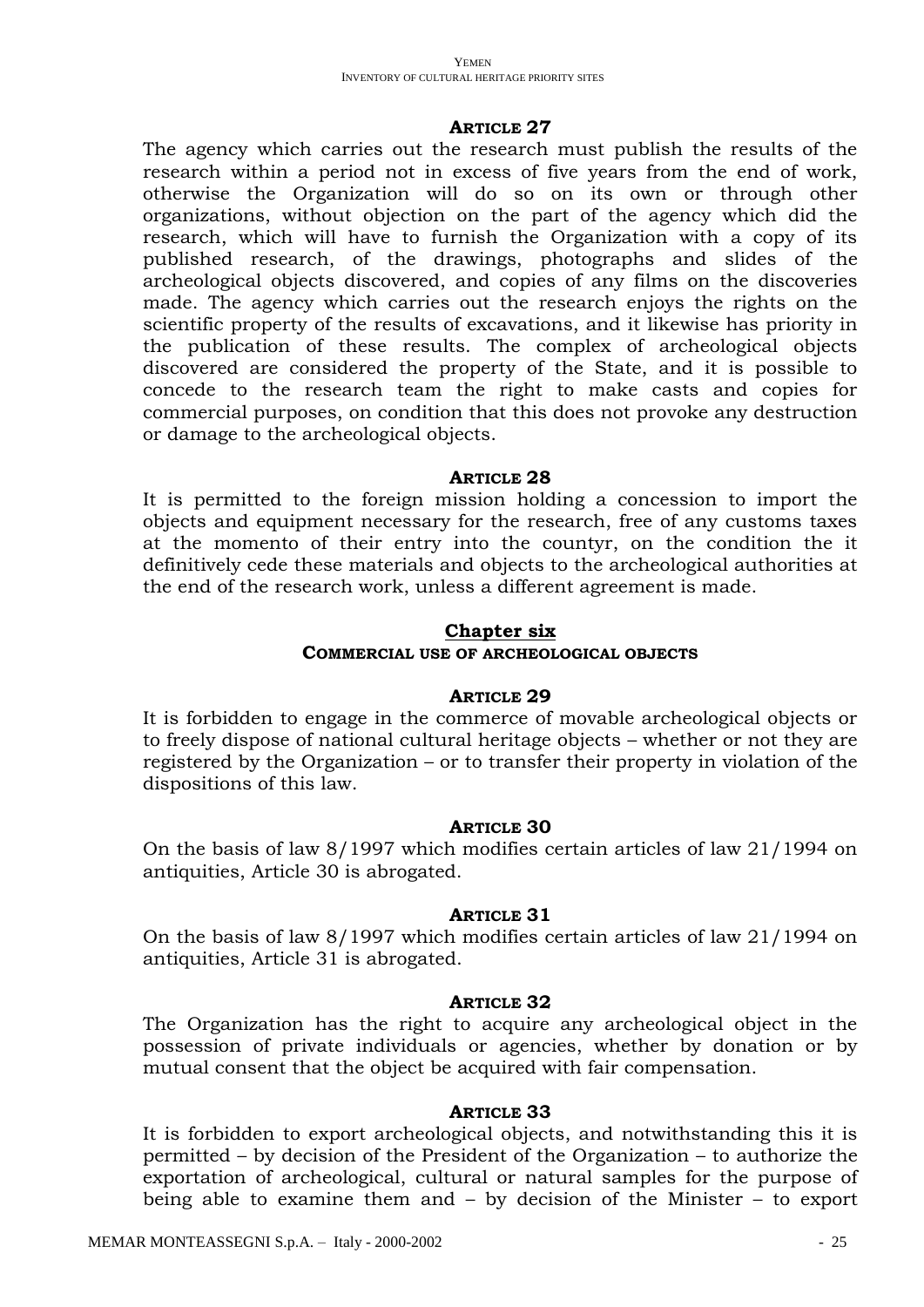archeological and cultural materials for the pupose of maintaining and restoring them, or to lend them temporarily on the basis of special applications: the application foresees that the Organization may give its permission to export or refuse to give it, after having made all legislative provisions.

## **ARTICLE 34**

The archeological authority must take advantage of agreements, pacts and the exhortations of international agencies for retrieving archeological objects that have found their way outside the Republic, and it must also help to repatriate foreign archeological objects, on the basis of mutual accord.

## **ARTICLE 35**

The archeological authority may donate archeological objects only within very narrow limits and in the public interest, and on condition that the object be movable and registered, and that an exception can be made because of the existence of another object equivalent in terms of its construction material, mode of fabrication, historical period and artistic value. It is done upon decision of the Council of Ministers, on the basis of a proposal of the Minister.

## **Chapter seven SANCTIONS**

## **ARTICLE 36**

For any transgression of the dispositions of this law there are to be applied the sentences founded on the folowing articles, with a prohibition to apply sentences more severe than those contemplated by sentence rights or by any other right.

## **ARTICLE 37**

Whoever smuggles or takes part in the smuggling of an archeological object outside of the Republic shall be sentenced to a period of not more than five years or to a fine that is no less than value of the archeological object smuggled – according to the Organization's calculation – on condition that the sum be no less than 100.000 Ryal, or to both penalties, with confiscation of the archeological object which is the object of the crime and of the material used in the execution of the crime, and to its reparation in the interest of the archeologiy support fund.

## **ARTICLE 38**

Whoever carries out research excavation work of archeological objects without being authorized or admitted shall be sentenced to prison for a period no greater than two years, to a fine not inferior to 30.000 Ryal, or to both penalties together.

## **ARTICLE 39**

1 – Whoever demolishes, destroys or intentionally falsifies a movable or immovable archeological object or defaces, alters or erases its characteristic elements, or detaches a part of it, premeditates its concealment, or participates in any of the aforesaid, shall be sentenced to prison for a period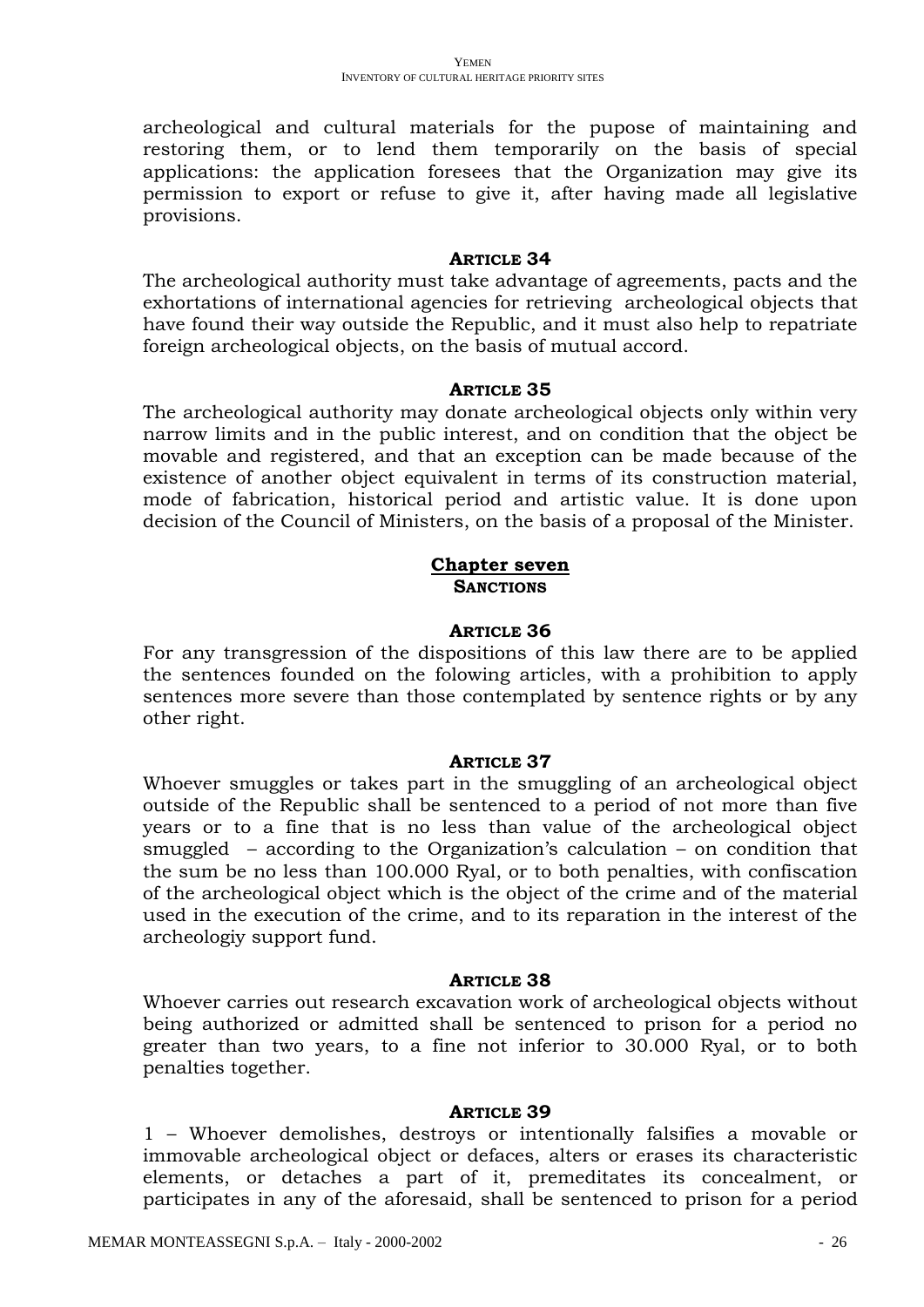no greater than three years, or to a fine equal to the value of the object, or to both penalties together.

2 – Whoever robs an archeological object belonging to the State or any part of it, or participates in any of the aforesaid, shall be sentenced to the penalties foreseen by Islamic law, including the confiscation of the objects utilized for the execution of the crime in the interest of the archeologiy support fund.

## **ARTICLE 40**

Anyone shall be sentenced to prison for a period of no less than six months, or to a fine no greater than 150.000 Ryal, or to both penalties together, who:

1 – is in possession of a movable archeological object in violation of the dispositions of this law;

2 – violates the authorization conditions concerning archeological excavations; 3 – transports without written permission issued by the Organization an archeological object owned by the State or removes it from its location;.

4 – transforms buildings or archeological sites into a habitation, a work site, an industry, a warehouse, cultivates it or prepares it for cultivation, plants trees on it, or undertakes to damage them in any way, removing what has been done.

## **Article 41**

Anyone shall be sentenced to prison for a period of no less than three months, or to a fine no greater than 10.000 Ryal, or to both penalties together, who:

1 – Writes, etches or places paint on an archeological object.

2 – Places on it signs or other publicity material.

3 – Takes possession of rubble, earth, sand or other materials from an archeological site, without prior authorization of the Organization.

## **Article 42**

Whoever violates any provision of this law shall be sentenced to a fine no greater than10.000 Ryal.

#### **Chapter eight GENERAL DISPOSITIONS AND CONCLUSION**

## **Article 43**

The rank of public official is given to the functionaries of the Organization and to those who – on the basis of a request by the Minister – are nominated by the Attorney General. They have the power to apply the sanctions foreseen by the dispositions of this law and they have the power of inspection and observation over archeological research work and discoveries; moreover they have the power to enter the sites in which registered archeological objects are found, within the periods set by law, for the purpose of examining and inspecting the archeological objects therein contained.

## **Article 44**

No scientific or other organization is permitted to found museums and archeological exhibits of any kind, unless with the prior consent of the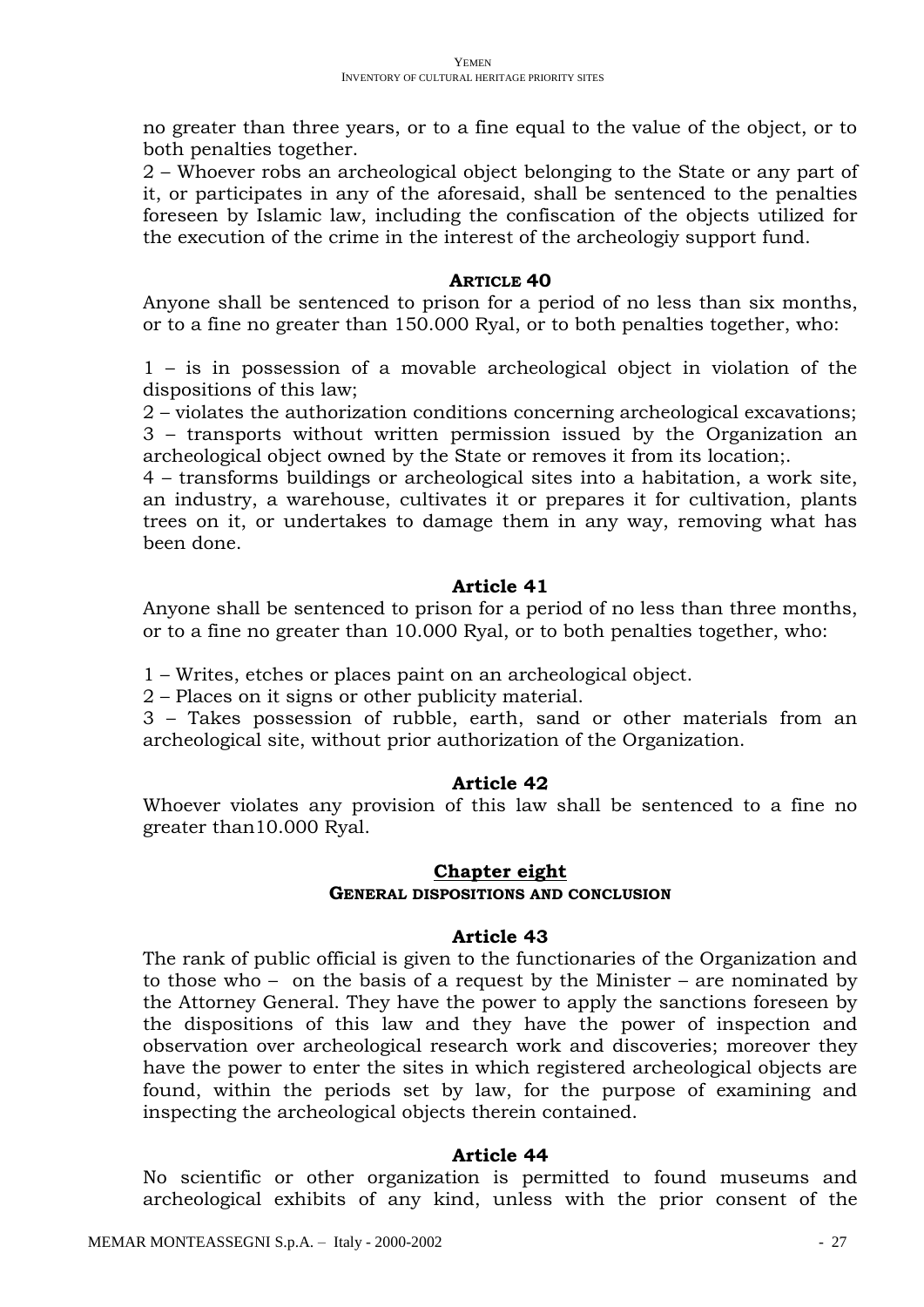Organization; the organizing agencies – in the application period of this law – must regulate the conditions and register with the Organization the parts of the museums and the archeological exhibits prepared by them, in consideration of the fact that the national cultural heritage objects are under the supervision the Organization, within a period of six months from the issuance of this law.

## **Article 45**

Law 12/1972 concerning archeological objects in Sana'a and law 24/1976 on the ordination of the Yemeni Center for cultural research, archeological objects and museums in Aden, are abrogated, and likewise any text or dispositon which contradicts this law is abrogated.

## **Article 46**

This law enters into effect from the date of its publication in the Official Gazette.

The 25th of Giumada al-Awwal 1415 H. / 29 October 1994 A.D.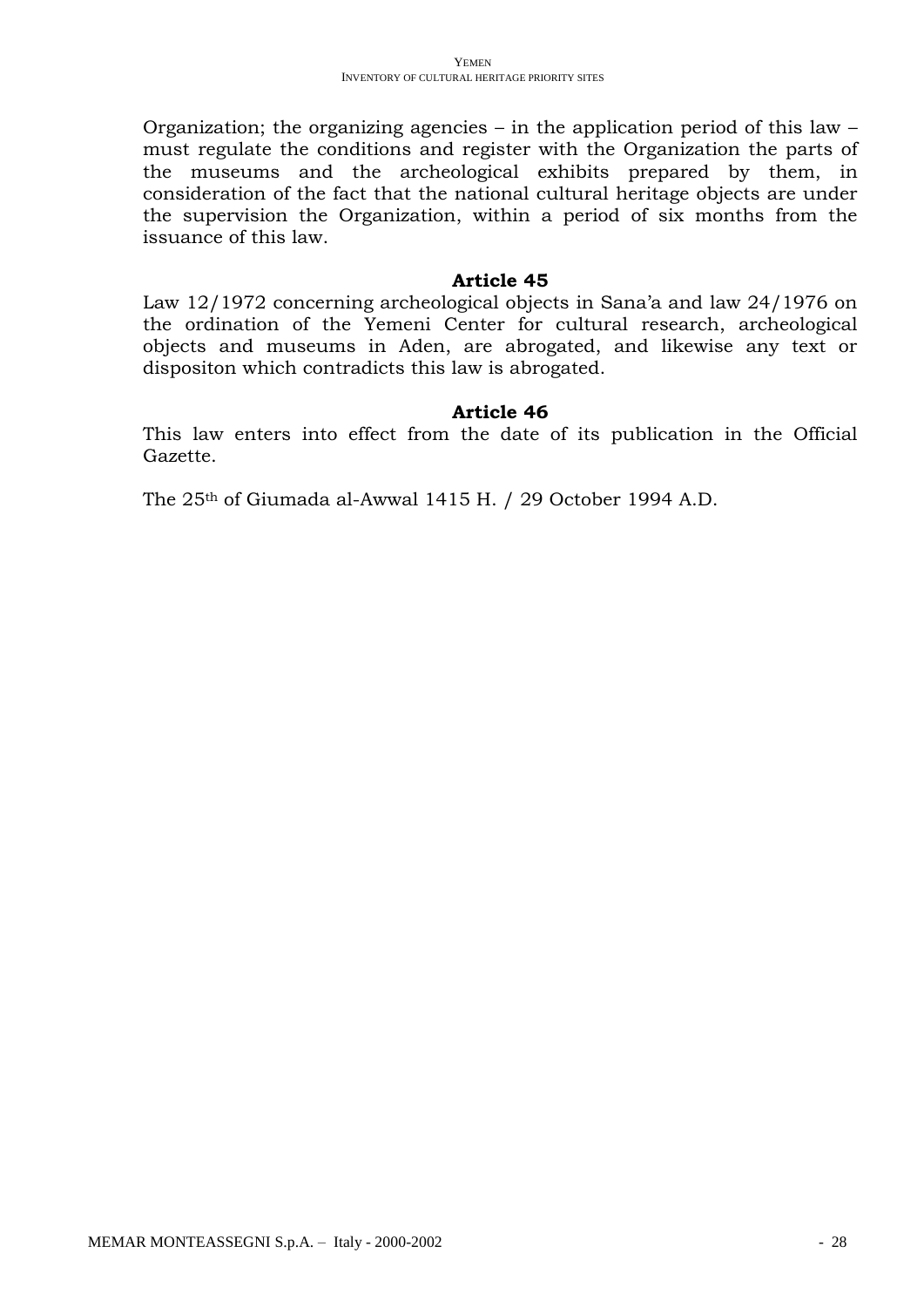**"Law for the general organisation founding of archaeological heritage, manuscripts and museums n.128/1997"**

## **"Law for the general organisation founding of historical cities protection n.129/1997"**

It is interesting though to notice that the two following laws, n. 128 and n. 129 of 1997, which are each pursuing their specific sectors, have the aim of "studying" cultural heritage for restoration and protection.

Especifically the law n. **129/1997** (GOPCHY), provides in art. 3, comma 4:

*"… Prepare studies, plans, projects and the scientific, technical and architectural descriptions for projects of restoration, consolidation and improvement of the different landmarks of the historic cities and for the safeguard of their features and their artistic and historic character, in cooperation with the competent agencies."*

To reach these aims, it is provided at comma 2 of the same article 3, that it has been proceeded with:

*"… Carry out operations of survey, delimitation and documentation of archeological buildings, of sites of historical, religious, scientific and handicraft interest and of other resources…"*

The law n. **128/1997** (GOAMM) too is pursuing similar targets in art. 4, comma 1, maybe better defined with the introduction of the fundamental concept of heritage "definition and recording":

*"… Establish special policies, plans and programs for the definition and registration of places and sites of archeological interest and of other objects, for the purpose of their protection and of undertaking excavations and guaranteeing safeguards…"*

The necessity of "regulated" studies is specifically mentioned at comma 5.

*" … Carry out archeological, epigraphical and linguistic studies, and make available all possible facilitations for researchers and scholars, according to the rules of scholarly research and observed norms…"*

Whereas in the following comma 7, even if it is only about manuscripts, we find for the first time original photographic data associated to "inventory" activity.

*" … Carry out the enumeration of the manuscripts present in Yemen and of those whose existence abroad is ascertained whether in the possession of foreign Organizations or single individuals, the cataloguing and restoration of what has been collected; the acquisition of what is in the hands of fellow*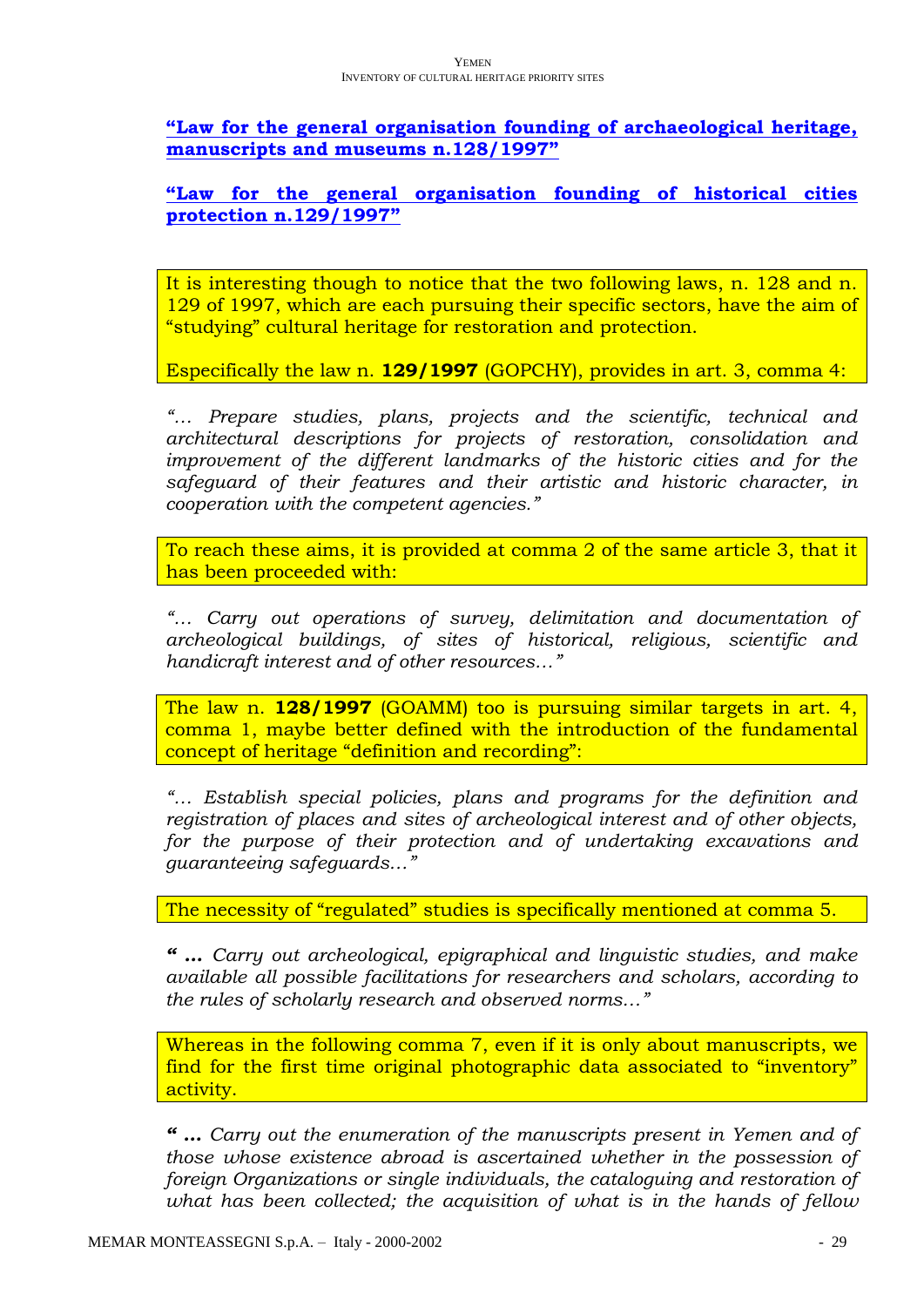*citizens and efforts at retrieving what has been smuggled abroad; photographing, if possible, what it is difficult to retrieve or whose re-entry is delayed…"*

\*\*\*

It is interesting though to notice that the two following laws, n. 128 and n. 129 of 1997, which are each pursuing their specific sectors, have the aim of "studying" cultural heritage for restoration and protection.

Especifically the law n. **129/1997** (GOPCHY), provides in art. 3, comma 4:

*"… Prepare studies, plans, projects and the scientific, technical and architectural descriptions for projects of restoration, consolidation and improvement of the different landmarks of the historic cities and for the safeguard of their features and their artistic and historic character, in cooperation with the competent agencies."*

To reach these aims, it is provided at comma 2 of the same article 3, that it has been proceeded with:

*"… Carry out operations of survey, delimitation and documentation of archeological buildings, of sites of historical, religious, scientific and handicraft interest and of other resources…"*

The law n. 128/1997 (GOAMM) too is pursuing similar targets in art. 4, comma 1, maybe better defined with the introduction of the fundamental concept of heritage "definition and recording":

*"… Establish special policies, plans and programs for the definition and registration of places and sites of archeological interest and of other objects, for the purpose of their protection and of undertaking excavations and guaranteeing safeguards…"*

The necessity of "regulated" studies is specifically mentioned at comma 5.

*" … Carry out archeological, epigraphical and linguistic studies, and make available all possible facilitations for researchers and scholars, according to the rules of scholarly research and observed norms…"*

Whereas in the following comma 7, even if it is only about manuscripts, we find for the first time original photographic data associated to "inventory" activity.

*" … Carry out the enumeration of the manuscripts present in Yemen and of those whose existence abroad is ascertained whether in the possession of foreign Organizations or single individuals, the cataloguing and restoration of what has been collected; the acquisition of what is in the hands of fellow citizens and efforts at retrieving what has been smuggled abroad; photographing, if possible, what it is difficult to retrieve or whose re-entry is delayed…"*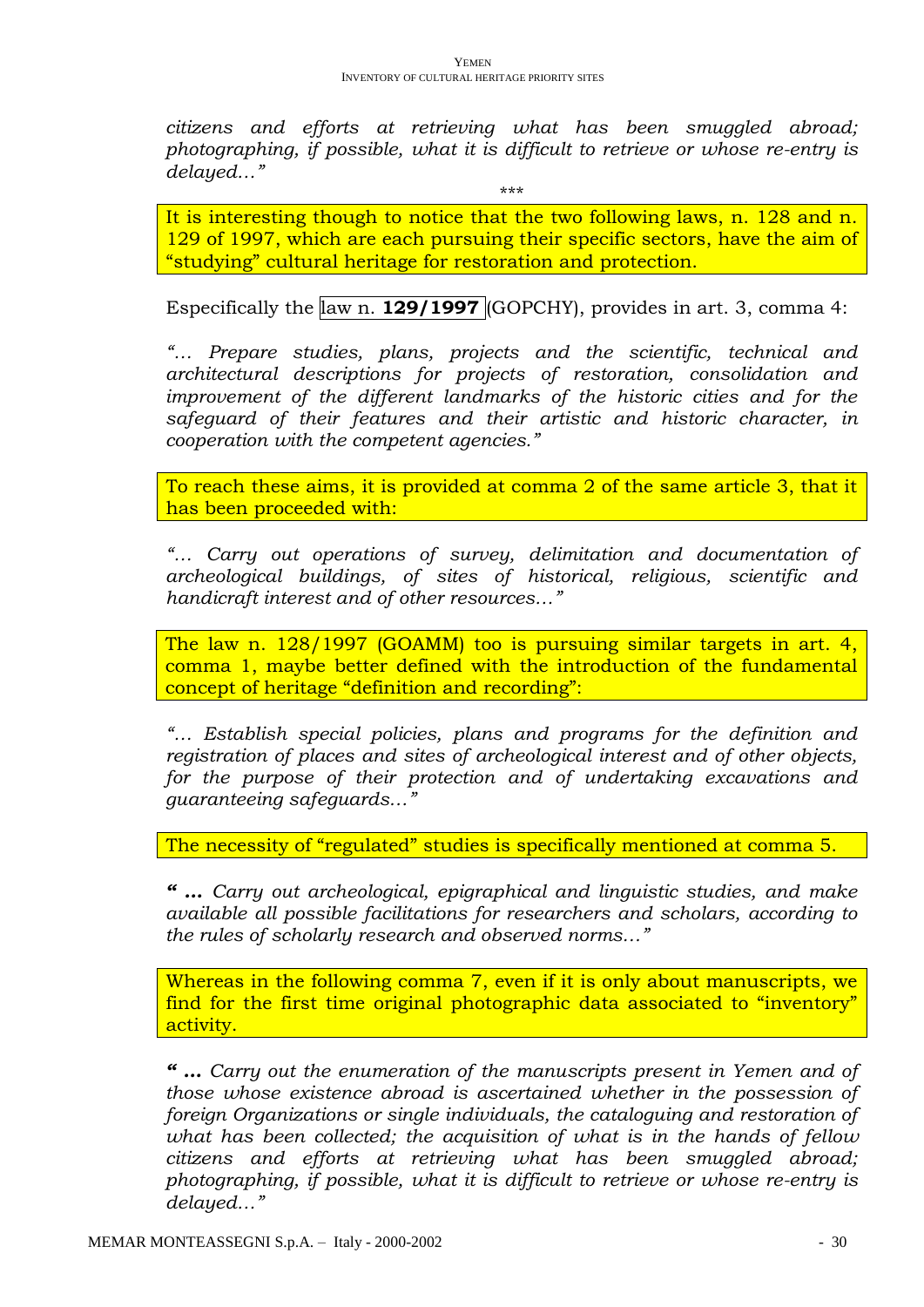\*\*\*

## **DECREE OF THE REPUBLIC 128/1997 FOR THE INSTITUTION OF A GENERAL ORGANIZATION FOR ARCHEOLOGICAL LANDMARKS, MANUSCRIPTS AND MUSEUMS**

The President of the Republic, after having examined the Constitution of the Yemeni Republic, on the basis of law no. 20/1991 regarding the statute of the Council of Ministers, on the basis of law no. 35/1991 regarding public Organizations, Agencies and Corporations, on the basis of law no. 1/1994 which constitutes the Government, on the basis of the proposal of the Ministry of Culture and Tourism, and after the approval of the Council of Ministers, decrees.

#### **Article 1**.

On the basis of this decree a public agency called "General Organization for Archeological Landmarks, Manuscripts and Museums" has been established, under the supervision of the Superintendence of the Ministry of Culture and Tourism.

#### **Article 2**.

The main headquarters of the Organization is the capital of Sana'a, and it has the right to establish secondary headquarters in the other governorships upon Ministerial decision.

#### **Article 3**.

The Organization has juridical status and juridically independent financial responsibility for the realization of its aims.

#### **Article 4**.

The aims of the Organization are: to carry out tasks and policies of the State in the area of archeological landmark conservation; to enumerate and register places and sites of archeological interst; to enumerate of manuscripts and their cataloguing, the acquisition of any in the hands of private individuals and the retrieval of any that have been smuggled abroad; to establish museums and set up a special facilities for the care of archeological artifacts. In order to accomplish this, the organization must take the following measures:

- 1. Establish special policies, plans and programs for the definition and registration of places and sites of archeological interest and of other objects, for the purpose of their protection and of undertaking excavations and guaranteeing safeguards;
- 2. Educate the public about the archeological heritage and promote such knowledge through the various means available such as museums, exhibits, literature, cultural broadcasts, site visits for residents and tourists, after having arranged all the necessary details for their reception;
- 3. Found museums and set up special facilities for the conservation of the archeological artifacts contained therein, the mode of registration, cataloguing, photographic reproduction, maintenance, exhibition and storage;
- 4. The undertaking of archeological excavations and the supervision of the excavations undertaken by the foreign missions in conformity with current facilities and laws, with the participation of the Organization's archeologists;
- 5. Carry out archeological, epigraphical and linguistic studies, and make available all possible facilitations for researchers and scholars, according to the rules of scholarly research and observed norms;
- 6. The publication of scholarly studies which the Organization supervises, their placement in specialized libraries and encouragement of the translation of foreign-language publications by archeological missions in this field;
- 7. Carry out the enumeration of the manuscripts present in Yemen and of those whose existence abroad is ascertained whether in the possession of foreign Organizations or single individuals, the cataloguing and restoration of what has been collected; the acquisition of what is in the hands of fellow citizens and efforts at retrieving what has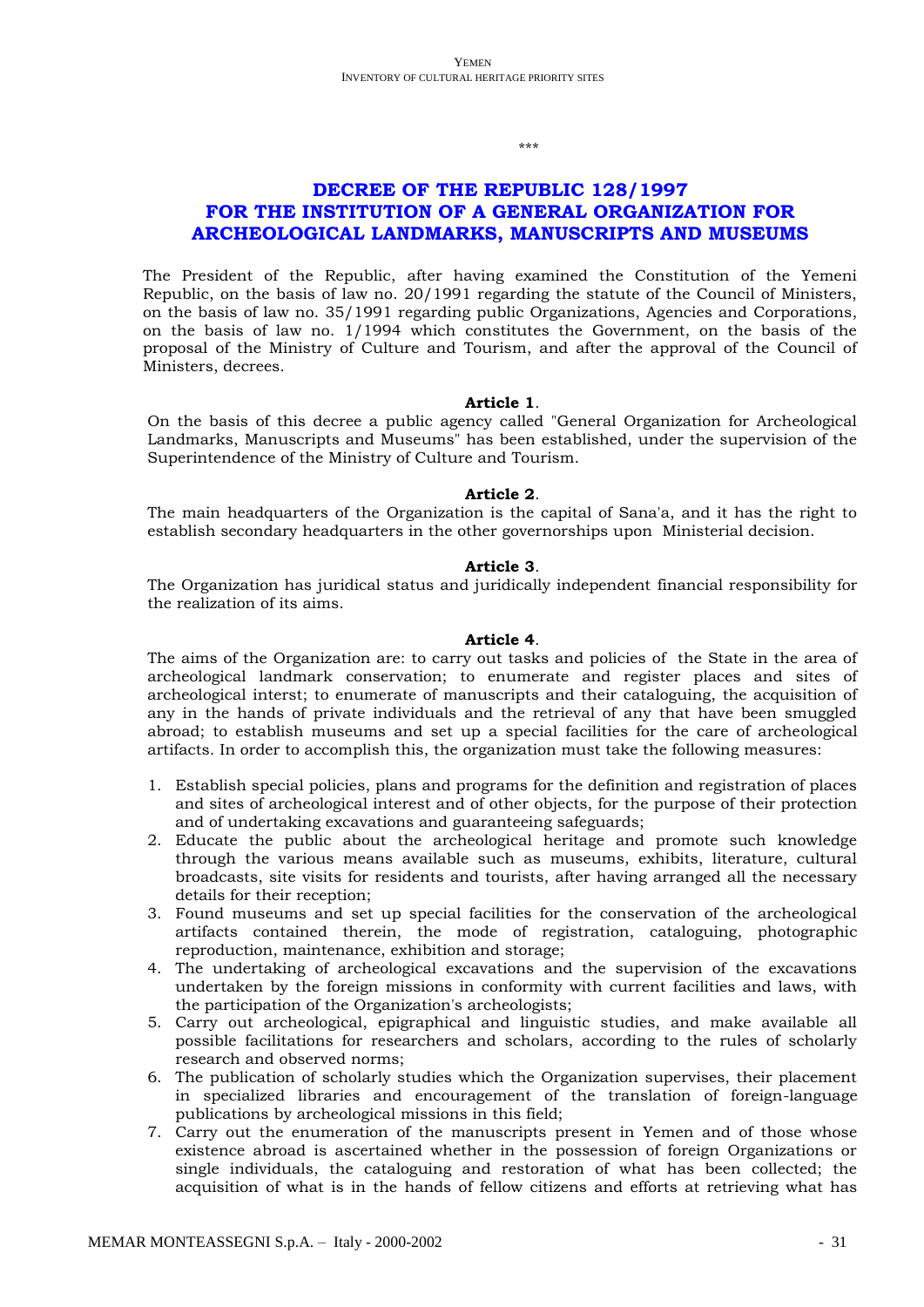been smuggled aborad; photographing, if possible, what it is difficult to retrieve or whose re-entry is delayed;

- 8. The conservation of manuscripts which are in the possession of the Organization in already established manuscript centers;
- 9. Advertise, encourage and promote culture and knowledge among all levels of the population;
- 10. Reinforce scientific and cultural relationships and collaboration with allied Organizations in Arab and friendly countries and with regional and international Organizations specialized in the sector of cultural heritage conservation and its revival;
- 11. To retrieve by all possible means national cultural heritage items that have found their way abroad illegally;
- 12. The superintendence of all the museums that are instituted in the Republic.

#### **Article 5**.

The Organization's financial resources are made up of:

- 1. Local donations, aid and support, both Arabic and international, and aid offered by the regional and international organizations to which the Minister gives his consent;
- 2. The support the State offers the Organization;
- 3. Any other source that is allowed by the Organization's administrative board and current laws and regulations.

#### **Article 6**.

The Organization's administrative board is formed in the following way:

- 1. The administrative board's President, being free of other commitments, is nominated by means of a decree of the Republic upon the consent of the Council of Ministers, on the basis of the candidacy of the Minister of Culture and Tourism;
- 2. The administrative board's Vice-President, being free of other commitments, is nominated by means of a decree of the Republic upon the consent of the Council of Ministers, on the basis of the candidacy of the Minister of Culture and Tourism;
- 3. The Organization's representative;
- 4. The Organization's general directors;
- 5. The board must refer experts and specialists which it considers competent and it has the responsibility of forming work committees for the preparation of studies and research projects, or offering suggetions on matters defined within the field of archeological landmarks.

#### **Article 7**.

The Organization's administrative board carries out the tasks and prerogatives prescribed for the administrative boards of public Agencies in the 35/1991 decree concerning Organizations, Agencies and public Corporations.

#### **Article 8**.

- 1. The administrative board President assumes the job of taking care of matters related to it and carries out the tasks and prerogatives prescribed for the administrative boards presidents of public Corporations and in the Organization's statute.
- 2. The administrative board Vice-President exercises the functions of president in case of the latter's absence, and the president must delegate someone to substitute him in certain of his responsibilities. The Vice-President also carries out the tasks prescribed in the Organization statute.

#### **Article 9**.

The Organization has a special budget which is made up according to the budget regulations of the State; the Organization's fiscal year begins and ends with the State's.

#### **Article 10**.

The Organization's funds are considered as public funds, for which the norms concerning the latter have force.

#### **Article 11**.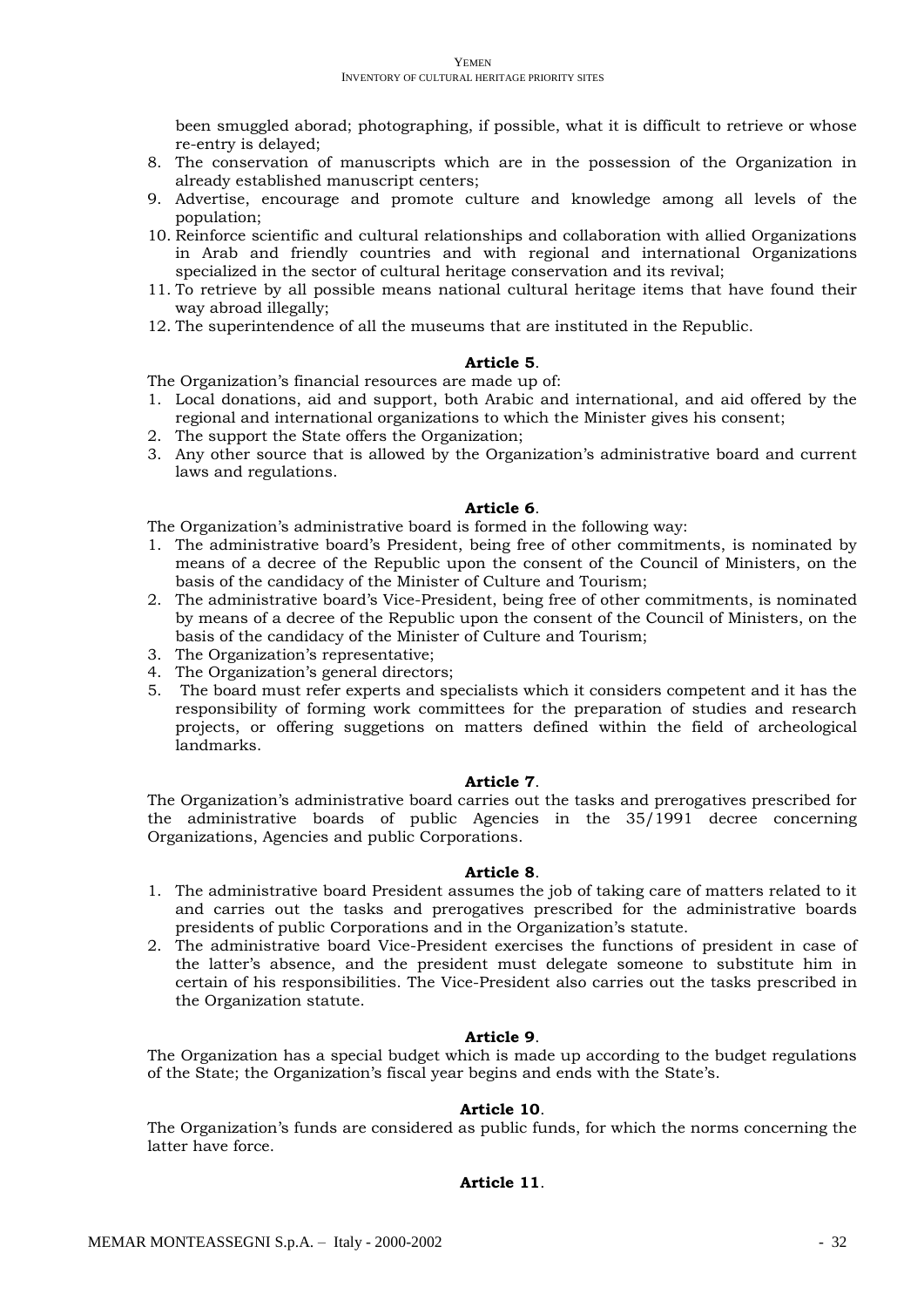The Organization must agree to carry out all the measures and tasks for whose accomplishment it was formed, in accordance with the legal dispositions and regulations in effect.

#### **Article 12**.

For anything not specified in the text of this decree reference should be made to the general norms contained in decree 35/1991 on the matter of public Organizations, Agencies and Corporations.

#### **Article 13**.

The Organization's statute was issued by a decree of the Minister.

#### **Article 14**.

This decree is said to take effect from the date of its publication in the Official Gazette. Issued by the Presidency of the Republic 19 Dhu 'l-Higgia 1417 26 April 1997 Yahya Hussein al- 'arshi – Minister of Culture and Tourism 'Abdul-'Aziz 'Abdu'l-Ghani – President of the Council of Ministers 'Ali 'Abdu'llah Salih – President of the Republic and General of the Armed Forces.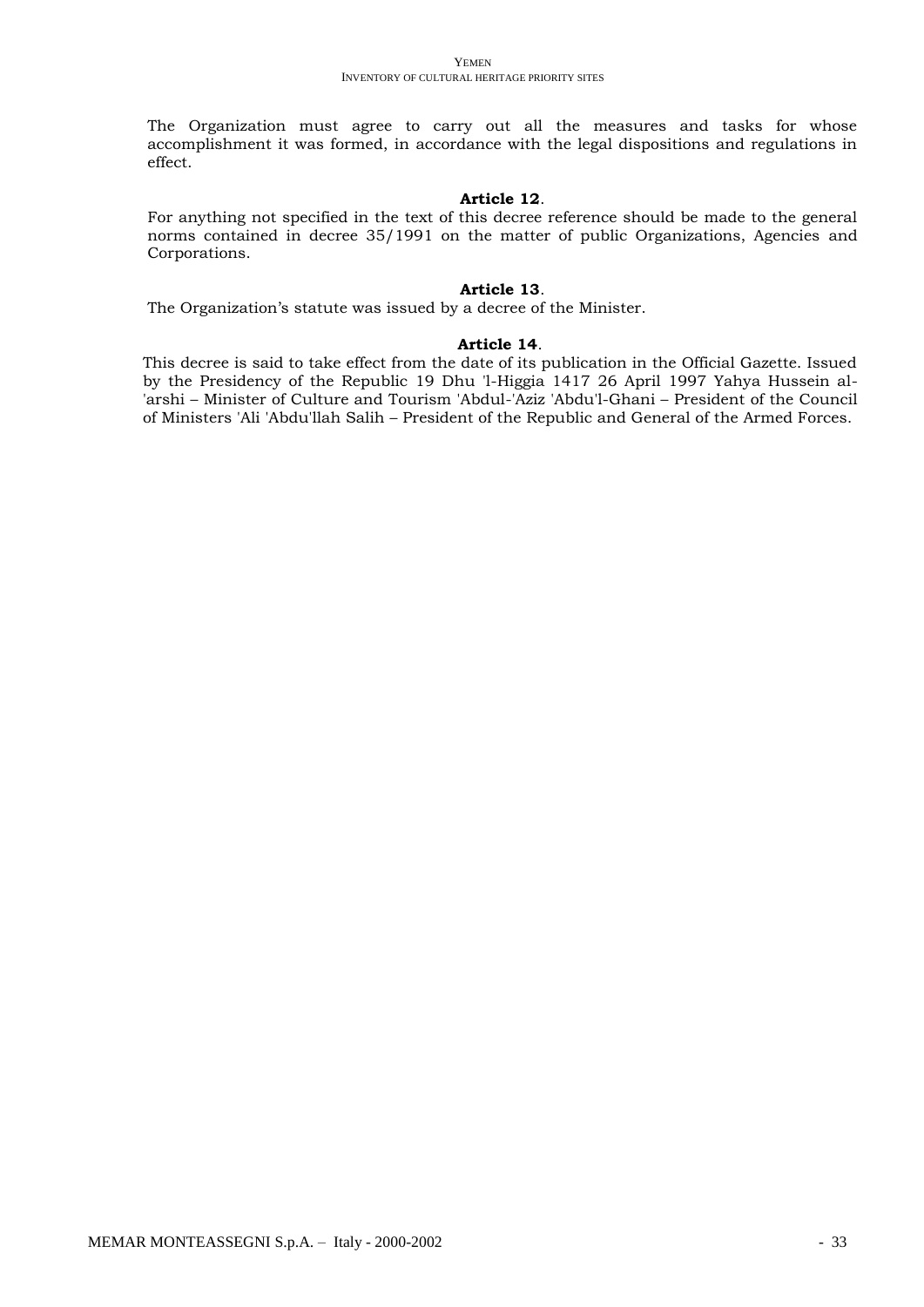## **DECREE OF THE REPUBLIC 129/1997 FOR INSTITUTING THE GENERAL ORGANIZATION FOR THE PROTECTION O F HISTORIC CITIES.**

The President of the Republic: after having examined the Consitution of the Yemeni Republic, on the basis of law 20/1991 concerning the statute of the Council of Ministers, on the basis of law no. 35/1991 regarding the public Organizations, Agencies and Corporations, on the basis of law no. 1/1994 which constitutes the Government, on the basis of the proposal of the Ministry of Culture and Tourism, and following the approval of the Council of Ministers, decrees:

#### **Article 1**.

On the basis of this decree a public agency called "General Organization for Archeological Landmarks, Manuscripts and Museums" has been established, under the supervision of the Superintendence of the Ministry of Culture and Tourism.

#### **Article 2**.

The main headquarters of the Organization is the capital of Sana'a, and it has the right to establish secondary headquarters in the other governorships upon the Minister's decision. Article 3: The creation of the Organization has as its purpose the execution of tasks of State in the area of the conservation of the historic cities of the different regions of the Republic, in accordance with the laws in force in this context. To accomplish this, the organization must carry out the following tasks:

- 1. Establish special policies, plans and programs for the protection of the historic cities of the Republic of Yemen from deterioration or destruction of their structures, origins and cultural features and for the preservation of their artistic and architectural character, their historic and natural heritage. Determine participation in the furnishing of general projects and services and in provisions for their safeguard.
- 2. Carry out operations of survey, delimitation and documentation of archeological buildings, of sites of historical, religious, scientific and handicraft interest and of other resources; pay attention to the studies of architecture;
- 3. Propose bills of law and regulations necessary for the conservation of the historic cities of the Republic and the adoption of all provisions necessary for the conservation of those cities from harm done by persons and from natural deterioration, in coordination and collaboration with the various specialized agencies;
- 4. Prepare studies, plans, projects and the scientific, technical and architectural descriptions for projects of restoration, consolidation and improvement of the different landmarks of the historic cities and for the safeguard of their features and their artistic and historic character, in cooperation with the competent agencies;
- 5. Issue authorizations and supervise work carried out by juridical or other subjects inside the historic cities, as well as checking on the execution of projects of restoration, conservation or consolidation and of works of improvement;
- 6. Encourage and protect handicrafts and traditional products, the pursuit of their development and their economic dinamicization;
- 7. Predispose environmental conditions suitable for the inhabitants of the historic cities and encourage constructors to use materials that are in keeping with the ancient traditional buildings;
- 8. Sensitize the public through the various media about the importance of conserving the historic cities of the Republic;
- 9. Coordinate with specialized organizations, Arab and international, in carrying out nataional and international campaigns in the historic cities and efforts for their dissemination.

#### **Article 4**.

The Organization's financial resources are made up of:

- 1. The funds which the State allocates to the Organization in its annual budget;
- 2. 2. Local donations, aid and support, both Arabic and international, to which the Minister consents;
- 3. Support which the State offers the Organization;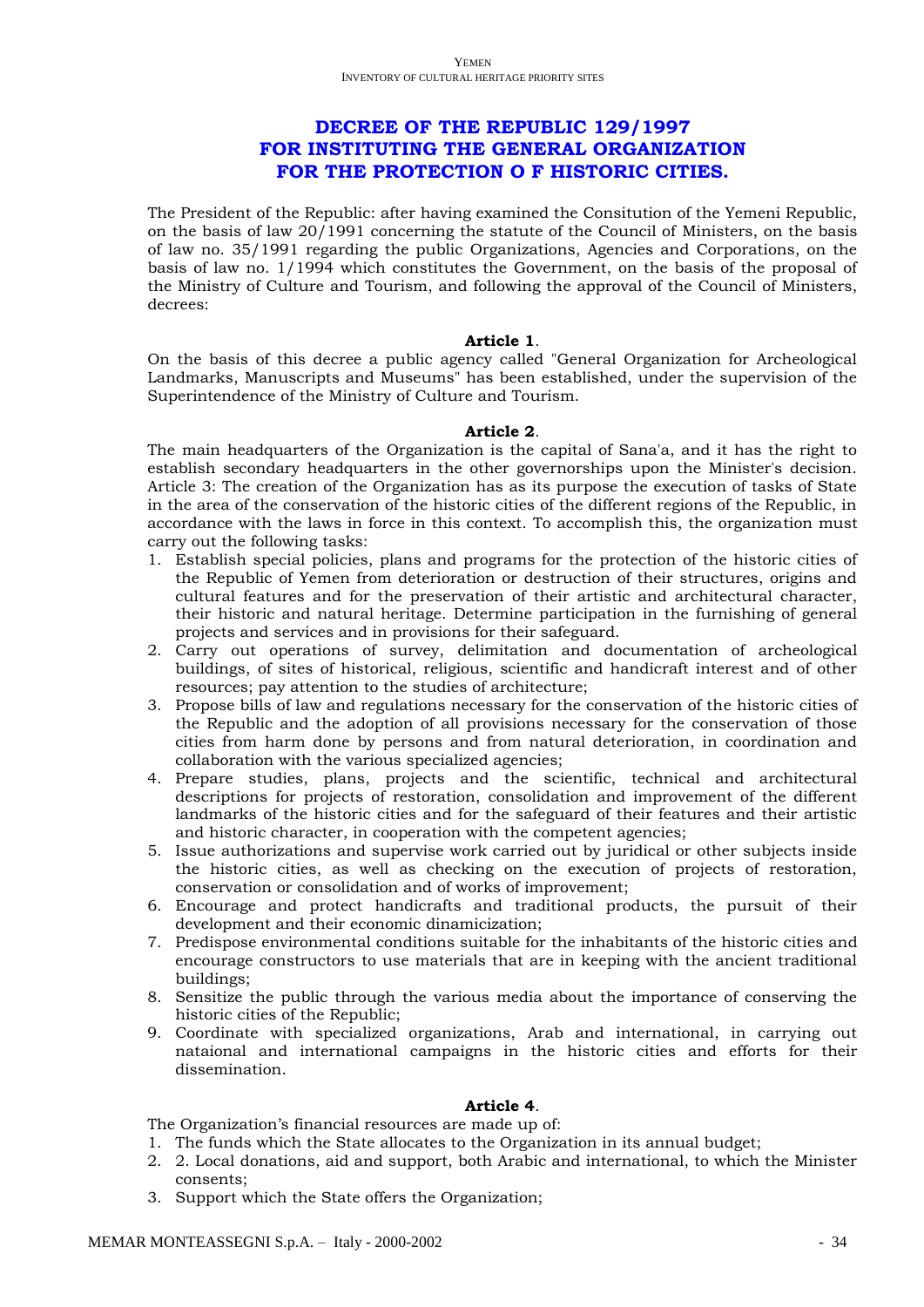4. Any other source approved of by the Organization's administrative board and which the laws and regulations in force allow.

#### **Article 5**.

The Organization's administrative board is made up in the following way:

- 1. The administrative board's President, being free of other commitments, is nominated by means of a decree of the Republic upon the consent of the Council of Ministers, on the basis of the candidacy of the Minister of Culture and Tourism;
- 2. The administrative board's Vice-President, being free of other commitments, is nominated by means of a decree of the Republic upon the consent of the Council of Ministers, on the basis of the candidacy of the Minister of Culture and Tourism;
- 3. The Organization's representative;
- 4. The Organization's general directors;
- 5. The board must refer to experts and specialists which it considers competent and it has the responsibility of forming work committees for the preparation of studies and research projects, or offering suggetions on matters defined within the field of archeological landmarks.

#### **Article 6**.

The Organization's administrative board carries out the tasks and prerogatives prescribed for the administrative boards of public Agencies in the 35/1991 decree concerning Organizations, Agencies and public Corporations.

#### **Article 7**.

- 1. The administrative board President assumes the job of taking care of matters related to it and carries out the tasks and prerogatives prescribed for the administrative boards presidents of public Corporations and in the Organization's statute.
- 2. The administrative board Vice-President exercises the functions of president in case of the latter's absence, and the president must delegate someone to substitute him in certain of his responsibilities. The Vice-President also carries out the tasks prescribed in the Organization statute.

#### **Article 8**.

The Organization has a special budget which is made up according to the budget regulations of the State; the Organization's fiscal year begins and ends with the State's.

#### **Article 9**.

The Organization's funds are considered as public funds, for which the norms concerning the latter have force.

#### **Article 10**.

The Organization must agree on and carry out all the measures and tasks for whose accomplishment it was formed, in accordance with the legal dispositions and regulations in force.

#### **Article 11**.

The Organization's statute is issued by Ministerial decree.

#### **Article 12**.

For anything not specified in the text of this decree reference should be made to the general norms contained in decree 35/1991 on the matter of public Organizations, Agencies and Corporations.

#### **Article 13**.

The Organization's statute was issued by a decree of the Minister.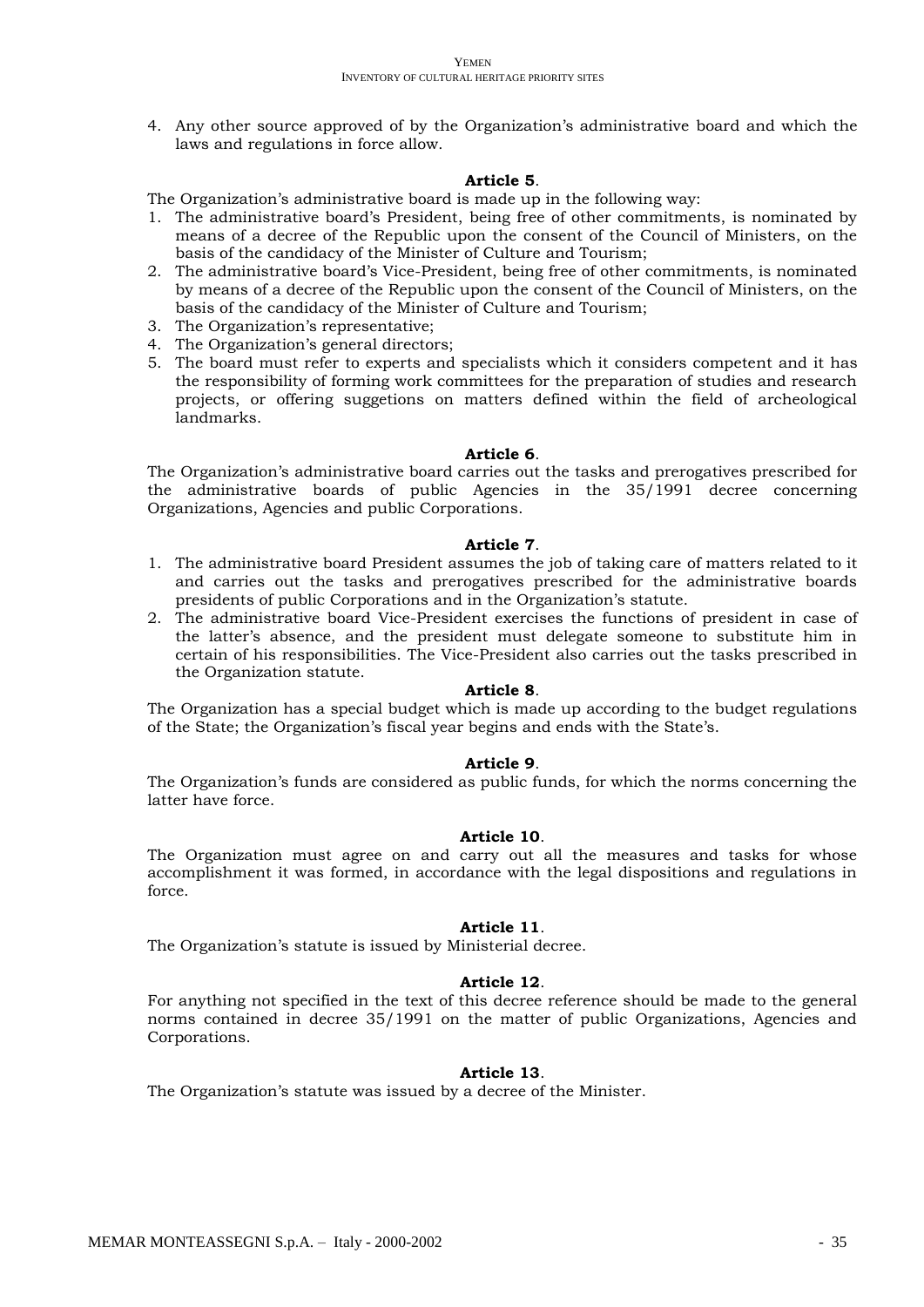

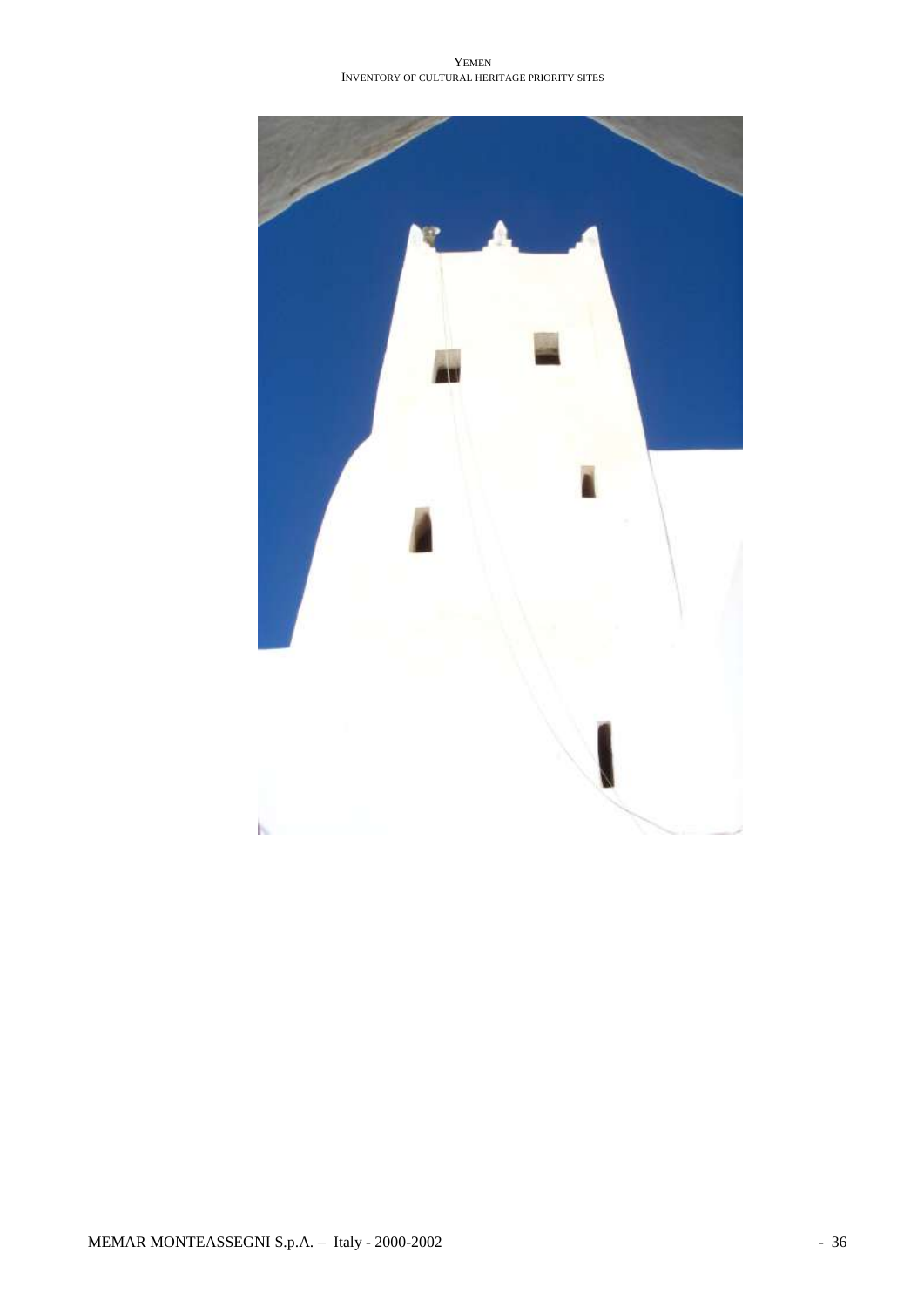## **TRADUZIONE IN LINGUA ITALIANA**

## **LAW ON ANTIQUITIES N. 21/1994**

#### **ARTICOLO 1**

Questa legge è chiamata legge sulle antichità.

#### **ARTICOLO 2**

I termini e le espressioni contenuti in questa legge hanno significati mostrati qui di seguito, a meno che il contesto dimostra il contrario:

La Repubblica: la Repubblica Yemenita.

Il Ministro: il Ministro della Cultura e del Turismo,

L'Organizzazione: l'Organizzazione Generale per le Antichità, i Musei e i Manoscritti.

Il Presidente: il Presidente dell'Organizzazione.

L'area archeologica: l'area di cui, per il fatto di contenere uno o più beni archeologici, l'Organizzazione definisce i limiti e i luoghi d'interesse.

Il Museo: qualsiasi edificio utilizzato per la conservazione e l'esposizione dei beni archeologici. La Casa dei Manoscritti: qualsiasi edificio che l'Organizzazione appronta per la conservazione e l'esposizione dei manoscritti.

#### **ARTICOLO 3**

E' considerato bene archeologico qualsiasi materiale mobile o immobile lasciato dalla civiltà passata o dalle generazioni precedenti dello Yemen che sia stato fabbricato, prodotto, costruito, inciso, o scritto prima di 200 anni. Ciò comprende i documenti, i manoscritti e quel che resta delle discendenze umane, animale o vegetale e l'Organizzazione – su decisione del Presidente - ha la possibilità di considerare antichità qualsiasi materiale mobile o immobile di almeno di 50 anni, se si dovesse constatare che l'interesse generale richiede la sua tutela in ragione del suo valore storico o artistico.

#### **ARTICOLO 4**

A - Per bene archeologico mobile s'intende il bene archeologico distinto dalla terra – sia sulla terraferma che in mare – o dall'edificio e che può essere trasportato senza danno, come le sculture, le monete, le immagini, i disegni, le incisioni, i manoscritti, quali che siano i loro materiali e lo scopo per cui sono stati fabbricati e i loro modi di uso, così come i resti delle discendenze umane, animale o vegetale e tutti i tipi di opere e realizzazioni umane rilevanti delle scienze, delle lettere, delle arti, delle manifatture e delle tradizioni.

B – Per bene archeologico immobile s'intende il bene archeologico fissato al terreno, come i resti delle città, gli edifici, le colline archeologiche, le caverne, le grotte, i castelli, le mura, le fortificazioni, le costruzioni civili, le scuole ecc; ciò comprende anche quel che si trova sotto le acque interne o territoriale, e sono considerate come beni archeologici mobili le parti di beni archeologici immobili e i fregi decorativi.

#### **ARTICOLO 5**

All'Organizzazione spetta l'attribuzione della definizione di bene archeologico mobile o immobile ed esprimersi sull'importanza di ciascun bene archeologico.

#### **Capitolo secondo**

Proprietà dei beni archeologici

#### **ARTICOLO 6**

Tutti i beni archeologici mobili ed immobili presenti sul suolo o nel sottosuolo sono di proprietà dello Stato, rappresentato dall'Organizzazione, che è predisposta alla sovrintendenza ai beni archeologici ed alla loro protezione, conservazione, registrazione e esposizione al pubblico. A ciò fanno eccezione quei beni archeologici che possono essere posseduti anche da individui al di fuori dello Stato, nel rispetto delle disposizioni di legge.

#### **ARTICOLO 7**

La proprietà, il possesso e l'utilizzo della terra non conferiscono al loro titolare il diritto a disporre dei beni archeologici lì presenti, né danno diritto ad effettuare scavi.

#### **ARTICOLO 8**

Nel caso di rinvenimento di beni archeologici immobili in un terreno di cui è dimostrata la proprietà privata e la cui conservazione nello stesso luogo come oggetto di valore archeologico è richiesta dall'interesse pubblico, l'Organizzazione ha il diritto di effettuarne direttamente l'espropriazione, assumendone la proprietà in cambio di un equo risarcimento, in base alla Legge d'espropriazione per interesse pubblico. Il valore dei beni archeologici che vi si trovano non è tenuto in considerazione per l'attribuzione del valore del terreno espropriato.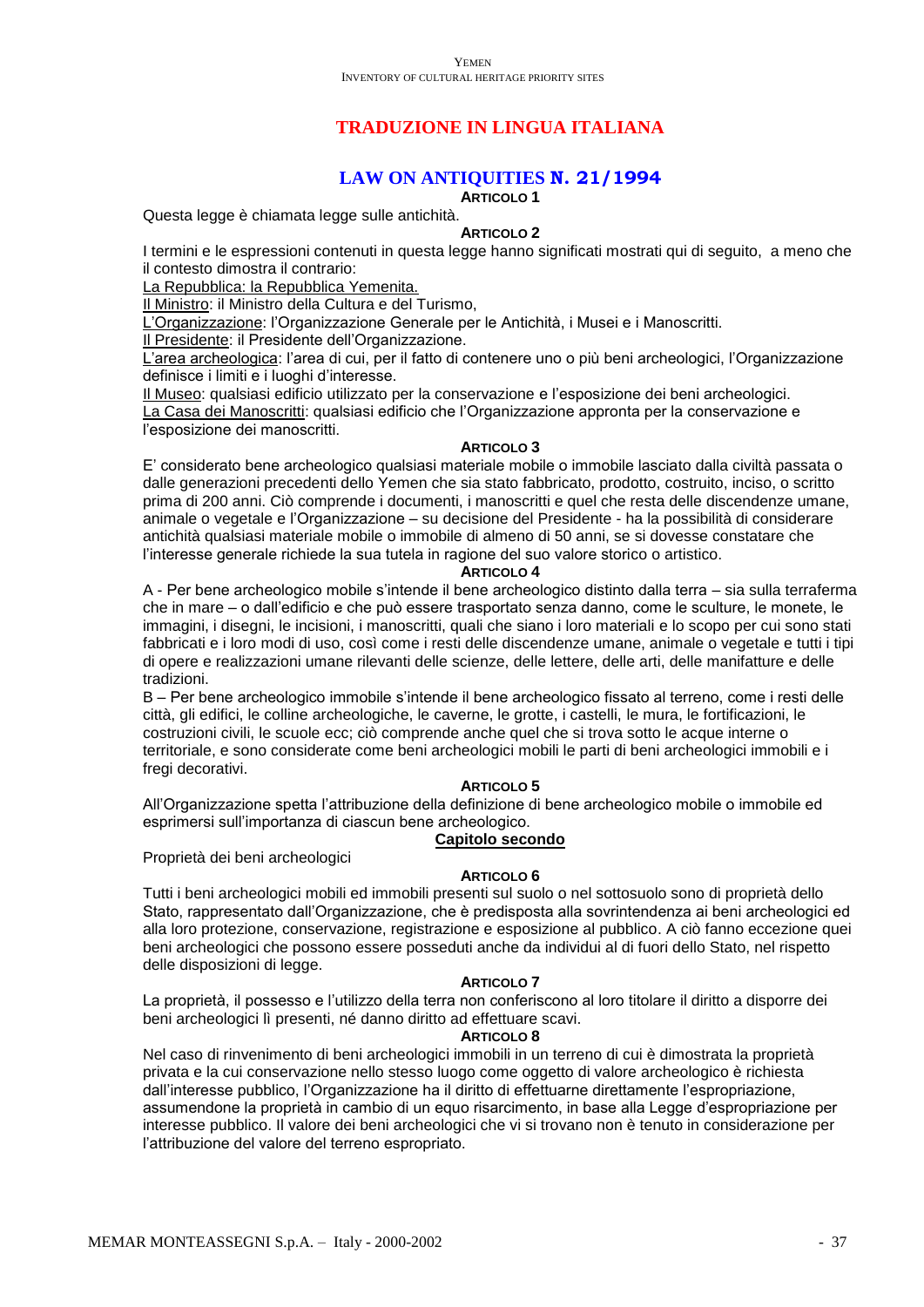#### **ARTICOLO 9**

Chi rinviene un bene archeologico mobile in superfice o nel sottosuolo deve avvisare l'Organizzazione, in modo che venga registrato, e può custodirlo finché viene acquistato dall'Organizzazione, sebbene l'Organizzazione offra un compenso simbolico commisurato al valore del reperto.

#### **Protezione, conservazione e restauro dei beni archeologici**

#### **ARTICOLO 10**

Solo l'Organizzazione è destinata alla protezione dei beni archeologici, alla loro conservazione e al loro restauro. Essa ha la possibilità di permettere al proprietario o al possessore del fondo in cui si trovano beni archeologici di eseguire i restauri necessari per la loro protezione, nei limiti definiti dall'autorità archeologica sovrintendente, così come ha la possibilità di richiedergli i restauri per cattiva gestione, ma se se ne astiene l'Organizzazione li esegue a spese del proprietario del terreno , con possibilta allo stato di accollarsi enteramente delle spese nei casi che lo richiedono.

#### **ARTICOLO 11**

E' vietata la distruzione diretta o meno dei beni archeologici immobili e mobili, la loro deturpazione, arrecare loro qualsiasi danno, sia tramite cambiamento dei suoi aspetti che separazione di alcune parti, o qualsiasi alterazione, affissione di avvisi o insegne. L'Organizzazione deve definire le aree, gli edifici e le colline archeologiche sulle carte ed informare gli Enti statali competenti a fine del coordinamento dei lavori.

#### **ARTICOLO 12**

Al momento di attuare progetti di pianificazione di città e villaggi, di loro ampliamento e abbellimento, viene stabilita la protezione delle aree, delle costruzioni storiche, degli oggetti d'interesse archeologico che vi si trovano; non è permesso stabilire questi progetti prima dell'assenso da parte dell'autorità archeologica.

#### **ARTICOLO 13**

E' fatto divieto di installare industrie pesanti, pericolose, industrie belliche, forni per la calce o cave a una distanza inferiore di mezzo chilometro da qualsiasi luogo archeologico. Fanno eccezione le situazioni in cui l'Organizzazione lo permette con rispetto obligatorio delle sue condizioni, così come non si può scavare nelle strade, eseguire progetti industriali, agricoli, o di pesca, stendere linee terrestri elettriche, telefoniche, telegrafiche nelle aree dei siti archeologici, prima dell'assenso dell'Organizzazione.

#### **ARTICOLO 14**

L'autorità archeologica ha il diritto di arrestare qualsiasi lavoro da cui deriva il danno del bene archeologico o dell'area archeologica in maniera diretta o indiretta, ed ha altresì il diritto di annullare il provvedimento seguendo le vie amministrative con l'aiuto delle forze di sicurezza, come quello di imporre al trasgressore il ripristino del bene nella sua forma originale, altrimenti essa eseguirà questo lavoro a spese del trasgressore.

#### **ARTICOLO 15**

Non è permesso utilizzare i beni archeologici immobili registrati per uno scopo diverso da quello conferito dall'Organizzazione, quale che sia il loro proprietario, così come non è permesso distruggere, cambiare o trasportare il bene archeologico o una sua parte, restaurarlo, rinnovarlo, a meno che l'Organizzazione non abbia dato il suo assenso tramite supervisione diretta; è inoltre vietato fiancheggiare un nuovo edificio ad un edificio archeologico, a garanzia di provvedere un spazio non costruito attorno agli edifici storici o all'area archeologica, così come non si può aprire finestre o balconi su quelle costruzioni, prendere terra, qualsiasi materiale delle macerie o resti dalle aree archeologiche se non dopo precedente autorizzazione dell'Organizzazione.

#### **ARTICOLO 16**

E' proibito utilizzare l'area archeologica come deposito di macerie o resti, ed è proibito – senza previa autorizzazione dell'Organizzazione - stabilirvi cimiteri o sistemi d'irrigazione, scavarvi, coltivarvi, tagliarvi alberi, o eseguire altri lavori che possano avere come conseguenza il cambiamento degli elementi caratteristici di quella regione se non dopo precedente autorizzazione dell'Organizzazione.

#### **ARTICOLO 17**

In caso di esposizione di uno degli edifici archeologici al pericolo di distruzione del quale risulterebbe il cambiamento dei suoi elementi caratteristici, l'Organizzazione ha il compito di adottare tutti i provvedimenti per la sua protezione, ed è permesso trasportare questo bene archeologico o parte di esso dopo che il Ministro ne ha preso conoscenza e l'assenso del Consiglio dei Ministri.

#### **ARTICOLO 18**

Ogni persona che occupa un terreno in cui vi sono beni archeologici immobili deve permettere ai rappresentanti dell'Organizzazione l'ingresso in quel terreno affinché venga esaminato, si raccolgano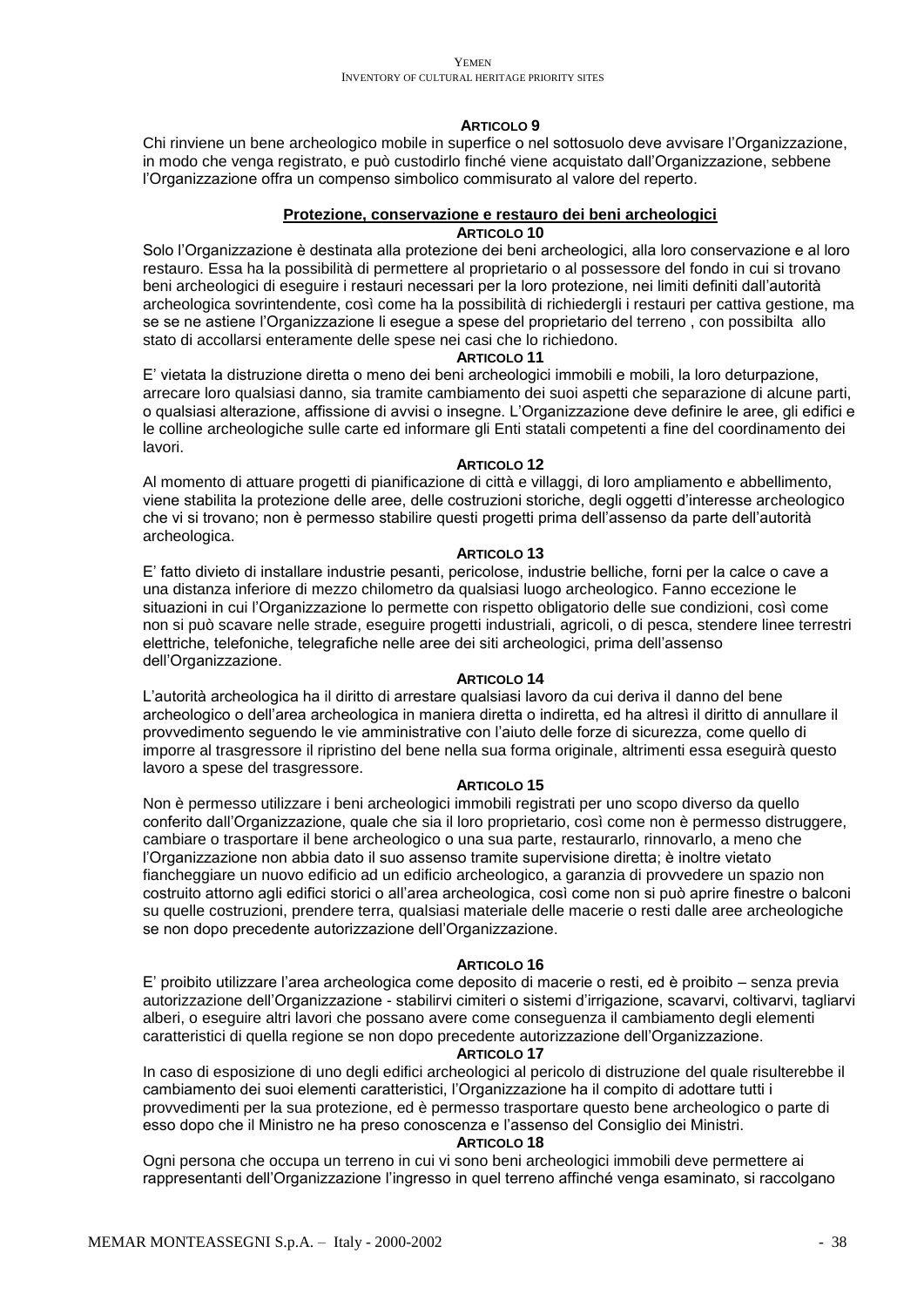informazioni, si traccino carte, si scattino foto, si compia qualsiasi lavoro riguardante aspetti archeologici che l'Organizzazione ritiene indispensabile.

#### **ARTICOLO 19**

L'Organizzazione, in collaborazione e coordinamento con le forze di sicurezza e l'amministrazione locale in tempo di pace o di guerra, prende tutte le misure necessarie per la protezione dei siti e degli edifici archeologici e dei musei.

## **Identificazione, registrazione ed esposizione dei beni archeologici**

#### **ARTICOLO 20**

L'Organizzazione deve identificare i beni archeologici, definire gli elementi caratteristici dei siti archeologici ed i loro confini, preparare gli appositi registri.

#### **ARTICOLO 21**

In base a questa legge, chiunque si trovi in possesso di beni culturali nazionali deve registrarli presso l'Organizzazione entro un anno dalla data di emissione di questa legge.

#### **ARTICOLO 22**

L'Organizzazione deve allestire i musei, le case dei manoscritti, le mostre permanenti ed itineranti, all'interno della Repubblica e all'estero, a condizione di prendere tutte le misure necessarie per l'incolumità degli oggetti esposti.

#### **La ricerca archeologica**

#### **ARTICOLO 23**

Per ricerca archeologica s'intende l'insieme dei lavori di scavo, d'indagine accurata, di verifica, allo scopo di rinvenire beni archeologici mobili o immobili, nel sottosuolo, nei corsi d'acqua, nei fiumi, nelle acque territoriali. Il semplice rinvenimento di uno o più beni archeologici, senza quanto sopra, non è considerato ricerca.

#### **ARTICOLO 24**

Solo l'Organizzazione è titolare del diritto di compiere lavori di ricerca o di scavo; essa deve permettere – con apposita autorizzazione - alle organizzazioni, alle società scientifiche e alle missioni archeologiche l'esecuzione della ricerca archeologica, in accordo con le disposizioni di questa legge. A qualsiasi ente o individuo è vietata la ricerca archeologica senza l'autorizzazione dell'autorità archeologica, anche se il terreno è di proprietà di un individuo o di un ente.

#### **ARTICOLO 25**

Le autorizzazioni non sono concesse alle organizzazioni, alle società, alle missioni archeologiche e agli individui, se non dopo la certezza della loro capacità e della loro competenza dai punti di vista scientifico e materiale. L'Organizzazione deve porre come condizione la presenza di elementi tecnici precisi in coloro che eseguono gli scavi e generalmente ogni autorizzazione concessa dall'Organizzazione deve contenere quanto segue:

- 1 La qualifica di questa ricerca e la denominazione della missione a cui si dà l'autorizzazione.
- 2 Le precedenti esperienze in questo settore, in Yemen o in altri paesi.
- 3 I siti archeologici in cui si ricerca, accompagnati da cartine.
- 4 Il programma di ricerca e le sue scadenze.
- 5 Altre condizioni che l'Organizzazione vede neccessarie.

#### **ARTICOLO 26**

Le organizzazioni e le missioni autorizzate si impegnano a compiere la ricerca, a fotografare e disegnare i siti archeologici per i quali hanno la concessione, a registrare immediatamente i beni archeologici scoperti in appositi registri, ad eseguire i lavori di conservazione e di protezione richiesti dai beni scoperti, a fornire all'autorità archeologica i risultati della ricerca in periodi ravvicinati, a presentare – nei modi richiesti dall'autorità archeologica - una relazione concisa alla fine di ogni stagione, a rendere possibile al rappresentante dell'autorità archeologica la sovrintendenza ai lavori di ricerca, così come esse devono – alla fine di ciascuna stagione – trasportare i beni archeologici scoperti nel luogo determinato dall'autorità archeologica, prendendo tutte le precauzioni necessarie per la loro incolumità durante il trasporto.

#### **ARTICOLO 27**

L'ente che opera la ricerca deve pubblicare i risultati delle sue ricerche entro un periodo non superiore ai cinque anni dalla fine dei lavori, altrimenti l'Organizzazione lo farà per proprio conto o attraverso altre organizzazioni, senza obiezione da parte dell'ente che ha operato la ricerca, il quale dovrà fornire all'Organizzazione copia delle ricerche pubblicate, dei disegni, delle fotografie, delle diapositive dei beni archeologici scoperti, copie dei film sulle scoperte fatte. All'ente che compie la ricerca spettano i diritti sulla proprietà scientifica dei risultati degli scavi, così come ha la priorita nella pubblicazione di questi risultati.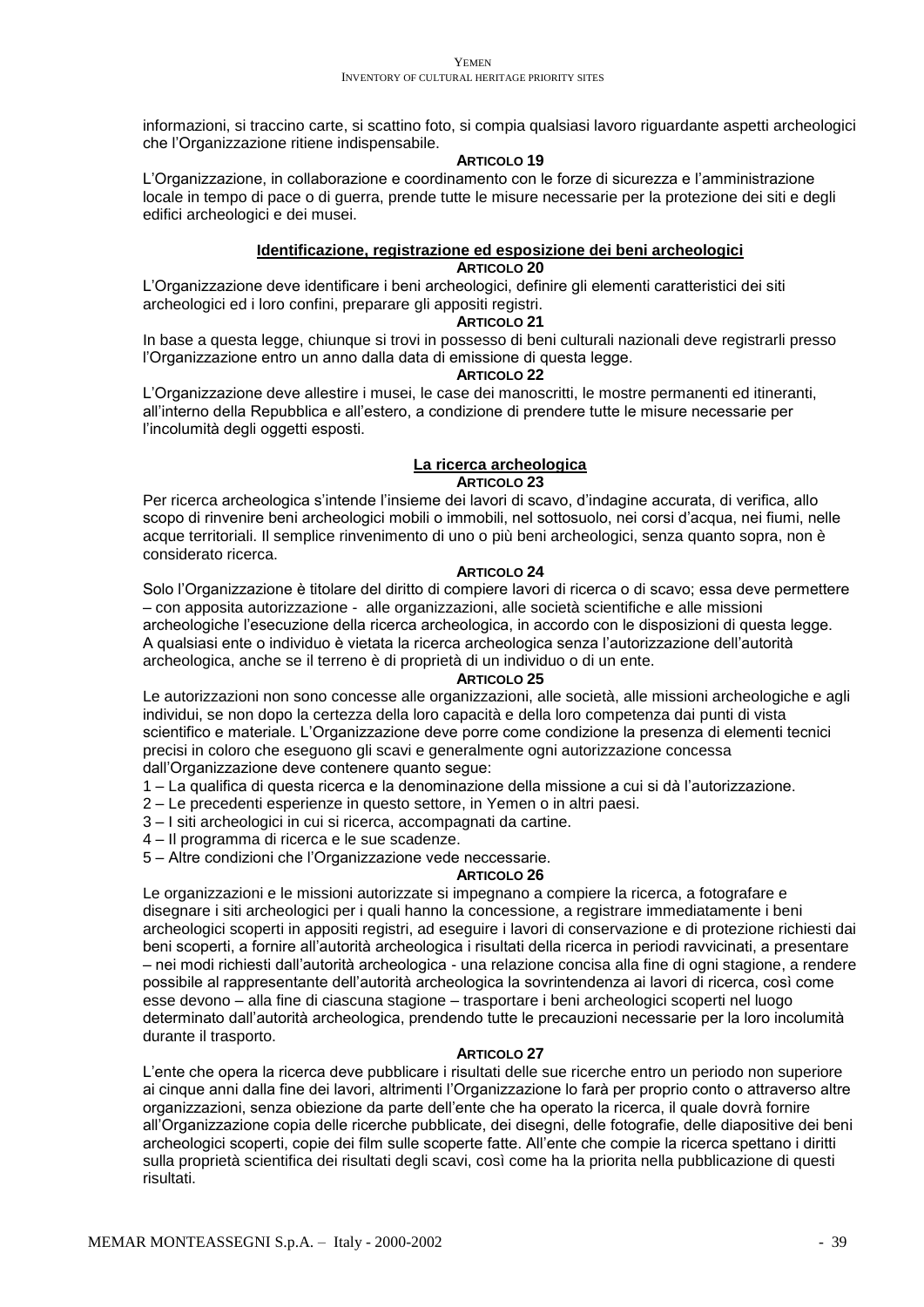L'insieme dei beni archeologici rinvenuti sono ritenuti di proprietà dello Stato, ed è possibile concedere all'équipe di ricerca il diritto di ricavare calchi e copie per scopi no commerciali, a condizione che ciò non provochi distruzione o danneggiamento dei beni archeologici.

#### **ARTICOLO 28**

Alla missione straniera titolare di una concessione è permessa l'importazione degli oggetti e delle attrezzature necessarie per la ricerca esonerati dalle tasse doganali al momento dell'ingresso del paese, a condizione di cedere definitivamente questi materiali ed oggetti alle autorità archeologiche al termine dei lavori di ricerca, a meno di un diverso accordo. Capitolo sesto

#### **Il commercio di beni archeologici**

#### **ARTICOLO 29**

E' vietato il commercio di beni archeologici mobili o disporre liberamente dei beni culturali nazionali – siano registrati o non dall'Organizzazione, o il trasferimento della loro proprietà contravvenendo alle disposizioni di questa legge.

### **ARTICOLO 30**

In base alla legge 8/1997 che modifica alcuni articoli della legge 21/1994 sulle antichità, l'articolo 30 viene abrogato.

#### **ARTICOLO 31**

In base alla legge 8/1997 che modifica alcuni articoli della legge 21/1994 sulle antichità, l'articolo 31 viene abrogato.

#### **ARTICOLO32**

L'Organizzazione ha il diritto di acquisire qualsiasi bene archeologico in possesso di privati o enti, sia attraverso la donazione o il mutuo consenso che l'acquisto a fronte di un equo compenso.

## **ARTICOLO 33**

E' vietata l'esportazione di beni archeologici, e nonostante ciò è lecito – con decisione del Presidente dell'Organizzazione – autorizzare l'esportazione di campioni archeologici, culturali o naturali al fine di poterli esaminare e – con decisione del Ministro – l'esportazione di materiali archeologici e culturali al fine di mantenerli e restaurarli, il prestito temporaneo in base a modelli speciali : il modello prevede che l'Organizzazione può dare il permesso di esportare o rifiutarsi, dopo aver preso tutti i provvedimenti legislativi.

#### **ARTICOLO 34**

L'autorità archeologica deve trarre profitto dagli accordi, dai patti, dalle esortazioni degli enti internazionali per recuperare i beni archeologici trapelati al di fuori della Repubblica, e deve anche aiutare al espatriamento dei beni archeologici forestieri, alla base di un accordo riciproco

#### **ARTICOLO 35**

L'autorità archeologica può donare beni archeologici solo entro strettissimi limiti e per un interesse publico, e a condizione che il bene sia mobile, registrato, e che se ne possa prescindere in ragione dell'esistenza di un altro oggetto equivalente in termini di materiale di costruzione, modo di fabbricazione, epoca storica, valore artistico. Ciò viene eseguito su decisione del Consiglio dei Ministri, in base a proposta del Ministro.

## **Le sanzioni**

## **ARTICOLO 36**

Per la trasgressione delle disposizioni di questa legge si applicano le condanne fondate sugli articoli seguenti, con divieto di infrazione di qualsiasi condanna più severa stabilita dal diritto penale o da qualsiasi altro diritto.

#### **ARTICOLO 37**

E' condannato al carcere per un periodo che non supera i cinque anni o a una multa non inferiore al valore del bene archeologico trafugato – a seconda della valutazione dell'Organizzazione – a patto che la somma non sia inferiore a 100.000 Ryal, o ad entrambe le pene, chiunque contrabbanda o partecipa al contrabbando di un bene archeologico fuori dalla Repubblica, con la condanna alla confisca del bene archeologico soggetto del crimine e del materialo utilizzato nell'esecuzione del crimine, e all'ammenda e nell'interesse della cassa di sostegno del'archeologia.

#### **ARTICOLO 38**

Chiunque compia lavori di scavo di ricerca di beni archeologici senza essere autorizzato o senza esservi ammesso, è condannato al carcere per un periodo non superiore ai due anni, ad una multa non inferiore ai 30.000 Ryal, o alle due pene congiuntamente.

#### **ARTICOLO 39**

1 – Chiunque demolisca, distrugga, falsifichi intenzionalmente un bene archeologico mobile o immobile, o ne deturpi, ne cambi, ne cancelli gli elementi caratteristici, o ne separi una parte, ne premediti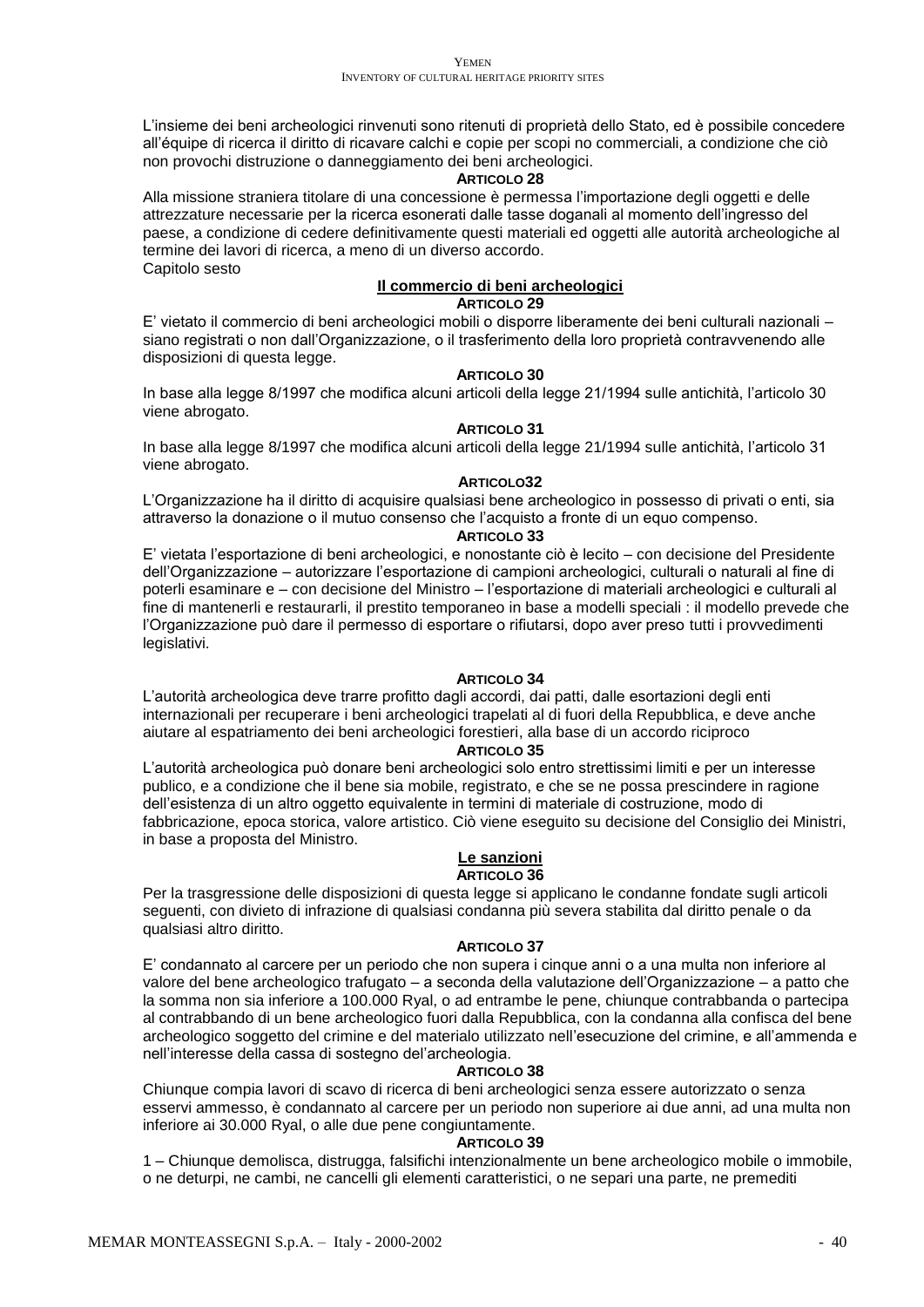l'occultamento, o partecipi a tutto ciò, è condannato al carcere per un periodo non superiore ai tre anni, o a una ammenda pari al valore del bene, o alle due pene congiuntamente.

2 – Chiunque rubi un bene archeologico di proprietà dello Stato o una sua parte, o partecipi a tutto ciò, è condannato alle pene previste dalla legge islamica, compresa la confisca degli oggetti utilizzati per l'esecuzione del crimine nell'interesse della cassa per il sostegno all'archeologia.

#### **ARTICOLO 40**

E' condannato al carcere per un periodo non inferiore ai sei mesi, o a una ammenda non superiore ai 150.000 Ryal, o alle due pene congiuntamente, chiunque:

1 – Sia in possesso di un bene archeologico mobile contravvenendo alle disposizioni di questa legge.

2 – Contravvenga alle condizioni dell'autorizzazione agli scavi archeologici.

3 – Trasporti senza permesso scritto emesso dall'Organizzazione un bene archeologico di proprietà dello Stato o lo tolga dalla sua collocazione.

4 – Trasformi gli edifici o i terreni archeologici in abitazione, cantiere, industria, magazzino, la coltivi o la predisponga alla coltivazione, vi pianti alberi, o avvia il loro danno in ogni modo, togliendovi ciò che vi ha fatto.

#### **Articolo 41**

E' condannato al carcere per un periodo non inferiore ai tre mesi, o a un'ammenda non inferiore ai 10.000 Ryal, o alle due pene congiuntamente, chiunque:

1 – Scriva, incida, ponga della vernice su un bene archeologico.

2 – Vi apponga insegne pubblicitarie o simili.

3 – Si impadronisca di macerie, terra, sabbia o altri materiali da un sito archeologico, senza precedente autorizzazione dell'Organizzazione.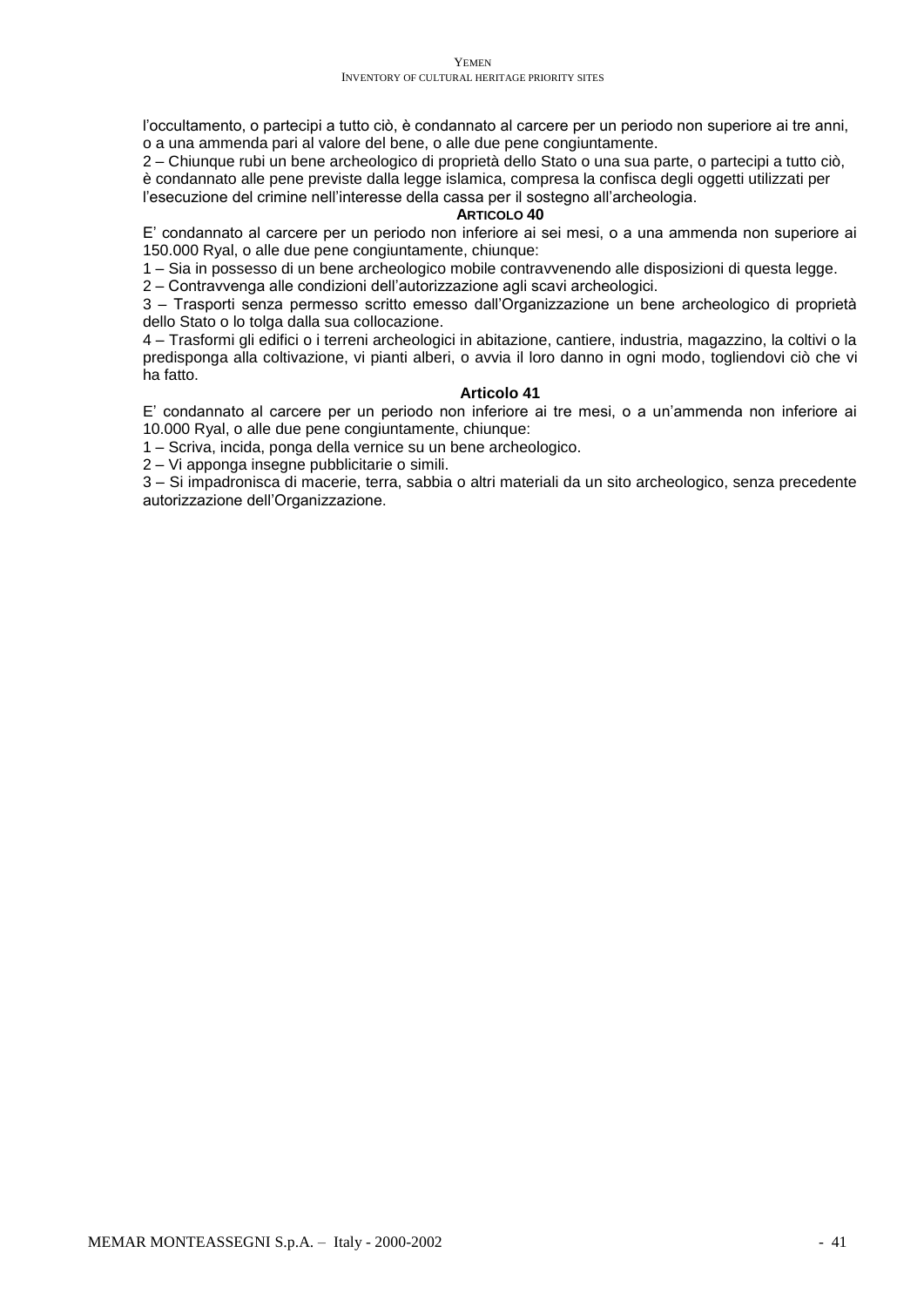#### **Articolo 42**

E' condannato ad una ammenda non superiore ai 10.000 Ryal chiunque trasgredisca uno dei provvedimenti di questa legge.

#### **Capitolo ottavo Disposizioni generali e conclusione Articolo 43**

E' fissata la qualità di pubblico ufficiale per i funzionari dell'Organizzazione e per coloro i quali – in base a richiesta del Ministro – vengono nominati dal Prucoratore generale. Dispongono del potere di applicare le sanzioni previste dalle disposizioni di questa legge ed hanno il potere di ispezione e di osservazione sui lavori di ricerca e le scoperte archeologiche; hanno inoltre il potere di entrare nel luogo in cui si trovano beni archeologici registrati nei periodi fissati dalla legge, allo scopo di esaminare e di ispezionare i beni archeologici vi contenuti.

#### **Articolo 44**

Non è permesso alle organizzazioni scientifiche e non, fondare musei ed esposizioni archeologiche di ogni tipo, se non dopo l'assenso dell'Organizzazione; gli enti organizzatori – nel periodo di applicazione di questa legge – devono regolarne le condizioni, registrare presso l'Organizzazione i pezzi dei musei e delle esposizioni archeologiche da essi allestite, in considerazione del fatto che si tratta di beni culturali nazionali sottoposti alla supervisione dell'Organizzazione, entro un periodo di sei mesi dall'emanazione di questa legge.

#### **Articolo 45**

Vengono abrogate la legge 12/1972 sui beni archeologici emessa a San'a e la legge 24/1976 sull'ordinamento del Centro yemenita per le ricerche culturali, i beni archeologici e i musei emessa a 'Aden, così come viene abrogato qualsiasi testo o disposizione in contraddizione con questa legge.

#### **Articolo 46**

Questa legge entra in vigore dalla data di pubblicazione sulla Gazzetta Uficiale. Emessa dalla Presidenza della Repubblica – San'a In data 25 Giumada al-Awwal 1415 H. / 29 Ottobre 1994 A.D.

#### **DECRETO DELLA REPUBBLICA 128/1997 PER L'ISTITUZIONE DELL'ORGANIZZAZIONE GENERALE PER I BENI ARCHEOLOGICI, I MANOSCRITTI E I MUSEI**

Il Presidente della Repubblica: (omissis…)

#### **decreta**

#### **Articolo 1**

Sulla base di questo decreto viene istituito un ente pubblico denominato "Organizzazione generale per i beni archeologici, i manoscritti e i musei", sottoposto alla sovrintendenza del Ministro della cultura e del turismo.

#### **ARTICOLO 2**

La sede principale dell'Organizzazione è la capitale San'a', ed ha il diritto di istituire sedi secondarie negli altri governatorati su decisione del Ministro.

#### **ARTICOLO 3**

L'Organizzazione gode di personalità giuridica e di responsabilità giuridica finanziaria indipendente per la realizzazione dei suoi scopi.

#### **ARTICOLO 4**

**Gli scopi dell'Organizzazione sono l'attuazione dei compiti e della politica dello Stato nel campo della conservazione dei beni archeologici; l'enumerazione e la registrazione dei luoghi e dei siti d'interesse archeologico; l'enumerazione dei manoscritti e la loro catalogazione, l'acquisto di quelli che sono nelle mani di privati e il recupero di quelli che sono stati trafugati all'estero; la costituzione di musei e la fissazione di un ordinamento speciale per la tutela dei beni mobili archeologici. Per realizzare ciò, l'organizzazione deve mettere in pratica i seguenti compiti:**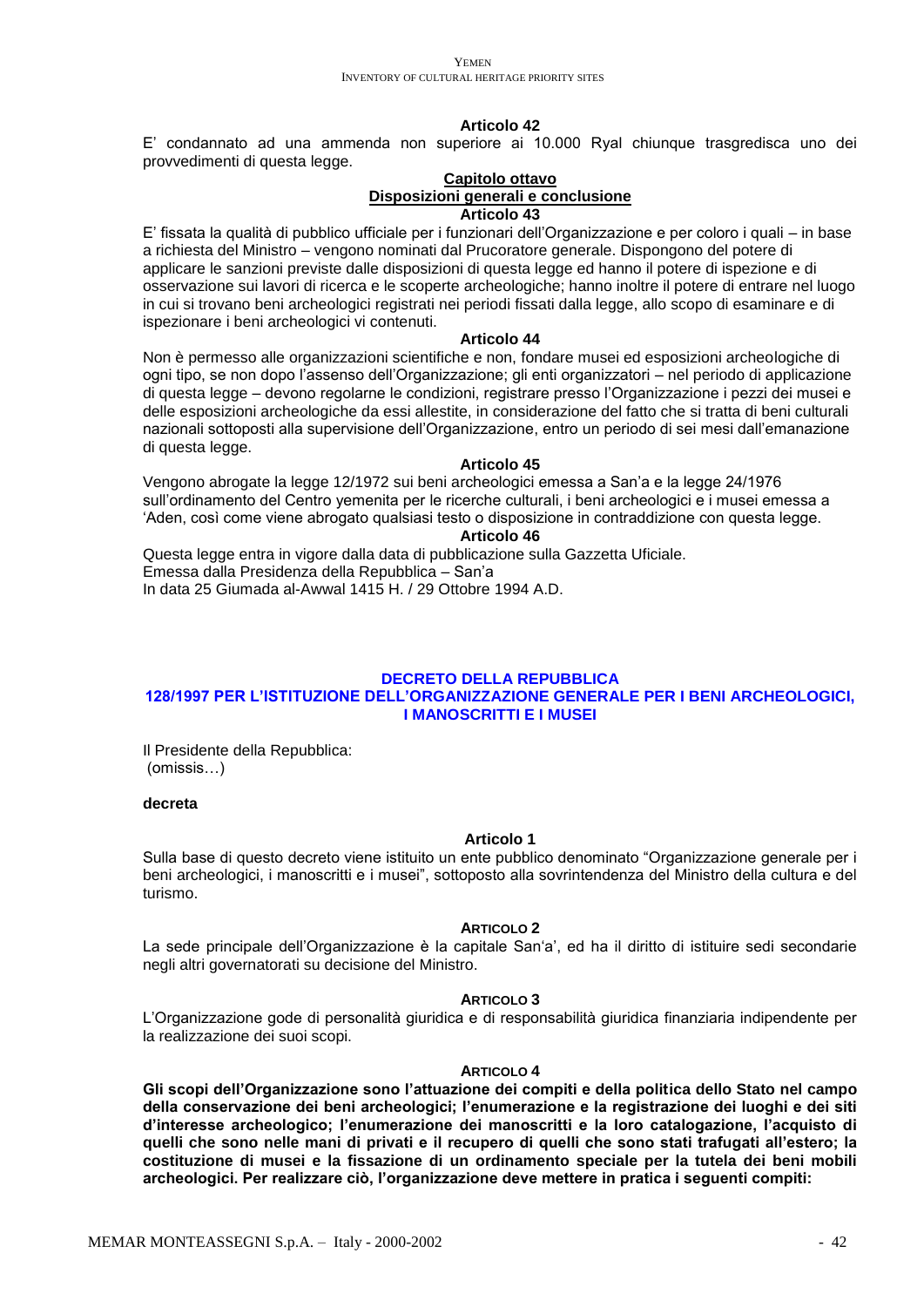- **1. Stabilire la politica, i piani e i programmi speciali per la definizione e la registrazione dei luoghi, dei siti d'interesse archeologico e degli altri beni, ai fini della loro protezione e dell'attuazione dei lavori di scavo e di salvaguardia;**
- **2. Diffondere la coscienza del patrimonio archeologico e farlo conoscere attraverso i differenti mezzi a disposizione come i musei, le mostre, le opere a stampa, le trasmissioni culturali, le visite in loco per i residenti e i turisti, dopo avervi predisposto tutto ciò che occorre per la loro accoglienza;**
- **3. La fondazione di musei e la determinazione degli ordinamenti speciali per la conservazione dei beni mobili archeologici in essi contenuti, delle modalità di registrazione, catalogazione, riproduzione fotografica, manutenzione, esposizione e deposito;**
- **4. Lo svolgimento degli scavi archeologici e la supervisione sugli scavi intrapresi dalle missioni straniere conformemente agli ordinamenti e alle leggi in corso, con la partecipazione degli archeologi dell'Organizzazione;**
- **5. Lo svolgimento degli studi archeologici, epigrafici e linguistici, e la messa a disposizione di tutte le facilitazioni possibili per i ricercatori e gli studiosi, secondo le regole della ricerca scientifica e delle norme regolarmente osservate;**
- **6. La pubblicazione delle studi scientifici ai quali l'Organizzazione sovrintende, la loro sistemazione in biblioteche specializzate e l'incoraggiamento alla traduzione di ciò che in questo campo viene edito nelle lingue straniere da parte delle missioni archeologiche;**
- **7. Eseguire l'enumerazione dei manoscritti presenti in Yemen e di quelli di cui si conosce l'esistenza all'estero presso le Organizzazioni straniere ed i singoli individui, la loro catalogazione ed il restauro di ciò che è stato raccolto; l'acquisto di quelli che sono nelle mani di connazionali e il lavoro per il recupero di quel che è stato trafugato all'estero; fotografare, se possibile, quel che è difficile recuperare o che ritarda a rientrare;**
- **8. La conservazione dei manoscritti che sono in possesso dell'Organizzazione in Case dei manoscritti appositamente predisposte;**
- **9. Diffondere, incoraggiare e promuovere la cultura e la conoscenza tra tutti gli elementi del popolo;**
- **10. Rafforzare i rapporti scientifici e culturali e la collaborazione con le Organizzazioni affini dei paesi arabi ed amici e con le Organizzazioni regionali e internazionali specializzate nel settore della conservazione del patrimonio culturale e della sua rivivificazione;**
- **11. Quanto serve al recupero dei beni culturali nazionali filtrati all'estero in maniera illegale, con tutti i mezzi possibili;**
- **12. La sovrintendenza a tutti i musei che sorgono nella Repubblica.**

#### **ARTICOLO 5**

Le risorse finanziarie dell'Organizzazione sono composte da:

- 1. Gli stanziamenti che lo Stato destina all'Organizzazione nel bilancio annuale;
- 2. Le donazioni locali, gli aiuti e gli appoggi, arabi ed internazionali, e gli aiuti offerti dalle organizzazioni regionali ed internazionali sui quali dà l'assenso il Ministro;
- 3. I sostegni che Lo Stato offre all'Organizzazione;
- 4. Qualsiasi altra fonte ammessa dal consiglio d'amministrazione dell'Organizzazione e che le leggi e gli ordinamenti in vigore permettono.

#### **ARTICOLO 6**

Il consiglio d'amministrazione dell'Organizzazione è formato nel seguente modo:

- 1. Il Presidente del consiglio d'amministrazione dell'Organizzazione, libero da altri impegni, nominato attraverso un decreto della Repubblica dopo l'assenso del Consiglio dei ministri, in base alla candidatura del Ministro della Cultura e del Turismo;
- 2. Il vicepresidente del consiglio d'amministrazione dell'Organizzazione, libero da altri impegni, nominato attraverso un decreto della Repubblica dopo l'assenso del Consiglio dei ministri, in base alla candidatura del Ministro della Cultura e del Turismo;
- 3. Il rappresentante dell'Organizzazione;
- 4. I direttori generali dell'Organizzazione:
- 5. Il consiglio deve ricorrere agli esperti ed agli specialisti che ritiene adatti ed ha il compito di costituire commissioni di lavoro per preparare studi e ricerche, o presentare suggerimenti su questioni definite nel campo dei beni archeologici.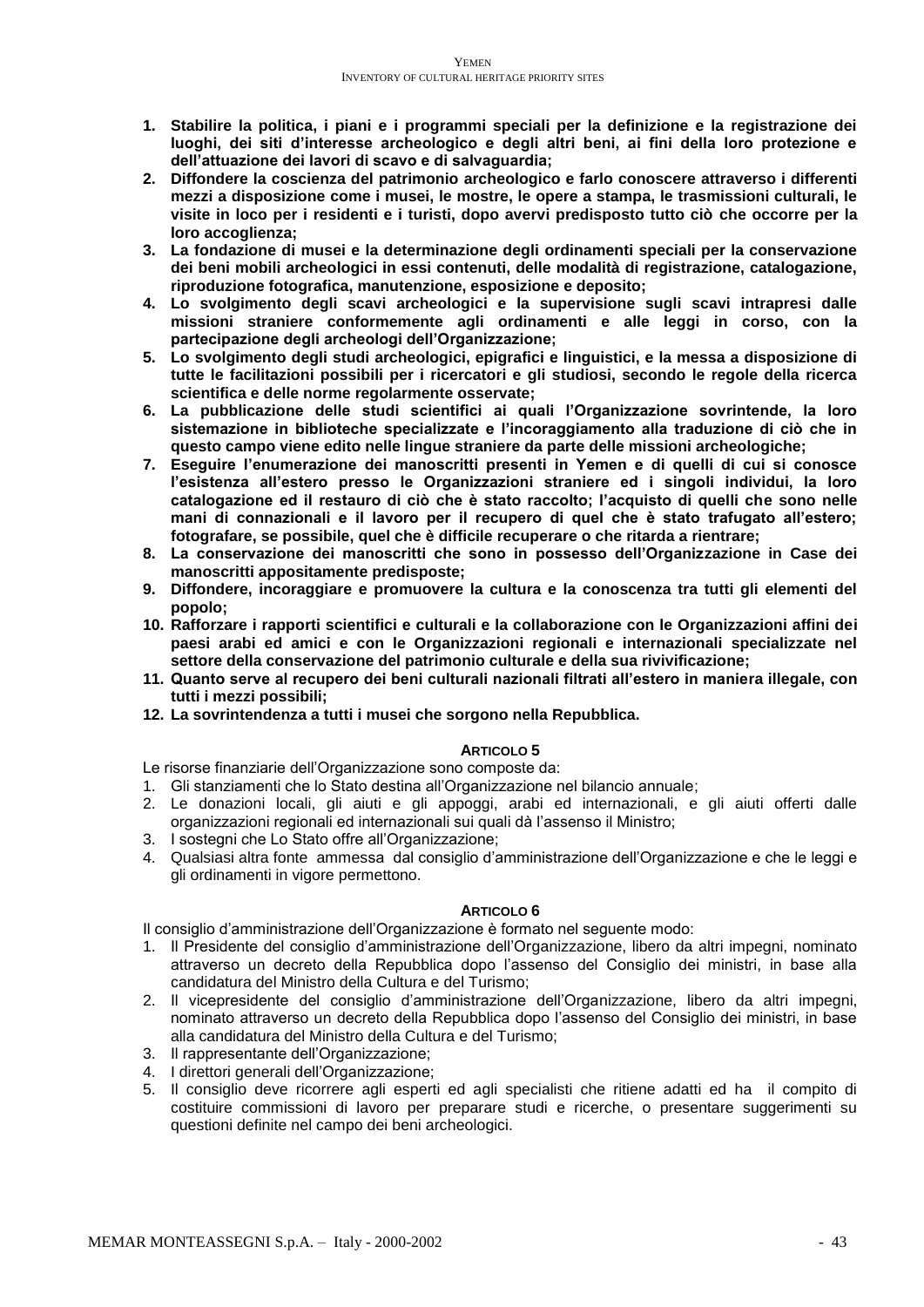#### **ARTICOLO 7**

Il consiglio d'amministrazione dell'Organizzazione svolge i compiti e le prerogative prescritte per i consigli d'amministrazione degli Enti pubblici nel decreto legge 35/1991 in tema di Organizzazioni, Enti e Aziende pubbliche.

#### **ARTICOLO 8**

- 1. Il presidente del consiglio d'amministrazione dell'Organizzazione si assume l'incarico di occuparsi delle questioni ad essa relative ed esercita i compiti e le prerogative prescritte per i presidenti dei consigli d'amministrazione degli Enti pubblici dal decreto legge 35/1991 in tema di Organizzazioni, Enti e Aziende pubbliche e nello statuto organizzativo dell'Organizzazione.
- 2. Il vicepresidente del consiglio d'amministrazione esercita le funzioni del presidente in caso di sua assenza e il presidente deve delegare il suo sostituto affinché possa sostituirlo in alcuni dei suoi compiti. Il vicepresidente svolge altresì i compiti prescritti nello statuto dell'Organizzazione.

#### **ARTICOLO 9**

L'Organizzazione ha un suo bilancio particolare che viene stilato secondo le regole del bilancio dello Stato; l'anno finanziario dell'Organizzazione inizia con l'anno finanziario dello Stato, così come la sua fine.

#### **ARTICOLO 10**

I fondi dell'Organizzazione sono considerati fondi pubblici, per i quali valgono le norme relative a questi ultimi.

#### **ARTICOLO 11**

L'Organizzazione deve concordare ed eseguire tutte le misure ed i lavori per la cui realizzazione è stata formata, in accordo con le disposizioni di legge e le ordinanze in vigore.

#### **ARTICOLO 12**

Per ciò che non è specificato nel testo di questo decreto si fa riferimento alle norme generali contenute nel decreto legge 35/1991 in tema di Organizzazioni, Enti e Aziende pubbliche.

#### **ARTICOLO 13**

Lo statuto dell'Organizzazione è emesso con un decreto del Ministro.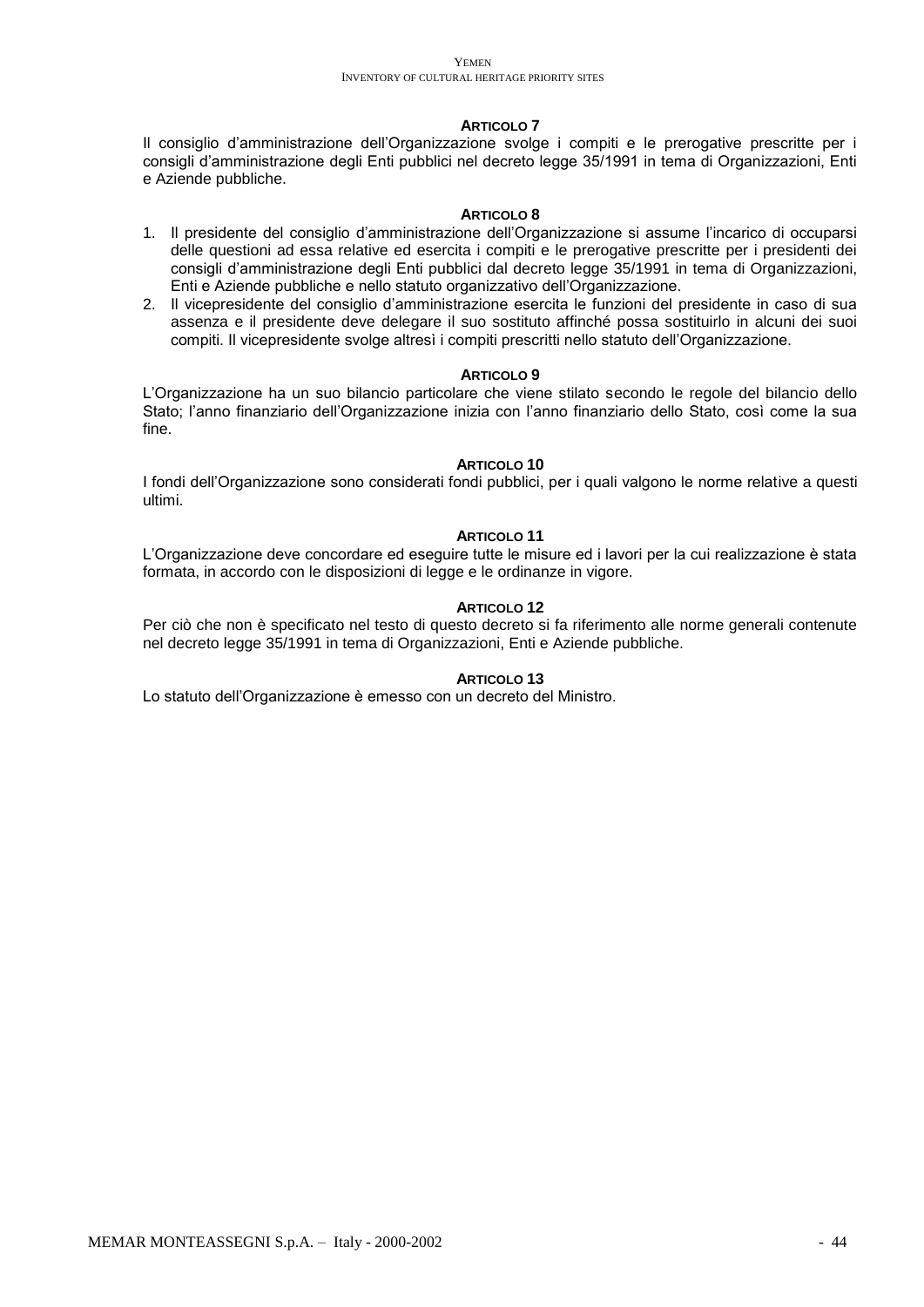#### **DECRETO DELLA REPUBBLICA 129/1997 PER L'ISTITUZIONE DELL'ORGANIZZAZIONE GENERALE PER LA PROTEZIONE DELLE CITTA' STORICHE**

Il Presidente della Repubblica: (omissisa …) **decreta**

#### **Articolo 1**

Sulla base di questo decreto viene istituito un ente pubblico denominato "Organizzazione generale per la protezione delle città storiche" dotato di personalità giuridica, di responsabilità finanziaria indipendente e sottoposto alla sovrintendenza del Ministro della cultura e del turismo. La sede principale dell'Organizzazione è la capitale San'a', dalla quale dipenderanno sedi secondarie nelle altre città storiche, decise dal Ministro.

#### **Articolo 2**

La creazione dell'Organizzazione ha per scopo l'attuazione dei compiti dello Stato nel campo della conservazione delle città storiche delle differenti regioni della Repubblica, in accordo con le leggi in vigore in questo contesto. Per realizzare ciò, l'organizzazione deve mettere in pratica i seguenti compiti:

- 1. Stabilire la politica, i piani e i programmi particolari per la protezione delle città storiche della repubblica dello Yemen dal degrado o dalla distruzione delle loro costruzioni, delle loro origini e dei loro tratti culturali e per la preservazione del loro carattere artistico e architettonico, della loro eredità storica e naturale. Stabilire la partecipazione alla fornitura di progetti e servizi generali ed i provvedimenti a loro tutela.
- 2. L'esecuzione delle operazioni di rilievo, di delimitazione e di documentazione degli edifici archeologici, dei siti d'interesse storico, religioso, scientifico e artigianale e delle altre risorse; l'attenzione per gli studi di architettura;
- 3. Proposizione dei progetti di legge e dei regolamenti necessari per la conservazione delle città storiche della Repubblica e adozione di tutti i provvedimenti necessari per la conservazione di quelle città dalle offese arrecate dagli uomini e dal degrado naturale, in coordinamento e collaborazione con i differenti enti specializzati;
- 4. Preparazione degli studi, dei piani, dei progetti e delle descrizioni scientifiche, tecniche e architettoniche necessarie per i progetti di restauro, di consolidamento e di miglioramento dei differenti beni delle città storiche e per la tutela delle loro caratteristiche e del loro carattere artistico e storico, in cooperazione con gli organi competenti;
- 5. L'emissione delle autorizzazioni e la sovrintendenza ai lavori svolti da soggetti giuridici o meno all'interno delle città storiche, così come il controllo sull'esecuzione dei progetti di restauro, di conservazione o di consolidamento e dei lavori di miglioramento;
- 6. L'incoraggiamento e la protezione delle produzioni artigianali e tradizionali, il perseguimento del loro sviluppo e la loro dinamizzazione dal punto di vista economico;
- 7. La predisposizione delle condizioni ambientali adeguate per gli abitanti delle città storiche e l'incoraggiamento dei costruttori a preparare i materiali che vanno a comporre gli antichi edifici tradizionali;
- 8. La sensibilizzazione e la presa di coscienza dell'importanza della conservazione delle città storiche della Repubblica, utilizzando i differenti mezzi d'informazione;
- 9. Il coordinamento con le organizzazioni specializzate, arabe ed internazionali, per effettuare le campagne nazionali ed internazionali nelle città storiche e l'opera per la loro divulgazione.

#### **ARTICOLO 4**

Le risorse finanziarie dell'Organizzazione sono composte da:

- 5. Gli stanziamenti che lo Stato destina all'Organizzazione nel bilancio annuale;
- 6. Le donazioni locali, gli aiuti e gli appoggi, arabi ed internazionali, sui quali dà l'assenso il Ministro;
- 7. I sostegni che Lo Stato offre all'Organizzazione;
- 8. Qualsiasi altra fonte ammessa dal consiglio d'amministrazione dell'Organizzazione e che le leggi e gli ordinamenti in vigore permettono.

#### **ARTICOLO 5**

Il consiglio d'amministrazione dell'Organizzazione è formato nel seguente modo: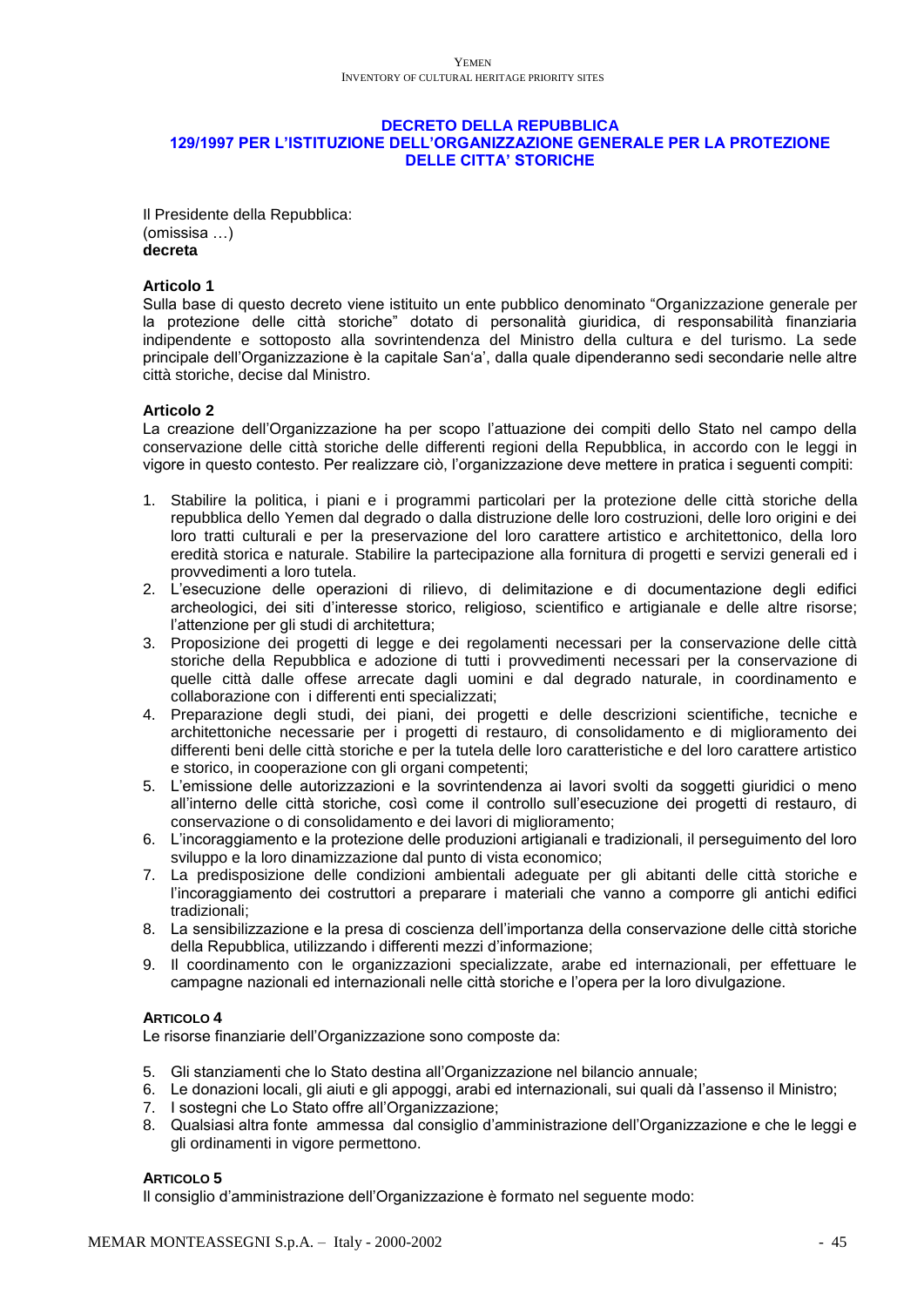- 6. Il Presidente del consiglio d'amministrazione dell'Organizzazione, libero da altri impegni, nominato attraverso un decreto della Repubblica dopo l'assenso del Consiglio dei ministri, in base alla candidatura del Ministro della Cultura e del Turismo;
- 7. Il vicepresidente del consiglio d'amministrazione dell'Organizzazione, libero da altri impegni, nominato attraverso un decreto della Repubblica dopo l'assenso del Consiglio dei ministri, in base alla candidatura del Ministro della Cultura e del Turismo;
- 8. Il rappresentante dell'Organizzazione;
- 9. I direttori generali dell'Organizzazione;
- 10. Il consiglio deve ricorrere agli esperti ed agli specialisti che ritiene adatti ed ha il compito di costituire commissioni di lavoro per preparare studi e ricerche, o presentare suggerimenti su questioni definite nel campo della protezione delle città storiche;

#### **ARTICOLO 6**

Il consiglio d'amministrazione dell'Organizzazione svolge i compiti e le prerogative prescritte per i consigli d'amministrazione degli Enti pubblici nel decreto legge 35/1991 in tema di Organizzazioni, Enti e Aziende pubbliche.

#### **ARTICOLO 7**

- 3. Il presidente del consiglio d'amministrazione dell'Organizzazione si assume l'incarico di occuparsi delle questioni ad essa relative ed esercita i compiti e le prerogative prescritte per i presidenti dei consigli d'amministrazione degli Enti pubblici dal decreto legge 35/1991 in tema di Organizzazioni, Enti e Aziende pubbliche e nello statuto organizzativo dell'Organizzazione;
- 4. Il vicepresidente del consiglio d'amministrazione esercita le funzioni del presidente in caso di sua assenza e il presidente deve delegare il suo sostituto affinché possa sostituirlo in alcuni dei suoi compiti. Il vicepresidente svolge altresì i compiti prescritti nello statuto dell'Organizzazione.

#### **ARTICOLO 8**

L'Organizzazione ha un suo bilancio particolare che viene stilato secondo le regole del bilancio dello Stato; l'anno finanziario dell'Organizzazione inizia con l'anno finanziario dello Stato, così come la sua fine.

#### **ARTICOLO 9**

I fondi dell'Organizzazione sono considerati fondi pubblici, per i quali valgono le norme relative a questi ultimi.

#### **ARTICOLO 10**

L'Organizzazione deve concordare ed eseguire tutte le misure ed i lavori per la cui realizzazione è stata formata, in accordo con le disposizioni di legge e le ordinanze in vigore.

#### **ARTICOLO 11**

Lo statuto dell'Organizzazione è emesso con un decreto del Ministro.

#### **ARTICOLO 12**

Per ciò che non è specificato nel testo di questo decreto si fa riferimento alle norme generali contenute nel decreto legge 35/1991 in tema di Organizzazioni, Enti e Aziende pubbliche.

#### **ARTICOLO 13**

Si dà applicazione a questo decreto dalla data della sua pubblicazione sulla Gazzetta Ufficiale.

#### ANNOTAZIONI

1

Per quanto attiene la documentazione, la tutela e la valorizzazione del patrimonio culturale lo stato yemenita è attrezzato con una legislazione adeguata per operare con efficacia, almeno secondo i parametri europei**7**.

<sup>7</sup> Tuttavia si deve sottolineare una certa mancanza di integrazione nella scrittura delle due leggi fondamentali (n. 128 e n. 129 del 1997) benchè promulgate nello stesso anno. Questo "disallineamento" si nota soprattutto nel processo di conoscenza del patrimonio archeologico. Per il GOAMM si parla chiaramente di " *to enumerate and register places and sites of archeological interst* " (legge n. 128/97, art.4) mentre il per il GOPCHY: "*Carry out operations of survey, delimitation and documentation of archeological buildings, of sites of historical, religious, scientific and handicraft interest and of other resources; pay attention to the studies of architecture*" (legge n. 129/97, art.3). Da una prima lettura sembrerebbe che il GOAMM si debba occupare delle "aree" e il GOPCHY dei "monumenti".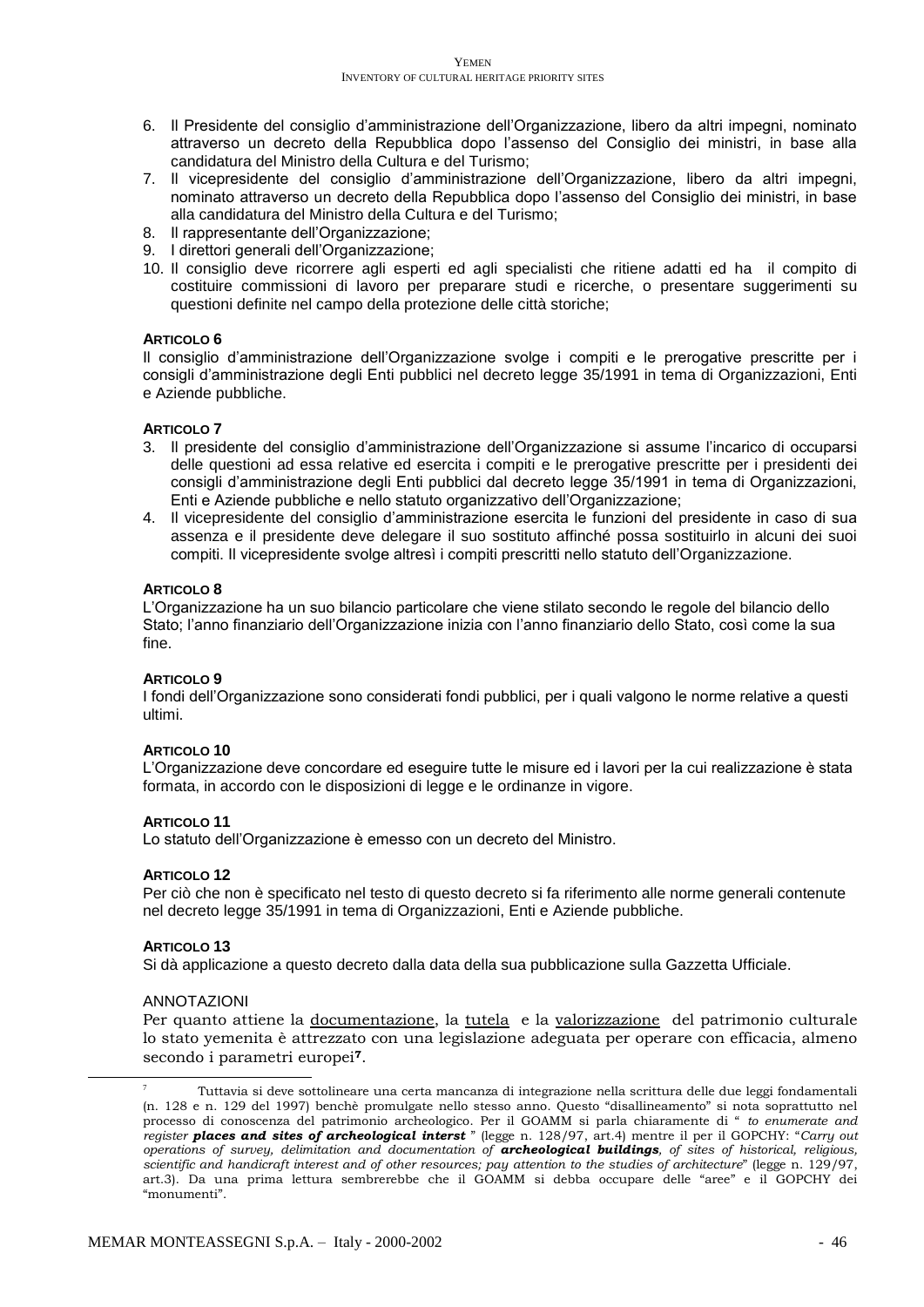Esistono già due organismi, il GOAMM per l'archeologia e il GOPCHY per l'insediamento storico, istituiti con provvedimenti legislativi specifici nel 1997 per l'attuazione delle politiche del Governo nei riguardi del patrimonio culturale. Tuttavia il buon funzionamento dei due istituti richiede l'esistenza di uffici attrezzati e di personale formato all'interno. A tale scopo l'analisi degli esiti del progetto ci permette di formulare alcuni suggerimenti.

#### **LE PROPOSTE**

Il progetto "**YEMEN: INVENTORY OF CULTURAL HERITAGE PRIORITY SITES**" è servito anche a dimostrare come sia del tutto indispensabile e possibile realizzare un coordinamento fra le due istituzioni, GOAMM e GOPCHY, prima in fase di definizione del programma di catalogazione e poi in fase operativa sul territorio. In estrema sintesi:

#### **1.** LA CONOSCENZA

Per il settore archeologico: vedi l'articolo 4 della legge n. 21/94 Per quanto attiene gli interventi sull'edilizia storica: vedi l'articolo 3, punto 5 della legge n. 129/97.

LA DEFINIZIONE DEL METODO COMUNE per CATALOGARE IL PATRIMONIO CULTURALE DEL PAESE.

Il progetto "Yemen: Inventory of cultural heritage priority sites" ha prodotto un REGISTRO e una CARTA dei siti archeologici conosciuti e degli insediamenti storici prioritari con i monumenti da salvaguardare dell'Hadramaut. Questi prodotti sono stati realizzati con l'apporto significativo del GOAMM e la partecipazione del GOPCHY nell'arco di un solo anno. Occorre che i due istituti definiscano come procedere sul resto del territorio nazionale: con quale metodo e con quale documentazione « minima ».

#### **2.** LA TUTELA

L'articolo 12 della legge n. 21/94 stabilisce che tutte le previsioni di modificazioni del territorio devono essere sottoposte al parere dell'autorità in materia archeologica (…*it is not permitted to undertake such projects prior to the consent of the archeological authority.)*. La stessa chiarezza è presente nell'articolo 3, punto 5 della legge 129/97 per quanto attiene gli interventi sull'edilizia storica.

LA DEFINIZIONE DELLE PROCEDURE PER IL CONTROLLO E PER LA SALVAGUARDIA DEL PATRIMONIO CULTURALE.

In wadi Hadramaut si dovrebbe procedere con un test per quanto attiene il controllo da parte del GOAMM e del GOPCHY delle modificazioni territoriali in modo da definire le PROCEDURE che oggi sono solo previste dalle due leggi (n. 21/94 e n. 129/97), ma ora scarsamente applicate, almeno in wadi Hadramaut. Si ricorda qui il tragico destino che incombe in questi giorni sulla Mosque of Shihab Ad Din nel villaggio di Al Fugeira posta pochi km ad est della città di Tarim: it is said that it will be demolished when the new larger mosque is completed !

**3.** LA VALORIZZAZIONE E LA DIFFUSIONE DELL'INFORMAZIONE Per il settore archeologico: vedi l'articolo 4 della legge n. 128/97. Per il settore storico: vedi l'articolo 3 della legge n. 129/97.

#### IL SISTEMA INFORMATIVO DEL PATRIMONIO CULTURALE

Il progetto ha realizzato un archivio cartaceo e un archivio elettronico. Quest'ultimo rappresenta l'Hadramaut alla scala 1:25.000 e l'intero Yemen alla scala 1:1.000.000 (c.a.) con cartografia raster orientata e un primo patrimonio di 3.000 località georeferenziate. Il paese possiede quindi un primo sistema informativo che potrebbe essere implementato nel tempo e periodicamente aggiornato.

**I tre punti precedentemente trattati richiedono necessariamente la creazione di un vero e proprio UFFICIO CATALOGO e l'assistenza internazionale per almeno altri 3 anni**